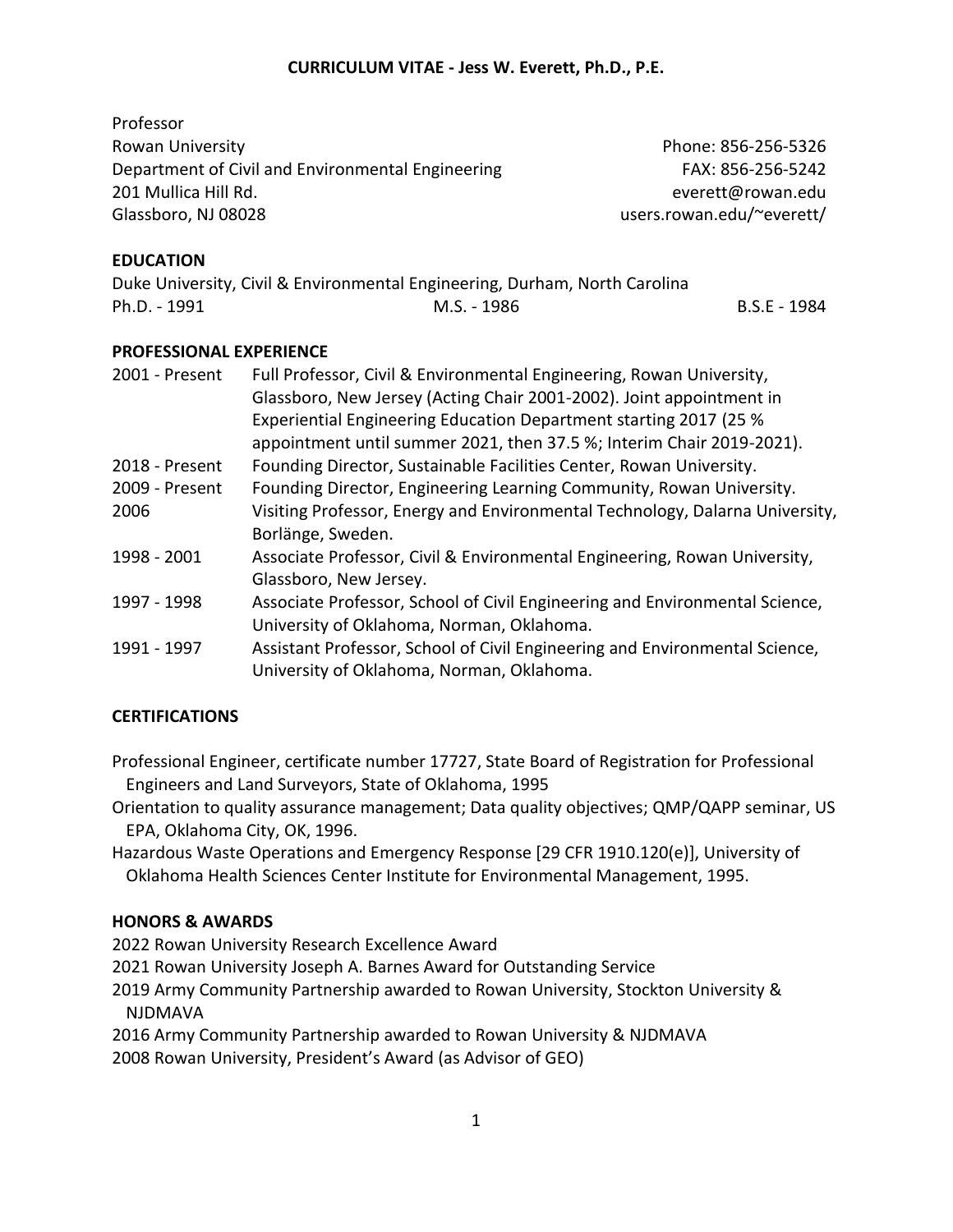1999 American Society for Engineering Education, Best Paper Award, Middle Atlantic Section, (Three-way tie) 1998 University of Oklahoma, College of Engineering, Demco Distinguished Lectureship Award 1997 University of Oklahoma, College of Engineering, Demco Distinguished Lectureship Award 1994 University of Oklahoma, Dr. Tauxe Outstanding Professor Award, awarded by Student ASCE and Chi Epsilon Chapters 1991 Swedish Trade Council, Solid Waste Management Scholarship to study waste management in Sweden 1985 Duke University, Sigma Xi 1984 Duke University, Graduated with Distinction 1984 Duke University, Magna Cum Laude, 1983 Duke University, Chi Epsilon

#### **PROFESSIONAL AFFILIATIONS**

Associate Member, American Society of Civil Engineers Member, American Society of Engineering Educators Member, Order of the Engineer

#### **PUBLICATIONS**

(\* indicates undergraduate student; word counts assume figures & tables = 300 words each)

#### **Refereed Journal Articles in progress or under review**

Alfergani, H., N. Bouaynaya, M. Karimi, S. Sabrin; M. Fahad; J. Everett, "Application of Remote Sensing and Deep Learning in Detecting Internal Temperature Anomalies in Landfills", Environmental Pollution, under review

#### **Refereed Journal Articles** (\* indicates undergraduate)

- 62. Loeh, R., **J. Everett**, W. Riddell, D. Cleary (2021) "Enhancing a Building Information Model for an Existing Building with data from a Sustainable Facility Management Database", Sustainability, 13, 7014-7032, https://doi.org/10.3390/su13137014.
- 61. Alfergani, H., R. Nazari, F. Haas, M. Karimi, M. Fahad, S. Sabrin, **J. Everett**, N. Bouaynaya, R. Peters (2020) "Application of Satellite Remote Sensing in Monitoring Elevated Internal Temperatures of Landfills", Applied Sciences, 10(19), 6801; https://doi.org/10.3390/app10196801.
- 60. Sabrin, S., R. Nazari, G.Fahad, M. Karimi, **J. Everett**, R. Peters (2020)" Investigating Effects of Landfill Soil Gases on Landfill Elevated Subsurface Temperature", Applied Sciences, 10(18), 6401; https://doi.org/10.3390/app10186401.
- 59. **Everett, J.**, W. Riddell, C. Moore, S. Valentine, R. Krchnavek (2018) "Client-Oriented Project Based Learning Using Building Audits", Journal of Sustainability Education, 9(11), http://www.susted.com/wordpress/content/2018/12/.
- 58. Egbert, P., **J. Everett**, F. Crockett, S. Farrell, and M. Staehle (2018) "Growing an engineering living and learning community", Global Journal of Engineering Education, 20(1):23-29.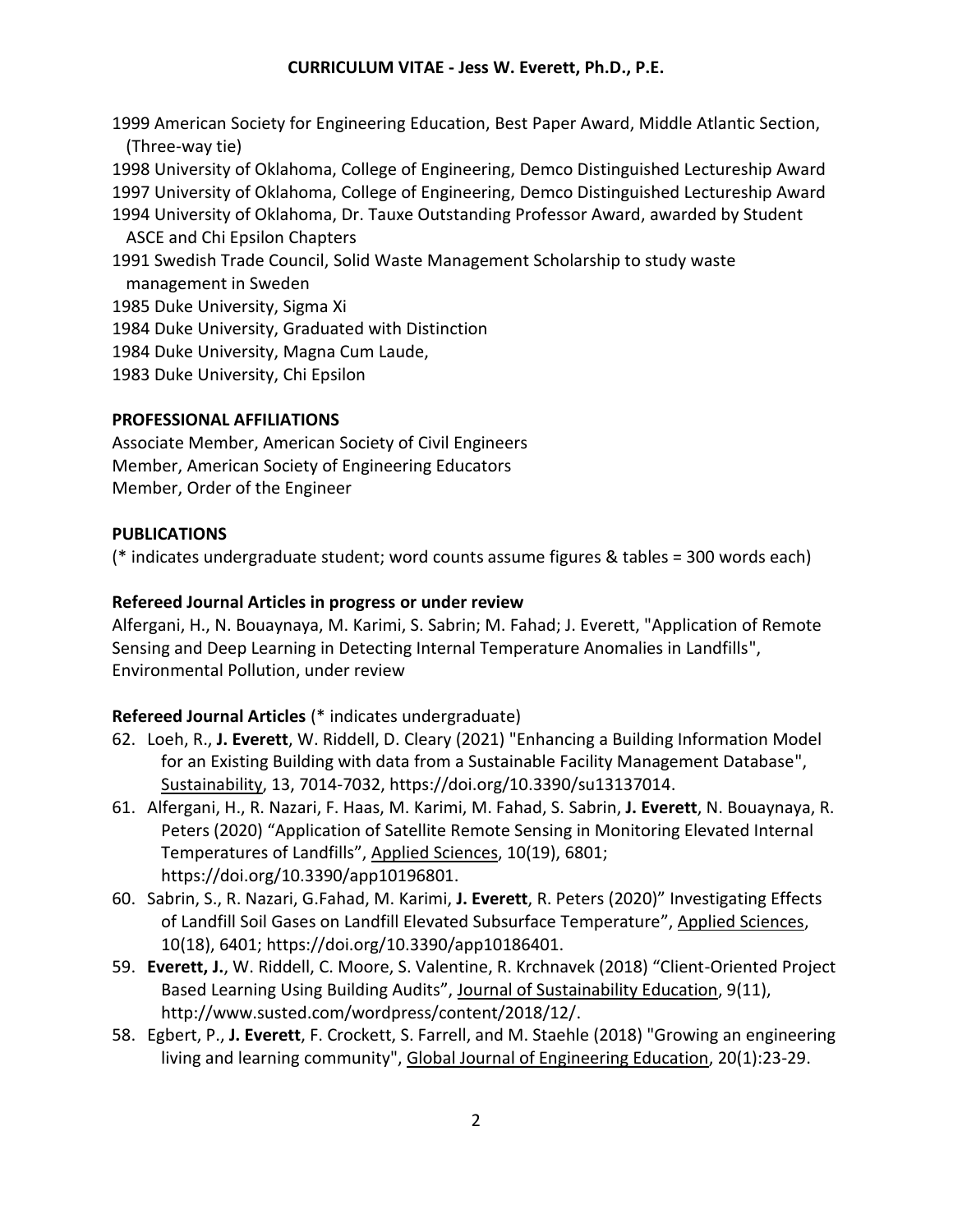- 57. **Everett, J.**, K. Mallouk, J. Morgan (2017) "Pre-defined Roles and Team Performance for First-year Students", International Journal of Learning, Teaching and Educational Research, 16(7):84-101.
- 56. Flynn, M., **J. Everett**, D. Whittinghill (2015) "The impact of a living learning community on first-year engineering students", European Journal of Engineering Education, 41(3):331- 341, DOI: 10.1080/03043797.2015.1059408.
- 55. Tryner, J., **J. Everett**, H. Zhang (2015) "Household scale peanut shell briquette production", Boiling Point, 65:37-40.
- 54. **Everett, J.**, K. Mallouk, J. Morgan, J. Stanzione (2014) "Online Practice Problem Strategies" Journal of Online Engineering Education, 5(2):1-9.
- 53. Kennedy, L., **J. Everett** (2014) "Field Application of Biogeochemical Reductive Dechlorination by Permeable Reactive Barrier", International Journal of Environment and Waste Management, 14(4):323-337.
- 52. Barb\*, K., **J. Everett** (2014) "Clean Water for La Ceiba A Rowan Engineers Without Borders Project", International Journal for Service Learning in Engineering, Humanitarian Engineering and Social Entrepreneurship, 9(1):40-63.
- 51. Kadlowec, J. **J. Everett**, H. Zhang, T. Purdue\*, K. Dmitruck\*, K. Ketcho\*, K. Pillion\*, D. Bounaiev\* (2013) "Rope Pump Modifications to Reach Greater Depths: A Service Project for Clean Water in the Gambia", International Journal for Service Learning in Engineering, Humanitarian Engineering and Social Entrepreneurship, 8(2):8-23.
- 50. **Everett, J.** (2010) "Cooperatively created on-line textbooks with randomly generated assignments", Journal of Online Engineering Education, 1(2):10-19.
- 49. Jansson, P., E. Dusseau, **J. Everett**, D. Farish (2010) "Carbon Neutrality at One University", Journal of the World Universities Forum, 3(4):81-94.
- 48. Jansson, P., W. Riddell, **J. Everett** (2008) "Teaching Sustainable Design Via Experiential Learning," International Journal of Technology, Knowledge and Society, 4(4):17-28.
- 47. Sukumaran, B., Y. Mehta, T. Bryant, R. D'Intino, A. Marchese, **J. Everett,** and Z. Gephardt (2007), "Generating entrepreneurship opportunities for the developing world through the engineering curriculum," World Transaction in Engineering and Technology Education, 6(1):37-40.
- 46. **Everett, J.**, M. Cinaglia, D. Cleary, K. Jahan, J. Orlins, B. Sukumaran, Y. Mehta (2006) "Garden City: A Distributed Sharing Community", World Transactions on Engineering and Technology Education, 5(3):497-500.
- 45. **Everett, J.**, L. Kennedy, E. Becvar (2006) "Field-scale Demonstration of Induced Biogeochemical Reductive Dechlorination at Dover Air Force Base, Dover, Delaware", J. of Contaminant Hydrology, 88:119-136.
- 44. Canty, G., and **J. Everett** (2006) "Alkaline Injection Technology: Field Demonstration", Fuel, 85:2545-2554.
- 43. **Everett, J.**, L. Kennedy, J. Gonzales (2006) "Natural Attenuation Assessment Using Mineral Data", Practical Periodical of Hazardous, Toxic, and Radioactive Waste Management, ASCE, 10(4):256-263.
- 42. Canty, G., and **J. Everett** (2006) "Injection of Fluidized Combustion ash to Mine Workings for Treatment of Acid Mine Drainage", Mine Water and Environment, 25(1):45–55.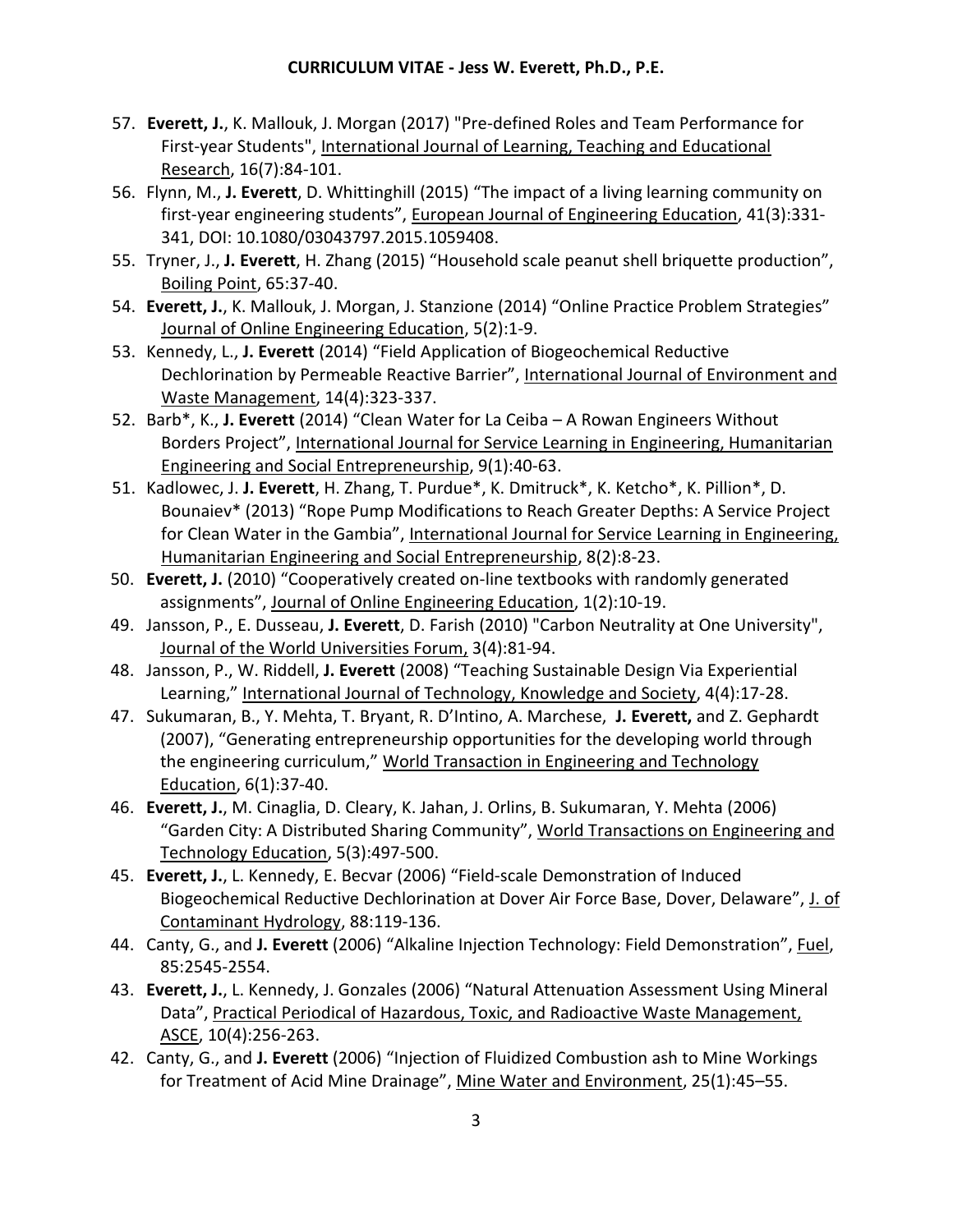- 41. Kennedy, L., **J. Everett**, and J. Gonzales (2006) "Assessment of Biogeochemical Natural Attenuation and treatment of Chlorinated Solvents", Altus Air Force Base, Altus, Oklahoma", J. of Contaminant Hydrology, 83(3-4):221-236.
- 40. **Everett, J.**, L. Head, B. Sukumaran, J. Orlins and K. Jahan (2006) "Field Experiences in Engineering Courses", World Transactions on Engineering and Technology Education, 4(2):269-272.
- 39. Jahan, K., **J. Everett** and M. Savelski (2005) "The Value of Undergraduate Research", World Transactions on Engineering and Technology Education, 4(1):67-70.
- 38. Kennedy, L., **J. Everett**, and J. Gonzales (2004) "Aqueous and Mineral Intrinsic Bioremediation Assessment: Natural Attenuation", J. of Environmental Engineering, ASCE, 130(9):942-950.
- 37. Jahan, K., **J. Everett**, R. Hesketh, P. Jansson, K. Hollar (2004) "Environmental Education for all Engineers" Water Science and Technology, 49(8):19-25.
- 36. **Everett, J.** and P. Riley (2003) "Using Surveys to Understand Curbside Recycling Programs", J. of Solid Waste Technology and Management, 29(3):192-205.
- 35. Canty, G., and **J. Everett** (2002) "Physical and Chemical Evaluation of CCBs for Alternative Applications", Journal of Energy Engineering, ASCE, 127(3):41-58.
- 34. Kennedy, L. and **J. Everett** (2001) "Microbial degradation of simulated landfill leachate: Solid iron/sulfur interactions", Advances in Environmental Research, 5(2):103-116.
- 33. Kennedy, L., **J. Everett**, T. Dewers, W. Pickins, D. Edwards (1999) "Application of mineral iron and sulfide analysis to evaluate natural attenuation at a fuel contaminated site", Journal of Environmental Engineering, ASCE, 125(1): 1-10.
- 32. Kennedy, L., **J. Everett**, K. Ware\*, V. Green\*, and R. Parsons (1998) "Iron and sulfur mineral analysis methods for natural attenuation assessments", Bioremediation Journal, 2(3&4):259-276.
- 31. Douglah, S. and **J. Everett** (1998) "Scrap tire management (I): Survey of state coordinators", J. of Solid Waste Technology and Management, 25(1):40-50.
- 30. **Everett, J.** and S. Douglah (1998) "Scrap tire management (II): Case study and recommendations", J. of Solid Waste Technology and Management, 25(1):51-60.
- 29. **Everett, J.**, S. Maratha, R. Dorairaj, and P. Riley, (1998) "Curbside Collection of Recyclables I: Route time estimation model", Resource, Conservation, and Recycling, 22:177-192.
- 28. **Everett, J.**, R. Dorairaj, S. Maratha, and P. Riley, (1998) "Curbside Collection of Recyclables II: Simulation and economic analysis", Resource, Conservation, and Recycling, 22:217- 240.
- 27. **Everett, J.** and S. Shahi (1997) "Vehicle and labor requirements for yard waste collection", Waste Management and Research, 15:627-640.
- 26. Riley, P. and **J. Everett** (1997) "Modeling the curbside collection of recyclable materials", J. of the Air and Waste Management Association, 47(10):1070-1078.
- 25. Ziebro, B., D. Nelson, **J. Everett** (1996-1997) "Health, safety, and environmental impacts of cooling tower technology", J. of Environmental Systems, 25(3):309-323.
- 24. **Everett, J.** (1996-1997) "Modeling participation in residential recycling programs", J. of Environmental Systems, 25(2):123-158.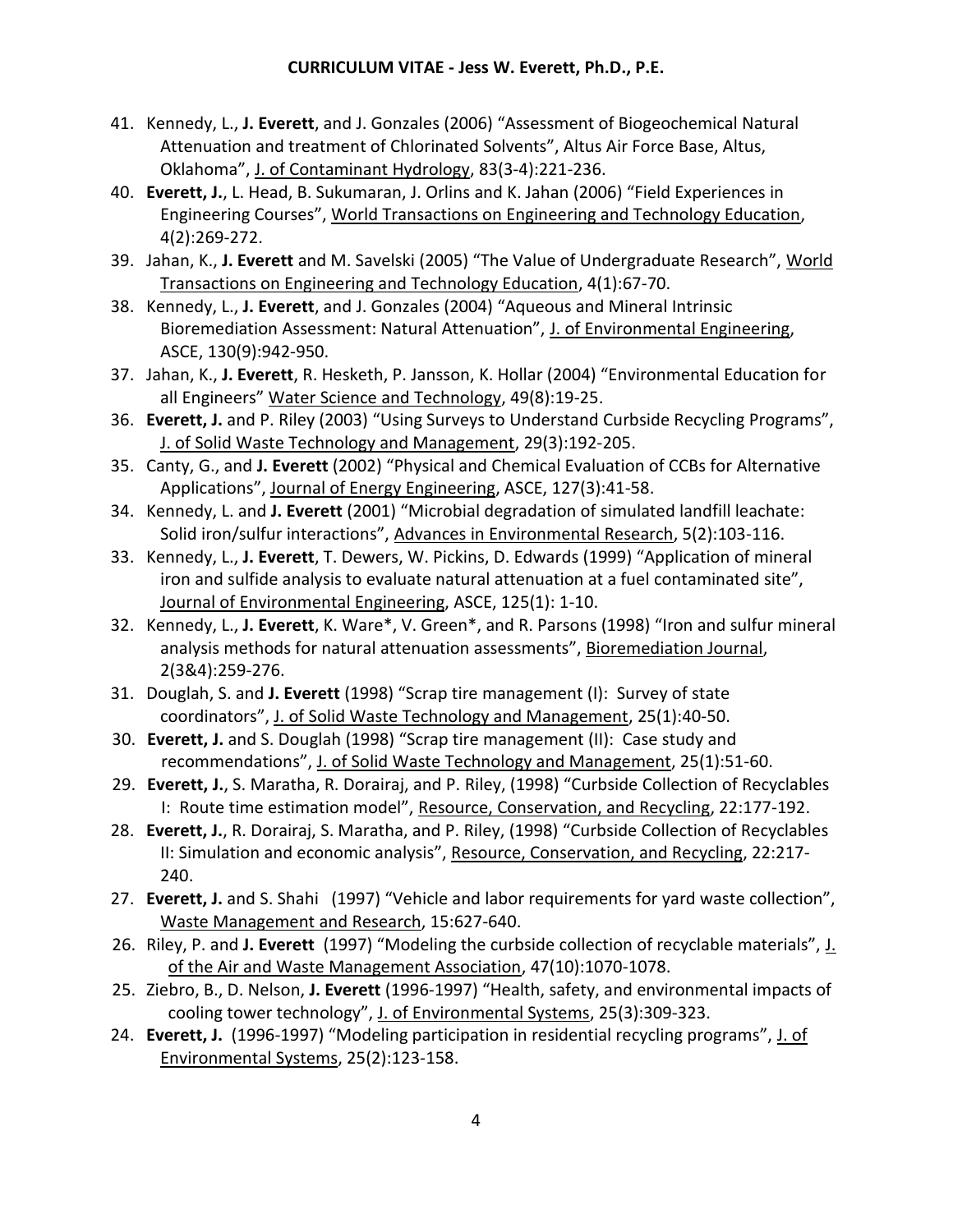- 23. Ikwut-Ukwa, U., A. Atalay, and **J. Everett** (1997) "Fine coal recovery from impounded coal waste", Journal of Energy Engineering, ASCE, 123(1):20-32.
- 22. Gattis, J. and **J. Everett** (1996) "Evaluation of a culvert pipe made from waste truck tires", Transportation Research Record, No.1541:140-146.
- 21. **Everett, J.** and A. Modak (1996) "Optimal regional scheduling of solid waste systems: I. Model development", J. of Environmental Engineering, ASCE, 122(9):785-792.
- 20. Modak, A. and **J. Everett** (1996) "Optimal regional scheduling of solid waste systems: II. Model solutions", J. of Environmental Engineering, ASCE, 122(9):793-799.
- 19. **Everett, J.**, J. Gattis, and B. Wallace (1996) "Drainage pipe from scrap truck tires", J. of Solid Waste Technology and Management, 23(1):34-43.
- 18. Siddiqui, M., **J. Everett**, and B. Vieux (1996) "Landfill siting using a geographic information system", J. of Environmental Engineering, ASCE, 122(6):515-523.
- 17. **Everett, J.** and S. Shahi (1996) "Curbside collection of yard waste: I. Estimating route time", J. of Environmental Engineering, ASCE, 122(1):107-114.
- 16. **Everett, J.** and S. Shahi (1996) "Curbside collection of yard waste: II. Simulation and case study", J. of Environmental Engineering, ASCE, 122(1):115-121.
- 15. **Everett , J.** and D. Applegate (1995) "Municipal solid waste transfer station design", J. of Environmental Engineering, ASCE, 121(1):96-106.
- 14. Miranda, M., **J. Everett**, B. Roy and D. Blume (1994) "Managing municipal solid waste: The unit based pricing approach", J. of Policy Analysis and Management, 3(4):681-698.
- 13. **Everett, J.** (1994) "Environmental collective action: Residential recycling programs", J. of Professional Issues in Engineering Education and Practice, ASCE, 120(2):158-176.
- 12. Canter, L. D. Nelson, and **J. Everett** (1992-1993) "Public perception of water quality risks -- Influencing factors and enhancement opportunities", J. of Environmental Systems, 22(2):163-186.
- 11. **Everett, J.**, A. Modak, and T. Jacobs (1993) "Optimal scheduling of composting, recycling, and landfill operations in an integrated solid waste management system", J. of Resource Management and Technology, 21(3):122-131.
- 10. **Everett, J.** and J. Peirce (1993) "Curbside recycling in the USA: Convenience and mandatory participation", Waste Management and Research, 11:49-61.
- 9. **Everett, J.** and J. Peirce (1992) "Measuring the success of recycling programs", Resources Conservation and Recycling, 6:355-370.
- 8. **Everett, J.** and J. Peirce (1992) "Social networks, socioeconomic status, and environmental collective action: Residential curbside block leader recycling", J. of Environmental Systems, 21(1):65-83.
- 7. Jacobs, T. and **J. Everett** (1992) "Optimal scheduling of landfill operations incorporating recycling", J. of Environmental Engineering, ASCE, 118(3):420-429.
- 6. **Everett, J.** and J. Peirce (1991) "National analysis of recycling material recovery rates", J. of Resource Management and Technology, 19(4):148-152.
- 5. **Everett, J.**, T. Jacobs and J. Peirce (1991) "Recycling promotion strategies: Statistical and fuzzy set comparisons", J. of Urban Planning and Development, ASCE, 117(4):154-167.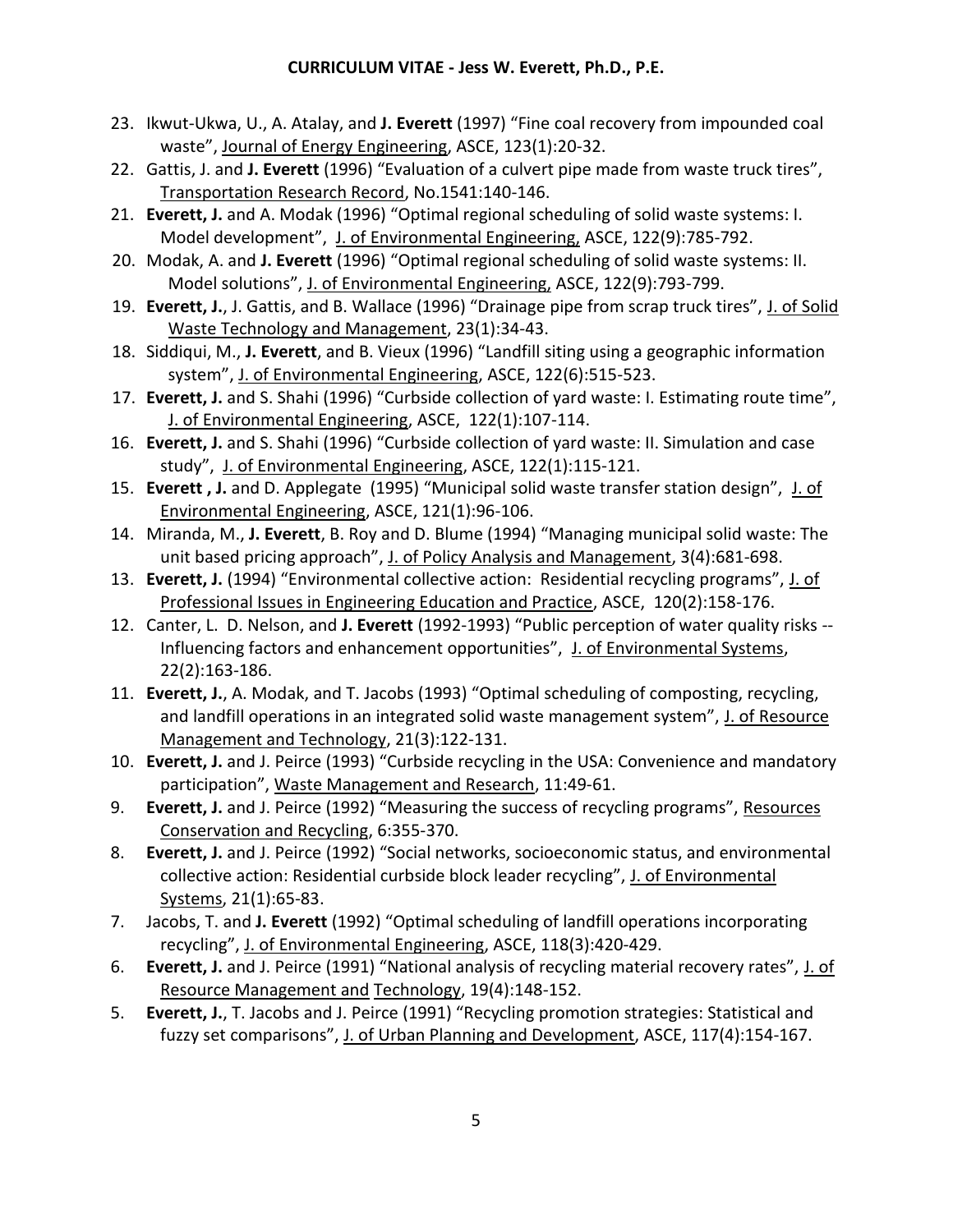- 4. **Everett, J.** and J. Peirce (1990) "The development of pulsed flow air classification theory and design for municipal solid waste processing", Resources Conservation and Recycling, 3:185-202.
- 3. **Everett, J.** and J. Peirce (1990) "The effect of feed rate and classifier height in the air classification of municipal solid waste", J. of Environmental Engineering, ASCE, 116(4):635-745.
- 2. **Everett, J.** (1989) "Residential recycling programs: Environmental, economic and disposal factors", Waste Management and Research, 7:143-152.
- 1. **Everett, J.** and J. Peirce (1989) "Variable injection active-pulse air classification", J. of Environmental Engineering, ASCE, 115(2):395-408.

# **Chapters and Essays**

- 10. **Everett, J.** (2011) "Contingent Evaluation" in Encyclopedia of Environmental Issues, Revised Edition, Ed: C. Allin, Salem Press, Pasadena, CA:308-309.
- 9. **Everett, J.** (2011) "Environmental Impacts of Solid Waste Disposal and Recycling" in Encyclopedia of Sustainability Science and Technology, Editor: Robert A. Meyers, Springer, New York (11,500 words).
- 8. **Everett, J.** (2011) "Waste Collection and Transport" in Encyclopedia of Sustainability Science and Technology, Editor: Robert A. Meyers, Springer, New York (13,000 words).
- 7. Jahan, K., **Everett, J.,** Farrell, S., Tang, G, Wenger, A., Zhang, H. and M. Noori (2010) "Use of living systems to teach basic engineering concepts", in Web-Based Engineering Education: Critical Design and Effective Tools, Editors: A. Haghi and D. Russell, IGI Global.
- 6. **Everett, J.**, L. Kennedy (2007) "Monitored Natural Attenuation Forum: MNA of Metals and Radionuclides," Remediation, 18(1):125-129.
- 5. Sukumaran, B., D. Dorland, K. Jahan, **J. Everett**, J. Kadlowec, Z. Gephardt, S. Chin (2007) "Engineering Clinics: An Integration of Research into the Undergraduate Engineering Curriculum" in Developing and Sustaining a Research-Supportive Curriculum: A Compendium of Successful Practices, Eds. K. K. Karukstis and T. E. Elgren, CUR Publications, Washington DC.
- 4. Jahan, K., **J. Everett**, J. Orlins, D. Miller, J. Hasse, M. Weaver (2006) "Waste Water Reclamation and Reuse in Southern New Jersey" in Environmental Engineering & Economics, Ed. Theophile Theophanides, Athens Institute for Education and Research, Athens, Greece.
- 3. **Everett, J.** (2003) "Unintended Consequences", "Pollution Shifting", and "Waste" in Macmillan Guide to Pollution, Macmillan Reference USA, NY.
- 2. **Everett, J.** (2000) "Recycling" in Encyclopedia of Environmental Issues, Salem Press, Pasadena, CA.
- 1. **Everett, J.** (1997) "Sanitary Landfills" in The Environmental Engineer's Handbook. Eds. D. Liu and B. Liptak, Lewis Publishers, New York.

# **Electronic Textbooks/Chapters**

10. **Everett, J.** (2017) Sophomore Engineering Clinic I & II, Edition 1, PathFinder web-book with e-exercises, 35,952 words + 337 exercises (at https://pathfinder.rowan.edu).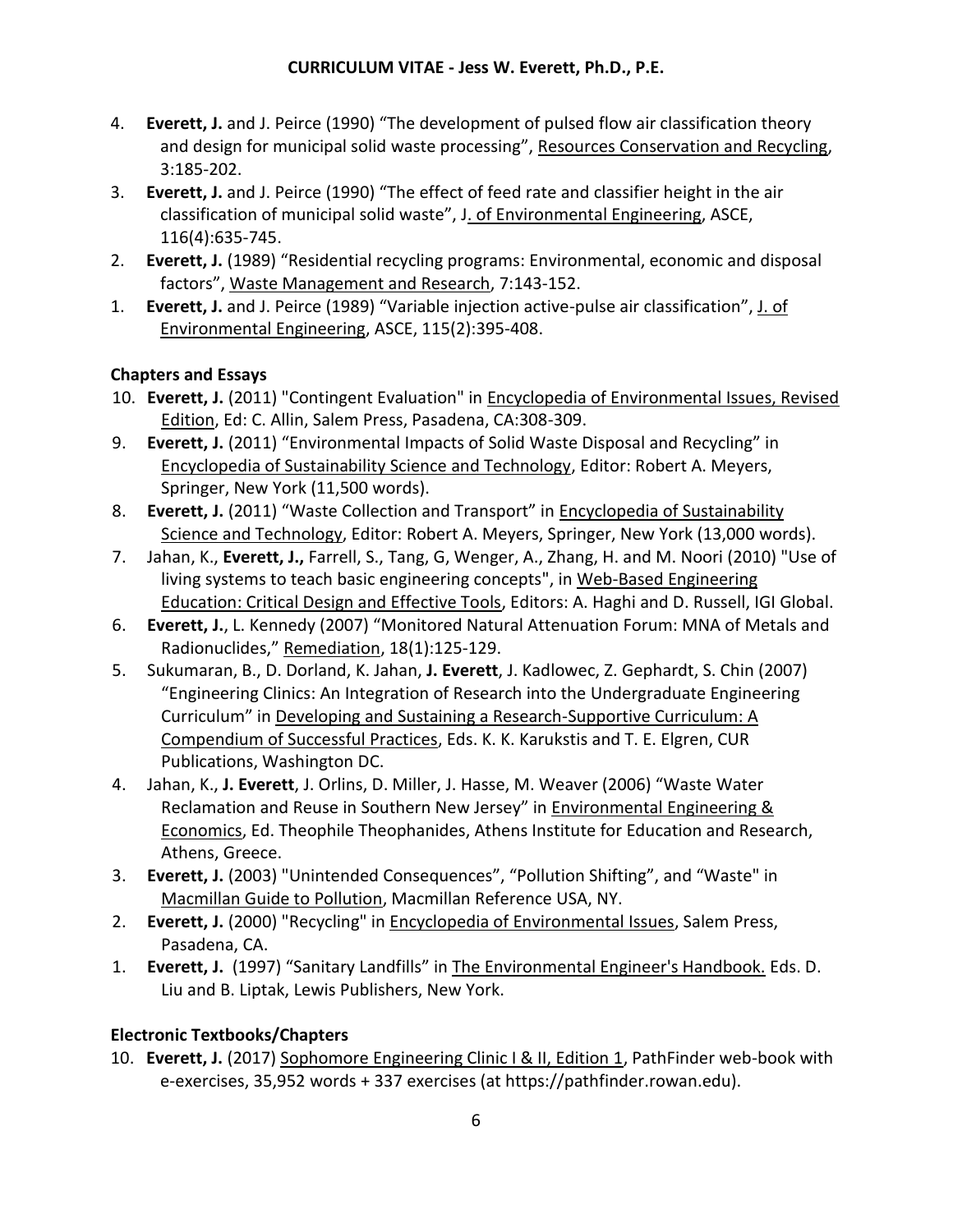- 9. **Everett, J.** (2017) Engineering Fundamentals, PathFinder web-book, 42,604 words (at https://pathfinder.rowan.edu).
- 8. **Everett, J.** (2014) Freshman Engineering Clinic II, Edition 1, PathFinder web-book with eexercises, 37,432 words + 260 exercises (at https://pathfinder.rowan.edu).
- 7. **Everett, J.** (2013) Sustainable Civil & Environmental Engineering, Edition 2, PathFinder web-book with e-exercises, 31,404 words + 531 exercises (at https://pathfinder.rowan.edu).
- 6. **Everett, J.** (2012) Freshman Engineering Clinic I, section 3 Labs, PathFinder web-book with e-exercises, 11,200 words + 32 exercises (at https://pathfinder.rowan.edu).
- 5. **Everett, J.** (2012) Freshman Engineering Clinic I, Edition 2, PathFinder web-book with eexercises, 73,400 words + 757 exercises (at https://pathfinder.rowan.edu).
- 4. **Everett, J.** (2012) Sustainable Civil & Environmental Engineering, Edition 1, PathFinder web-book with e-exercises, 20,500 words + 531 exercises (at https://pathfinder.rowan.edu).
- 3. **Everett, J.** (2012) Engineering Graphics, PathFinder web-book with e-exercises, 11,150 words + 121 exercises (at https://pathfinder.rowan.edu).
- 2. **Everett, J.** (2010) Freshman Engineering Clinic I, Edition 1, PathFinder e-exercises, 334 exercises (at https://pathfinder.rowan.edu).
- 1. **Everett, J.** (2009) Civil Engineering Systems: Scheduling, Engineering Economics, Probability, Statistics, and Modeling, PathFinder web-book with e-exercises, 73,600 words + 419 exercises (at https://pathfinder.rowan.edu).

*For additional publication & presentations, see 'Additional Achievements' section at end of CV.*

## **PROPOSALS FUNDED** (total - \$16,745,411)

(Principal investigator first, followed by co-principal investigators, \* indicates undergraduate) *While employed at Rowan University - \$14,710,495 (including match and cost share)*

- 75. Riddell, W., **J. Everett**, S. Bauer, F. Haas, J. Li, "The Building Audit/ISR Program at the Sustainable Facilities Center (SFC) of Rowan University", NJ DMAVA, \$1,332,853, 2021- 2027, MOA.
- 74. **Everett, J**, W. Riddell, "The Energy-BIM-Builder Program at the Sustainable Facilities Center of Rowan University", NJ DMAVA, \$775,044, 2021-2026, MOA.
- 73. **Everett, J**, W. Riddell, "The Sustainable Facilities Program at the Sustainable Facilities Center of Rowan University", NJ DMAVA, \$340,030, 2021-2026, MOA.
- 72. Bouaynaya, N., **J. Everett**, "Forensic Investigation of Landfill Subsurface Thermal Events Using Non-Invasive *In Situ* and Remote Sensing Techniques: Demonstration and Training", United States Department of Agriculture, \$191,773, 2019 - 2020.
- 71. Nazari, R., N. Bouaynaya, **J. Everett**, K. Jahan, J. Howell, "Development of Multi-Scale Non-Invasive *In Situ* and Remote Sensing Techniques for Proactive Waste Management: Demonstration and Training", United States Department of Agriculture, \$170,000, 2017 - 2018.
- 70. Nazari, R., **J. Everett**, P. Bhavsar, B. Sukumaran, R. Dusseau, K. Jahan, G. Lecakes Jr., D. Miller, Z. Christman, A. Iranmanesh, "Impact-Based Decision Making Framework for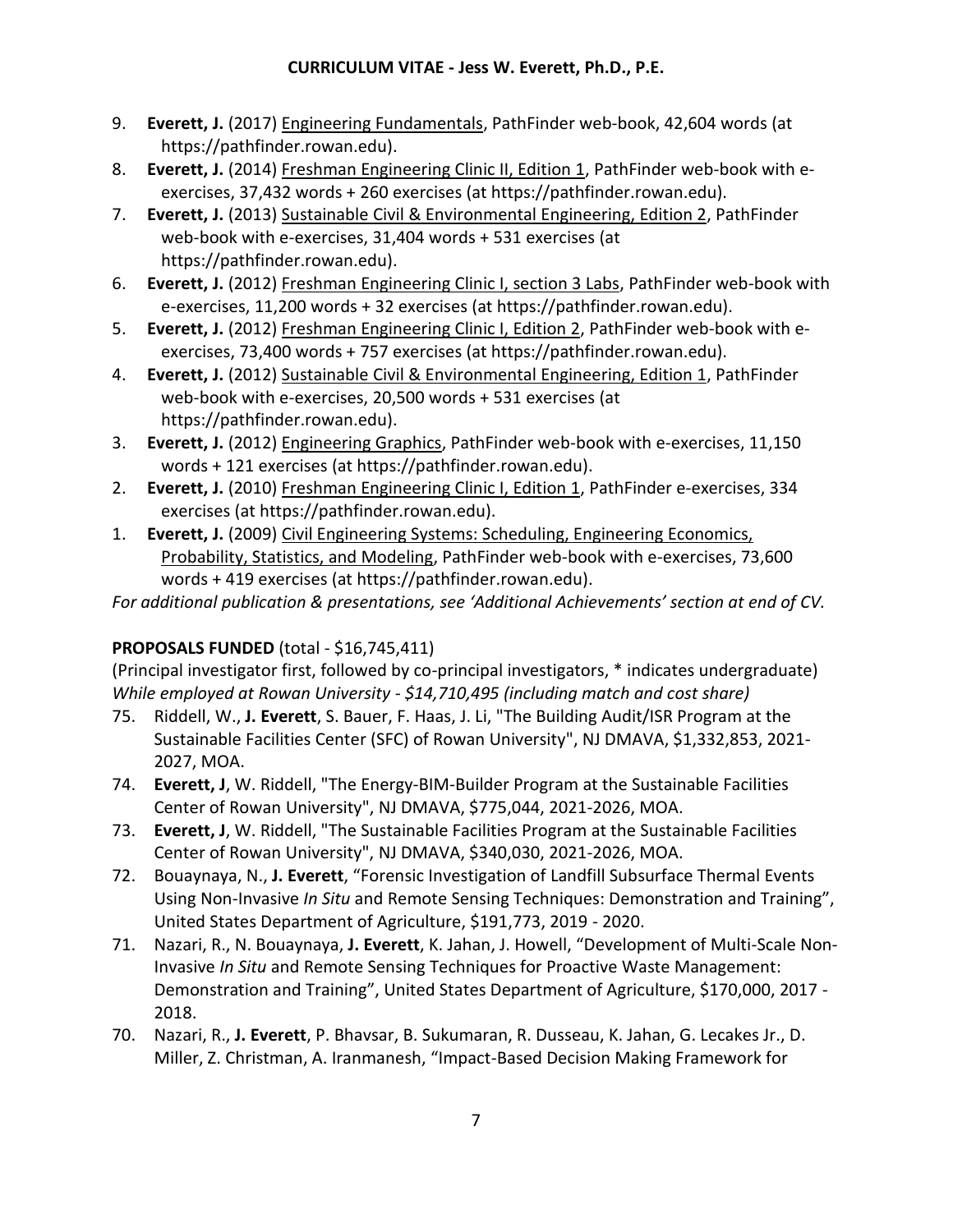Community-based Resiliency Planning under Extreme Storm Events", New Jersey Department of Community Affairs, \$800,052, 2016 - 2018.

- 69. Nazari, R., **J. Everett**, N. Bouaynaya, P. Romanov, J. Howell, C. Nolan, "Proactive Waste Management Through Infrared Thermography for Landfill Monitoring and Fire Warning", United States Department of Agriculture, \$150,000, 2016 - 2018.
- 68. **Everett, J.,** W. Riddell, R. Krchnavek, "NJARNG / Rowan University Energy-BIM-BUILDER Intern Program", NJARNG, \$3,308,897, 2017-2026, MOA.
- 67. **Everett, J.,** W. Riddell, "NJDMAVA Facilities Management Internship Program", NJDMAVA, \$2,262,718, 2016-2026, MOA.
- 66. Riddell, W., K. Dahm, **J. Everett** "Solar Hot Water Opportunities for NJDMAVA" NJDMAVA, \$100,000, 2016-2018.
- 65. **Everett, J.,** W. Riddell, R. Krchnavek, R. Nazari "NJARNG / Rowan University BIM Pilot Study", NJARNG, \$48,944, 2015-2016.
- 64. **Everett, J.,** S. Farrell, L. Head, E. Constans, M. Staehle, "Scholarships to Enhance Southern New Jersey High-Tech Workforce", NSF, \$ 612,823, 2015-2020.
- 63. **Everett, J.,** W. Riddell, R. Krchnavek, "NJARNG / Rowan University Energy Intern Program", NJARNG, \$387,396, 2014-2017, MOA.
- 62. **Everett, J.,** W. Riddell, R. Krchnavek, K. Bhatia, "Energy Audis for Mount Laurel MUA Facilities", Mount Laurel MUA, \$5,000, 2012-2013.
- 61. **Everett, J.,** W. Riddell, R. Krchnavek, K. Bhatia, "Rowan University–NJ DMAVA Energy Audit Center", NJ DMAVA, \$535,028, 2012-2022, MOA.
- 60. **Everett, J.,** P. Jansson, W. Riddell "DMAVA Vineland Veteran's Home Energy Audit", NJ DMAVA, \$20,300, 2011-2012.
- 59. **Everett, J.**, "Internship Program and Staff Workshop", NJ DSO, \$139,374, 2010-2012.
- 58. **Everett, J.,** W. Riddell, P. Jansson, K. Bhatia, "Software Implementation and Energy Audit for NJ DMAVA", NJ DMAVA, \$16,880, 2010-2011.
- 57. Tryner\*, J., **J. Everett,** H. Zhang, "Peanut Shell Fuel for the Gambia", EPA, \$9,300, 2010- 2011.
- 56. **Everett, J.,** P. Jansson, W. Riddell, K. Bhatia, "Wind and Aquifer Recharge Assessment for Mount Laurel MUA, NJ", Mount Laurel MUA, \$25,000, 2010-2011.
- 55. McGee, C., J Wyrick, **J. Everett**, "Section 319(h) Nonpoint Source Pollution Control and Management Implementation Grant: Mantua Creek Implementation Project" NJDEP Division of Watershed Management (Section 319(h) money), \$312,500, 2009-2012.
- 54. **Everett, J.,** P. Jansson, "Solar Array Shading Analysis and Panel Layout: Mount Laurel MUA, \$5,000, 2009.
- 53. Riddell, W., P. Jansson, K. Bhatia, **J. Everett**, "Site Planning for Wind Turbines in Sea Girt, NJ, NJ DMAVA, \$31,892, 2009.
- 52. **Everett, J.,** D. Cleary, P. Jansson, "Solar Array Design: NJDMAVA Headquarters and W. J. Doyle Veteran Cemetery", NJ DMAVA, \$60,000, 2009.
- 51. **Everett, J.,** W. Riddel, P. Jansson, "Wind Assessment: Johnson Matthey", Johnson Matthey, \$4,350, 2008.
- 50. **Everett, J.,** P. Von Lockette, K. Jahan, Z. Gephardt, L. Head, "S-STEM: Scholarships to Enhance the High-Tech Workforce of Southern New Jersey", NSF, \$600,000, 2008-2014.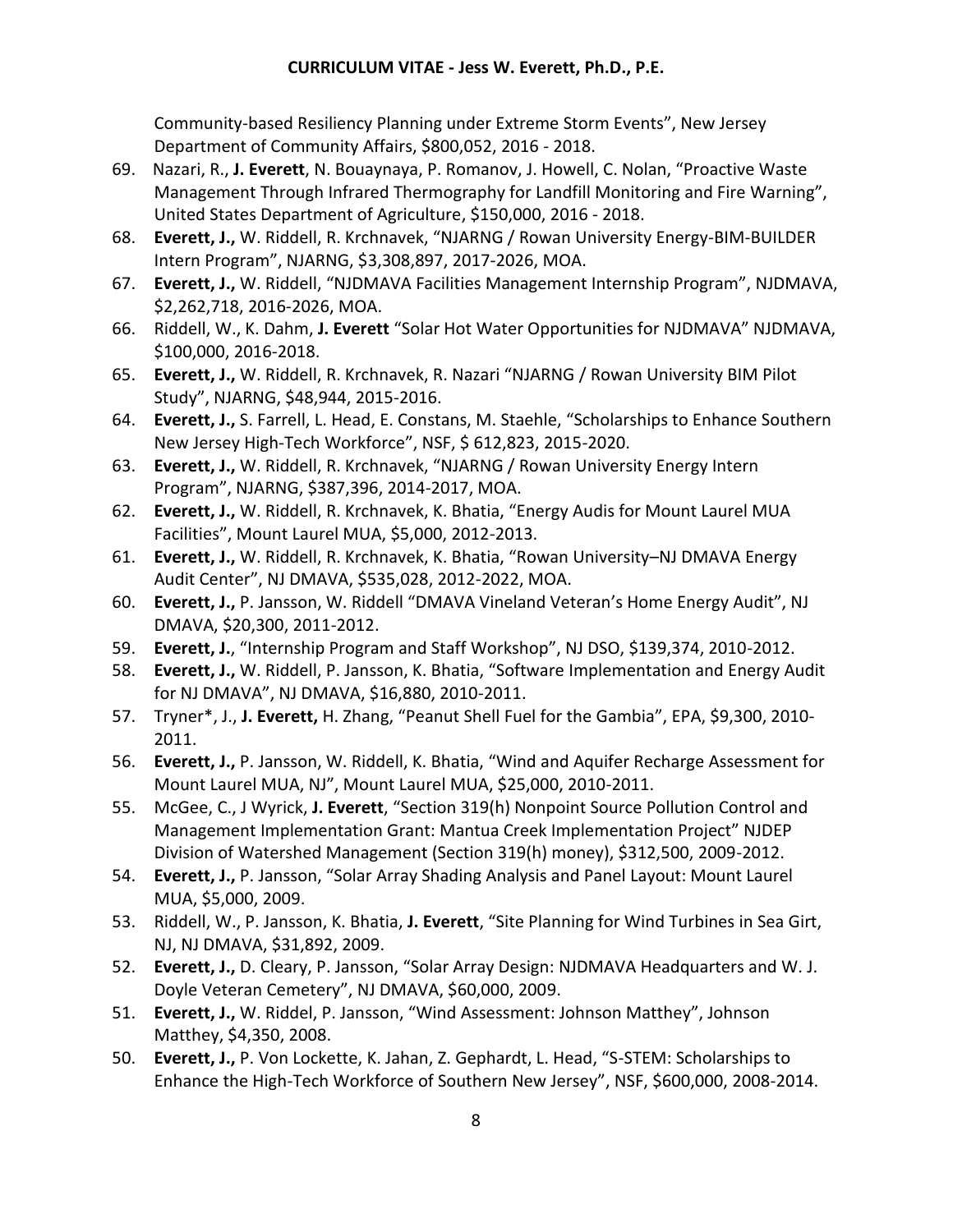- 49. Riddell, W., K. Bhatia, P. Jansson, "Removing Barriers to Entry: NJCEP Wind and Energy Efficiency Outreach and Education", \$60,000, New Jersey Board of Public Utilities 2008- 2009 (Senior Personnel).
- 49. **Everett, J.,** K. Bhatia, W. Riddel, P. Jansson, "ACUA Energy Audit: GEO and Operations Buildings, ACUA, \$6,400, 2008.
- 47. Riddell, W., P. Jansson, K. Bhatia, **J. Everett,** Analysis of Winds at a height greater than 30 m at Sea Girt, NJ", NJ DMAVA, \$24,000 + \$20,000 match, 2008-2009.
- 46. Riddell, W., P. Jansson, K. Bhatia, **J. Everett,** Analysis of Winds at a 30 m height at Sea Girt, NJ", NJ DMAVA, \$16,000, 2008-2009.
- 45. Jahan, K., Y. Tang, **J. Everett**, "Hands on an Aquarium", NSF DUE, \$199,649, 2008-2011.
- 44. **Everett, J.,** K. Bhatia, W. Riddel, P. Jansson, "Fort Dix Electrical Energy Analysis & Audit", NJ DMAVA, \$20,109, 2008.
- 43. **Everett, J.**, J. Wyrick, "Internship Program and Staff Workshop", NJ DSO, \$55,131, 2007- 2010.
- 42. **Everett, J.** "AMIBA and BiRD Assessment at Lipari Landfill", USACE/EPA, \$5,000, 2005- 2006.
- 41. Kennedy, L., **J. Everett**, "BiRD Demonstration at Chevron Site", SAIC, \$70,000 (Earth Science Services is Principal, Rowan University is sub-contractor), 2005.
- 40. Lonnie Kennedy, L. **J. Everett**. "BiRD Injection Demonstration at Goodfellow AFB", Earth Tech, Inc., \$17,890 (Earth Science Services is Principal, Rowan University is subcontractor), 2005.
- 39. L. Kennedy, **J. Everett**. "BiRD mulch trench demonstration at Dover AFB", Air Force Center for Environmental Excellence, \$50,000 (Earth Science Services is principal and Rowan University is sub-contractor).
- 38. Miller, D., M. Weaver, J. Orlins, J, Hasse, **J. Everett**, and K. Jahan, "The Rowan University community partnership: Wastewater Reuse in Gloucester County, NJ, US Environmental Protection Agency, \$250,000, 2004-2006.
- 37. **Everett, J.**, "AMIBA Richmond Defense Supply Center 1", MACTEC, \$8,160, 2003-2004.
- 36. **Everett, J.**, L. Kennedy, "Demonstration of BiRD at Dover AFB", Air Force Center for Environmental Excellence, \$149,000 + \$20,000 match, 2003-2004.
- 35. Miller, D., J. Orlins, J, Hasse, **J. Everett**, and K. Jahan, "The Rowan University community partnership: Bridging environmental information to the local community", US Environmental Protection Agency, \$250,000, 2003-2004
- 34. **Everett, J.**, L. Kennedy, "Assessment of Enhanced Bioremediation at Altus AFB", Air Force Center for Environmental Excellence, \$41,000, 2002-2004.
- 33. **Everett, J.**, "Terra Systems, Inc. Microcosm Study", Terra Systems, Inc., \$10,000, 2002- 2003.
- 32. **Everett, J.**, "Egg Harbor, NJ AMIBA", SJ Gas, \$5000, 2001-2003.
- 31. Chin, S., G. Hristescu, J. Chen, K. Dahm, and L. Head, "Scholarships to Enhance Southern New Jersey's High-Tech Workforce", National Science Foundation, \$400,000, 2002-2005 (senior personnel).
- 30. Jahan, K. and **J. Everett**, "Research Experience for Undergraduates in Pollution Prevention", National Science Foundation, \$250,000 + \$40,000 match, 2001-2003.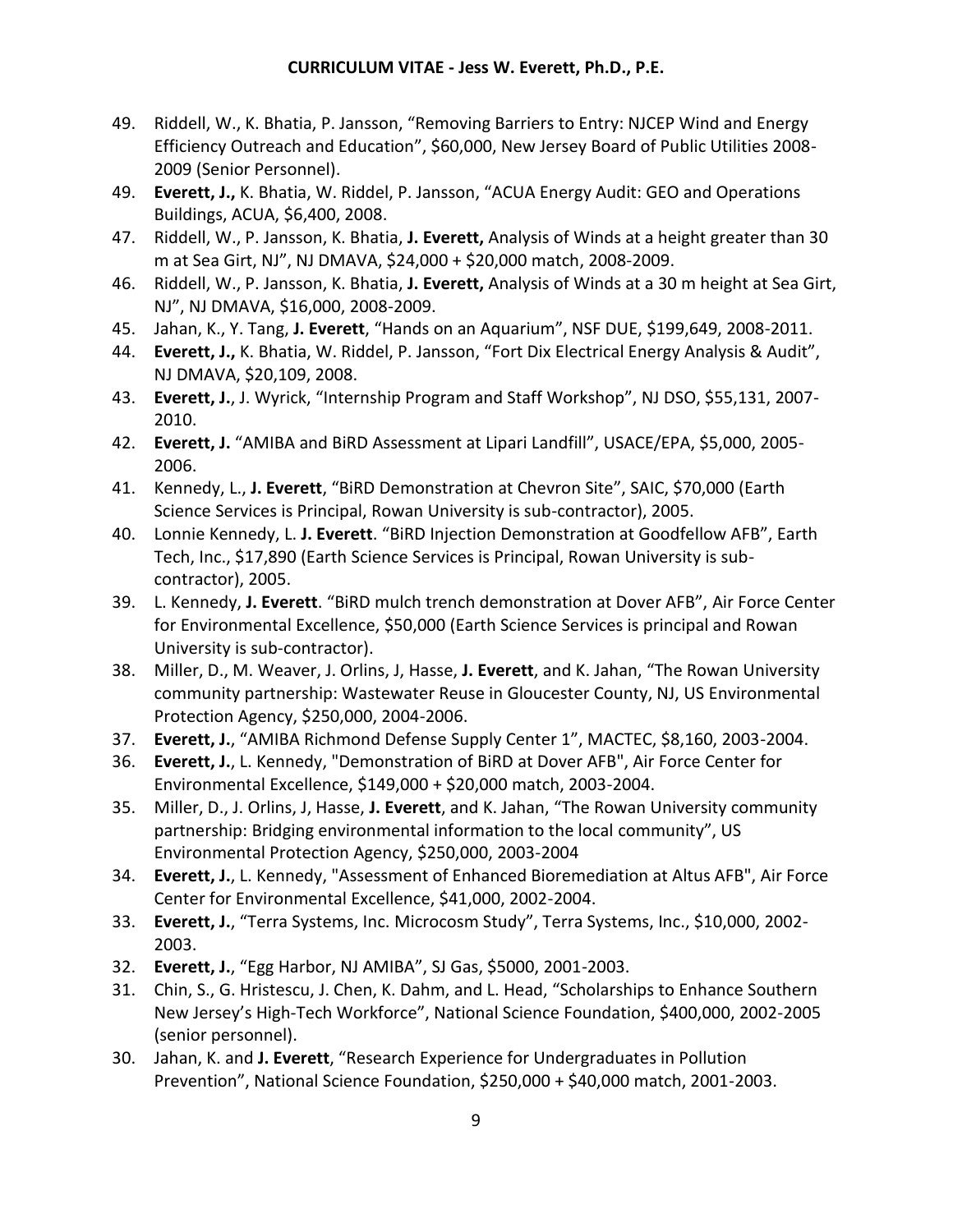- 29. **Everett, J.**, L. Kennedy, "Demonstration of Aqueous and Mineral Based Intrinsic Bioremediation Assessment (AMIBA) for mixed Chlorinated Aliphatic Hydrocarbon/Fuel Hydrocarbon Release Sites", Air Force Center for Environmental Excellence, \$375,000, 2001-2002.
- 28. Pitman Environmental Commission, Alcyon Park Native Plant Arboretum, NJDEP, \$2,500 + \$2,500 match from Pitman, 2000-2001 (led proposal preparation; not a Rowan project).
- 27. **Everett, J.**, M. Cinaglia, Garden City: Adopting Sooner City at Rowan University, NSF, \$61,202 + \$61,975 match and cost share, 2000-2003.
- 26. Marchese, A., R. Rawlins E. Guerra, **J. Everett**, J. Schmalzel, "CreATE : Creative Audio Technology Environment", NSF, \$25,000 + \$25,000 match, 2000-2001.
- 25. Canty, G. and **J. Everett**, "The Use of Coal Combustion By-Products for In Situ Treatment of Acid Mine Drainage", Combustion Byproducts Recycling Consortium /U.S. DOE FETC, \$85,890 + \$55,110 cost share, 2001-2004 (Primary Grantee is Oklahoma Conservation Commission-Water Quality Division), 2000-2004.
- 24. **Everett, J.**, L. Head, K. Jahan, B. Sukumaran, and R. Hesketh, "Field Experiences for Undergraduate Engineers", National Science Foundation, \$19,927 + \$19,927 match, 1999- 2003.
- 23. **Everett, J.**, L. Kennedy, "Demonstration of IBA-SA: Intrinsic bioremediation assessment using solid and aqueous data", Air Force Center for Environmental Excellence, \$105,000, 1999-2001.
- 22. **Everett, J.**, J. Chen, A. Marchese, B. Sukumaran, "Curriculum Pathfinder: A Comprehensive Guide for Students in Engineering", Rowan University, \$14,493, 1999.
- 21. **Everett, J.** "North Camden Brownfield Outreach", HSRC-TOSC, \$6,251, 1999

*While employed at the University of Oklahoma - \$1,673,143 (including match and cost share)*

- 20. Bagajewicz, M., A. Striz, **J. Everett**, K. Grasse, S. Pulat, T. Trafalis, K. Thulasiraman, Center of Engineering Optimization, University of Oklahoma, \$23,500, 1997-1998 (co-PI until Aug. 1998).
- 19. Nelson, D., **J. Everett** , Research Experience for Undergraduates in Environmental Monitoring and Modeling, NSF, \$170,000 + \$2,000 cost share, 1997-1999 (co-PI until Aug. 1998).
- 18. **Everett, J.**, R. Nairn and K. Strevett, Use of Staged Wetlands for Mitigation of Acid Mine Drainage, Oklahoma Conservation Commission and US Environmental Protection Agency, \$125,000 + \$ 83,333 cost share, 1996-1998 (PI until Aug. 1998, then co-PI).
- 17. Knox, R., K. Crawford, D. Elmore, B. Vieux, P. Gremillion, R. Young, J. Ahern, and **J. Everett**, Instrumentation and characterization of environmental research facility, National Science Foundation/EPSCoR - Experimental Systemic Initiative, \$274,442, 1996-1998.
- 16. Knox, R., K. Crawford, D. Elmore, B. Vieux, P. Gremillion, R. Young, J. Ahern, and **J. Everett**, Matching Funds for the NSF Funded Award: Instrumentation and characterization of environmental research facility, Oklahoma State Regents, \$274,442, 1996-1998.
- 15. **Everett, J.**, Remediation of underground mine areas through treatment with fly ash, Oklahoma Conservation Commission and US Environmental Protection Agency, \$200,000 + \$132,297 cost share, 1994-1997.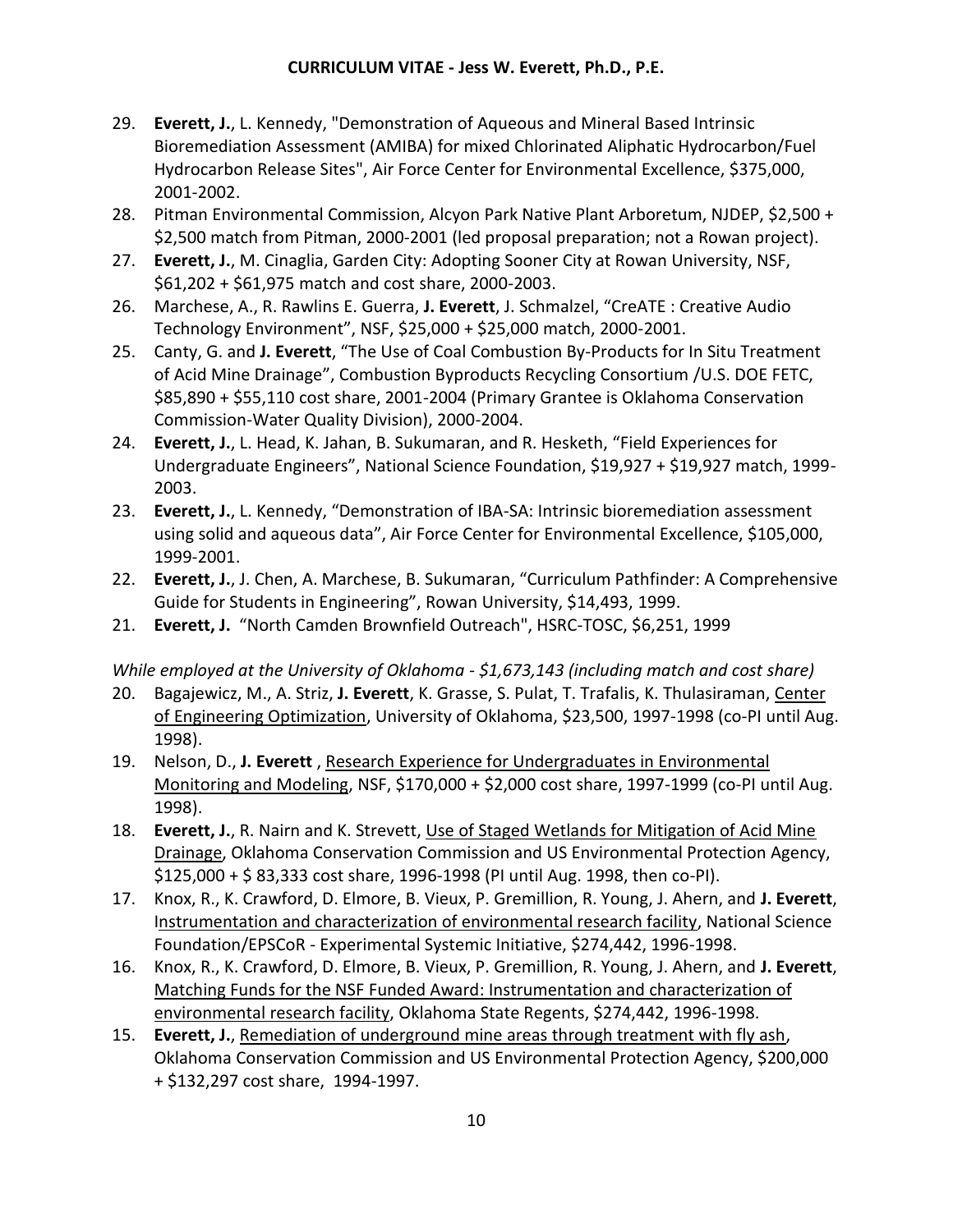- 14. Canter, L. and **J. Everett**, Provide environmental training for US Postal Service: "Waste Reduction and Recycling", course EHS07-01, US Postal Service, \$2,487, 1995.
- 13. Canter, L., D. Nelson, P. Gremillion, and **J. Everett**, Provide environmental training for US Postal Service: "Basic environmental laws and regulations update", US Postal Service, \$58,000, 1995
- 12. **Everett, J.**, and D., Nelson, Protecting the Future of Ourtown: The Role of Environmental Engineering and Science in Sustaining Society, Oklahoma State Regents for Higher Education, \$43,738, 1995
- 11. **Everett, J.**, Oklahoma Small Community Solid Waste Management Book, Environmental Protection Agency, \$4,963 + \$1,875 cost share, 1995.
- 10. **Everett, J.**, Technical assistance for FOR Oklahoma environmental leadership class, FOR Oklahoma, \$4,000 + \$1,645 cost share, 1995.
- 9. **Everett, J.**, Expansion of information resources to support recycling market development in Oklahoma, Oklahoma Department of Commerce, award \$7,500, 1995.
- 8. **Everett, J.**, Survey of On-site Industrial D Waste Disposal in Oklahoma, US Environmental Protection Agency Region 6, \$36,678 + \$2,362 cost share, 1994-1995.
- 7. Nelson, D. and **J. Everett**, Environmental Impact Evaluation and Life-cycle Cost Analysis for the Tower Tech, Inc., Modular Fiberglass Cooling Tower, Tower Tech, Inc., \$25,000, 1994.
- 6. Nelson, D. and **J. Everett**, Protecting the Future of Ourtown: The Role of Environmental Engineering and Science in Sustaining Society, Oklahoma State Regents for Higher Education, \$49,000, 1994.
- 5. **Everett, J.**, and J. Gattis, (a) Analysis of US Tire Management Legislation and (b) Use of Waste Truck Tire Beads as Drainage Pipe, Oklahoma Alliance and US Environmental Protection Agency, \$25,000 + \$4,389 cost share, 1993.
- 4. Atalay, A. and **J. Everett**, Fine Coal Washing to Remove Ash and Pyrite, Oklahoma Mining and Mineral Resources Research Institute, \$9,000, 1993
- 3. Gattis, J., Building the Future: The Role of Engineering and Environmental Science in Sustaining Society, Oklahoma State Regents for Higher Education, \$59,145, 1993 (senior personnel).
- 2. Canter, L., T. James, and R. Gowda, Risk and the Water Environment: Public Perceptions and Research Needs, National Geographic Society, \$48,347, 1992-1993 (appointment).
- 1. **Everett, J.**, Modeling Municipal Solid Waste Management, OU Junior Faculty Summer Research Fellowship, \$5,000, 1992.

# **STUDENTS**

# **Ph.D. Students, as Chair** (2)

- 2. Utilization of coal combustion by-products for in situ treatment of acid mine waters, Geoffrey Canty, University of Oklahoma, April 1999.
- 1. Iron and sulfur microbial processes applied to the biodegradation of organic contaminants in groundwater, Lonnie Kennedy, University of Oklahoma, July 1998.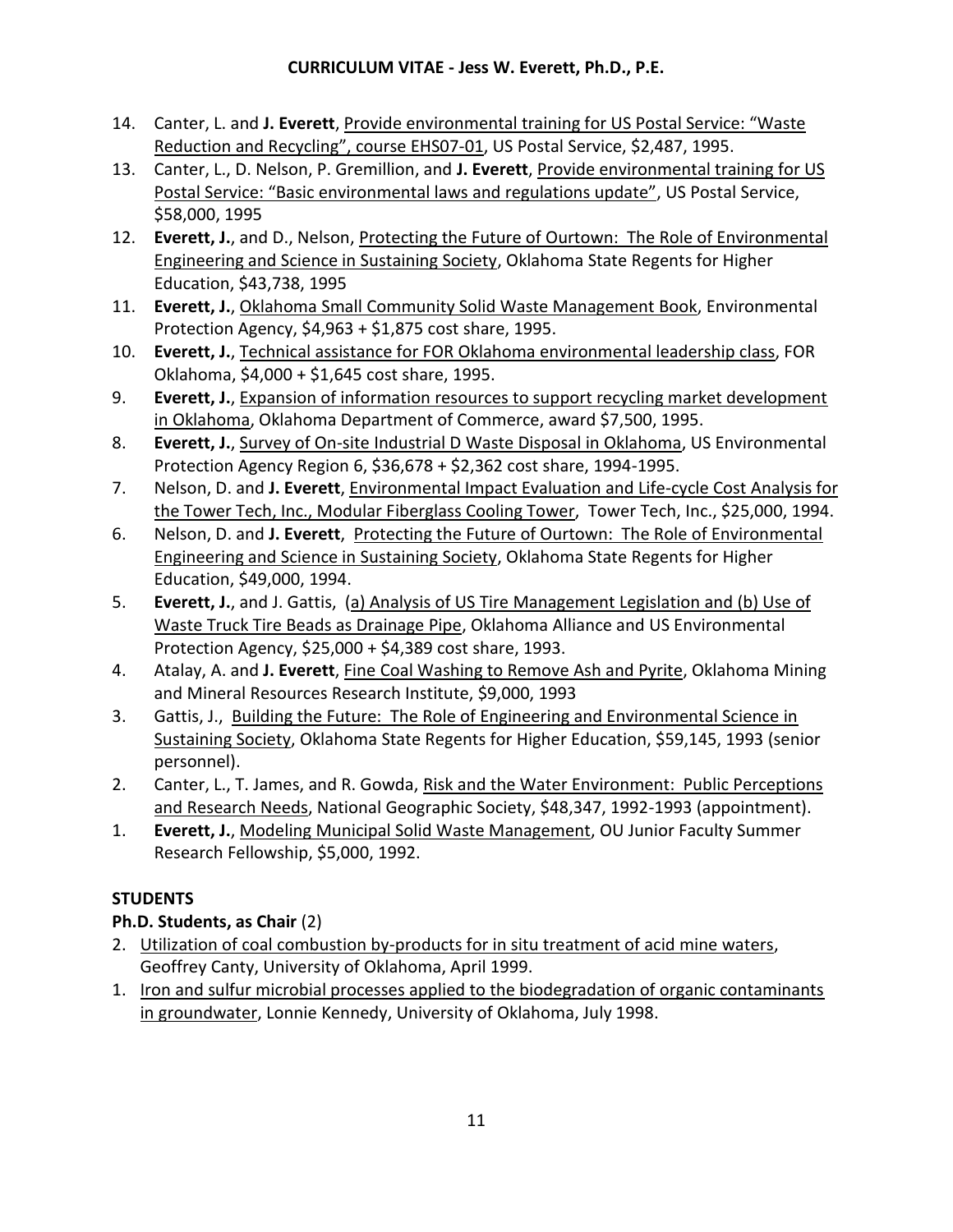# **Ph.D. Students, on Committee** (7)

- 7. Leadership for improvement: Promoting student learning through an on-campus residential learning community for first-year female, minority, and low income engineering students, Patricia Dee Zobel, Rowan University, April 2011 (Ed.D).
- 6. Conditions and Constraints for Waste Management, Cecilia Mattsson Petersen, Chalmers University of Technology, June 2004 (Opponent for Ph.D. Defense of Ph.D. Candidate at Chalmers University of Technology, Göteborg, Sweden).
- 5. Air quality cumulative effects assessment for U.S. air force bases, Jeffrey Rumrill, University of Oklahoma, May 1998.
- 4. Chemical based remediation of 2,4-D, Dicamba and MCPP in soils, Keon-Joong Hwang, University of Oklahoma, September 1995.
- 3. SWIM A Computer Model for Solid Waste Integrated Management, F. S. Wang, Royal Melbourne Institute of Technology, September 1995 (outside reviewer of Ph.D. candidate at Royal Melbourne Institute of Technology, Melbourne, Australia).
- 2. Application of fuzzy set theory in construction management, V.S.S. Kumar, Indian Institute of Technology, July 1993 (outside reviewer of Ph.D. candidate at Indian Institute of Technology, Delhi, India).
- 1. Development of stream assessment protocols utilizing characteristics of the diatom community, Robert Lynch, University of Oklahoma, March 1993.

# **Master's Students, as Chair** (15 thesis & 22 non-thesis completed)

*Thesis* 

- 16. Ryan Loeh, Enhancing Facility Management for Existing Facilities with Building Information Modeling, Rowan University, 2020.
- 15. Bob Parsons, In-situ bioremediation of methane plumes in unsaturated sediments, University of Oklahoma, 1998.
- 14. Ramesh Dorairaj, Curbside collection of recyclable materials: Comparison of one and two person collection methods, University of Oklahoma, 1997.
- 13. Sumit Maratha, Curbside collection of recyclables: Sort time, walk time, set-out amount and simulation, University of Oklahoma, 1997.
- 12. A study of drop-off recycling in Norman, OK: Behavior of recyclers and non-recyclers, Janis Sims, University of Oklahoma, 1996 (Co-Chair).
- 11. Curbside collection of recyclable material: Route time, vehicles and labor, Patrick Riley, University of Oklahoma, 1995.
- 10. Examination of the use of an anionic surfactant in the bioremediation of hydrocarbons with varying degrees of bioavailability, Alicia Smith, University of Oklahoma, 1995.
- 9. An analysis of On-site industrial nonhazardous waste disposal in Oklahoma, Jean Vieux, University of Oklahoma, 1995.
- 8. Method development for solid phase extraction and HPLC analysis of the Kelly, Iowa field site for monitoring the biodegradation of Atrazine, and its break-down product formation with radioisotope techniques in surface, subsurface, and aquifer soil systems, Tony Lee, University of Oklahoma, 1995.
- 7. Efficient management of scrap tires, Salim Douglah, University of Oklahoma, 1995.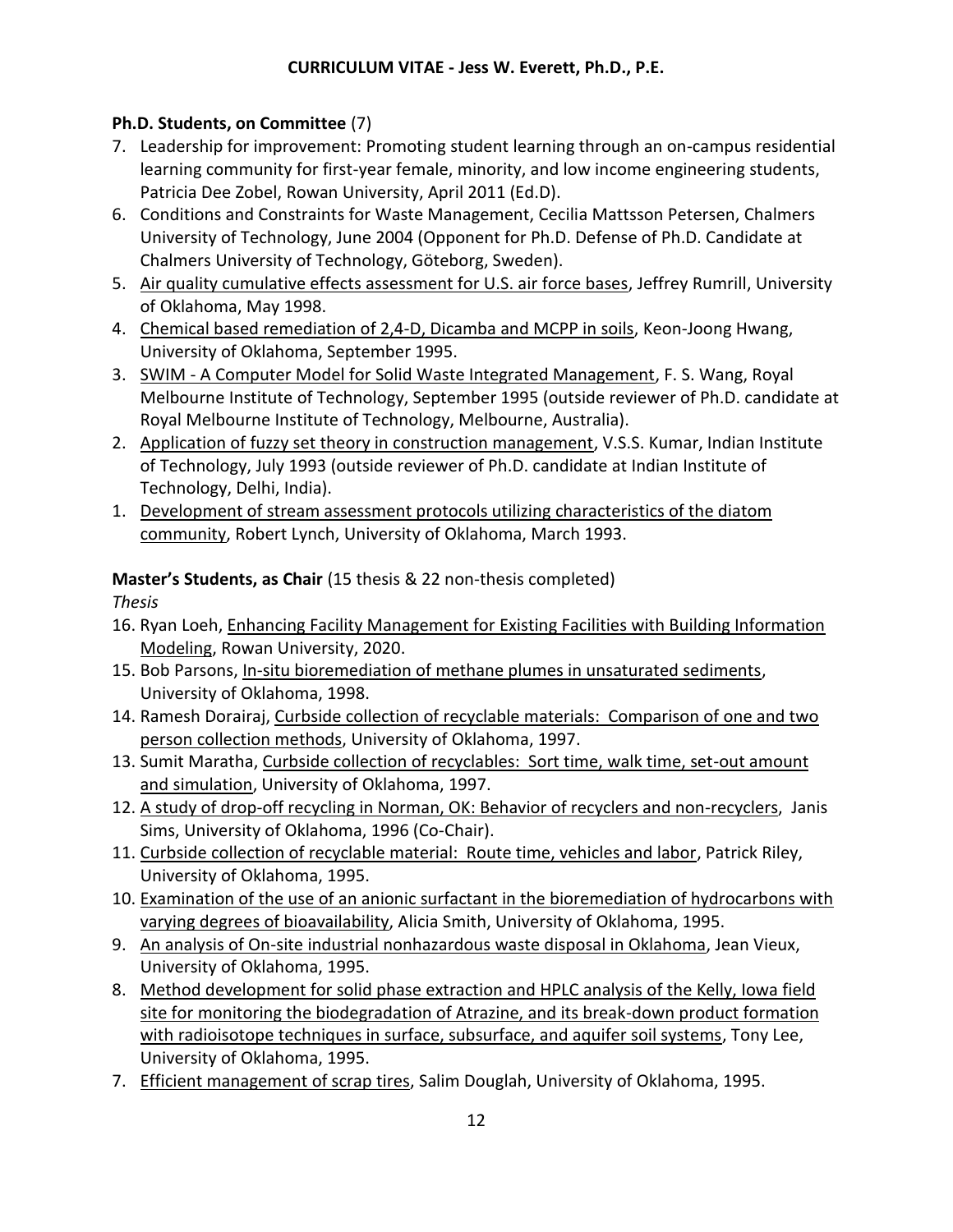- 6. Field site characterization and biodegradation of trichloroethane and JP-4 jet fuel, James Truitt, Jr., University of Oklahoma, 1995.
- 5. Energy and environmental evaluation of cooling tower technology, Becky Ziebro, University of Oklahoma, 1995 (Co-Chair).
- 4. Recovery of coal from coal washing wastes, Udungs Ikwut-Ukwa (Henry), University of Oklahoma, 1994 (Co-Chair).
- 3. Effect on material collection of participation rate and distribution, Shiv Shahi, University of Oklahoma, 1994 .
- 2. A regional-scheduling model for integrated solid waste management, Abhijit Modak, University of Oklahoma, 1994.
- 1. Municipal solid waste landfill site selection using geographic information systems, Muhammad Zahid Siddiqui, University of Oklahoma, 1994.

# *Non-Thesis (Project)*

- 23. Energy Audits for NJDMAVA Armories, Samantha Valentine, Rowan University 2014.
- 22. Carbon Neutrality Plan for Rowan University, Edward Dusseau, Rowan University, 2009.
- 21. Site Remediation: AMIBA and AIT, Bradley Summerville, Rowan University, 2002.
- 20. Efficacy of wetlands in mitigating risk from contaminated groundwater, Anthony Congram, University of Oklahoma, 1997.
- 19. Pollution prevention and waste minimization as waste management option with a survey of recycling in Oklahoma, Colleta Harper, University of Oklahoma, 1996.
- 18. BTEX oxidation coupled to ferric iron and sulfate reduction, William Unsell, University of Oklahoma, 1996
- 17. Constructed wetlands for urban stormwater retention and treatment, Scott Brasfield, University of Oklahoma, 1996.
- 16. Attenuation of landfill leachate by microbial degradation under different redox zone: Norman landfill case study, Mary Sue LaFever, University of Oklahoma, 1996.
- 15. Statistical analysis and evaluation of ground water data at a resource conservation and recovery act solid waste management unit, Joseph Cecrle, University of Oklahoma, 1996.
- 14. Composting: A literature review and development of a teaching module on Authorware, Tusar Swami, University of Oklahoma, 1996.
- 13. On-site treatment options for hazardous waste generators, Deborah Sweeney, University of Oklahoma, 1995.
- 12. Processes involved in biodegradation, various parameters affecting it and their effect on landfill stabilization, Anita Sanghvi (Gupta), University of Oklahoma, 1995.
- 11. Laboratory techniques for bioremediation treatability studies, Steve Hopkins, University of Oklahoma, 1995.
- 10. Southeastern Oklahoma's difficulties with on-site sewage disposal, Greg Worrell, University of Oklahoma, 1995.
- 9. *In situ* anaerobic bioremediation of groundwater and soil contaminated by leaking underground storage tanks, Pamela Green, University of Oklahoma, 1995.
- 8. American burying beetle Application of the Endangered Species Act Amendments of 1978, Joelseph Chiolino, University of Oklahoma, 1994.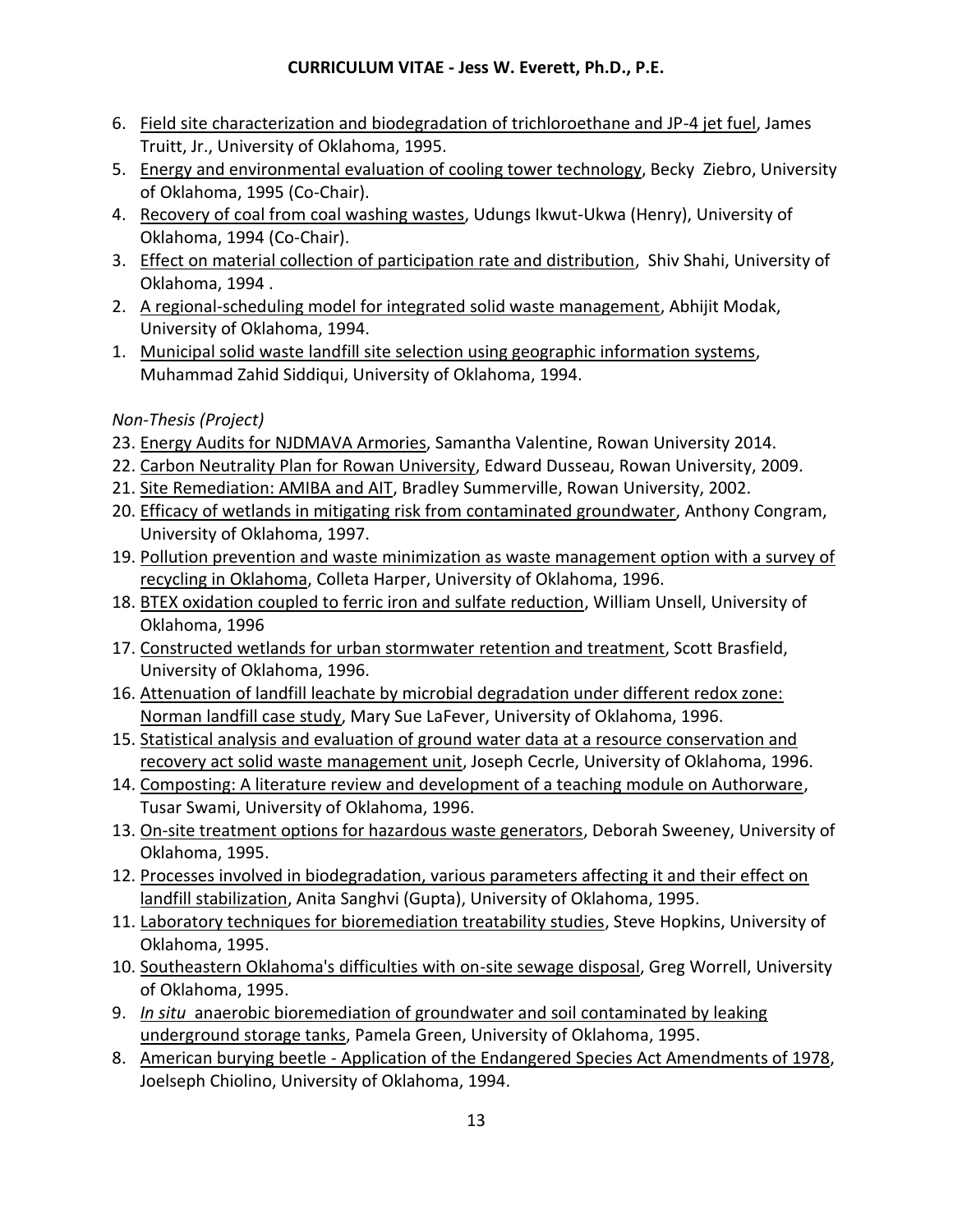- 7. Environmental Assessments for Tinker AFB's Urban Greenway, Natural Resources Center & Environmental Compliance Facility, Raymond Moody, University of Oklahoma, 1994.
- 6. Yardwaste composting: Technology review, permitting and economic analysis, Sunil Kesavapillai, University of Oklahoma, 1994.
- 5. Bioremediation of petroleum hydrocarbons using aerobic microorganisms, John S. Ayyachamy, University of Oklahoma, 1994.
- 4. Municipal Solid Waste Combustion, Anjaneyulu Chimaladinne, University of Oklahoma, 1993.
- 3. Contingent valuation of solid waste alternatives, Ahmad Saeed, University of Oklahoma, 1993.
- 2. Risk analysis at a state hazardous waste site, Dharam Vir, University of Oklahoma, 1992.
- 1. An overview of the extent of international shipments of hazardous wastes, Kobani Vopnu, University of Oklahoma, 1992.

# **Internship Supervision**

- 4. Felicia Crockett, Engineering Learning Community, MA in Higher Education Administration, 2016-2017.
- 3. Laura Blazewicz, Engineering Learning Community, MA in Higher Education Administration, 2014-2015.
- 2. Margaret Flynn, Engineering Learning Community, MA in Higher Education Administration, 2011-2012.
- 1. Patricia Dee Zobel, Engineering Learning Community, Ed.D in Educational Leadership, 2010- 2011.

*For undergraduate student supervision, see 'Additional Achievements' section at end of CV.*

# **SERVICE**

*Professional*

- Proposal Reviewer: Oak Ridge Associated Universities, US National Science Foundation; US Environmental Protection Agency; US Department of Energy; US Civilian Research & Development Foundation; Naturvårdsverket (Swedish Environmental Protection Agency); KU Leuven Research Council (Belgium); Oklahoma Corporation Commission; and Oak Ridge Associated Universities
- Reviewer for professional journals (48 journals, 107 reviews): European Journal of Engineering Education, Advances in Engineering Education (ASEE), Advances in Environmental Research, Biotechnology Progress, Chemosphere, The Environmental Professional (NAEP), Environmental Science and Technology, The Geographical Bulletin, Groundwater, International Journal for Service Learning in Engineering, Humanitarian Engineering and Social Entrepreneurship, International Journal of Environment and Waste Management, International Journal of Soil, Sediment and Water, International Journal of Surface Mining and Reclamation, International Journal of Technology, Knowledge and Society, Journal of the Air & Waste Management Association, Journal of Cleaner Production, Journal of Contaminant Hydrology, Journal of Ecotechnology, Journal of Environmental Engineering (ASCE), Journal of Environmental Management, Journal of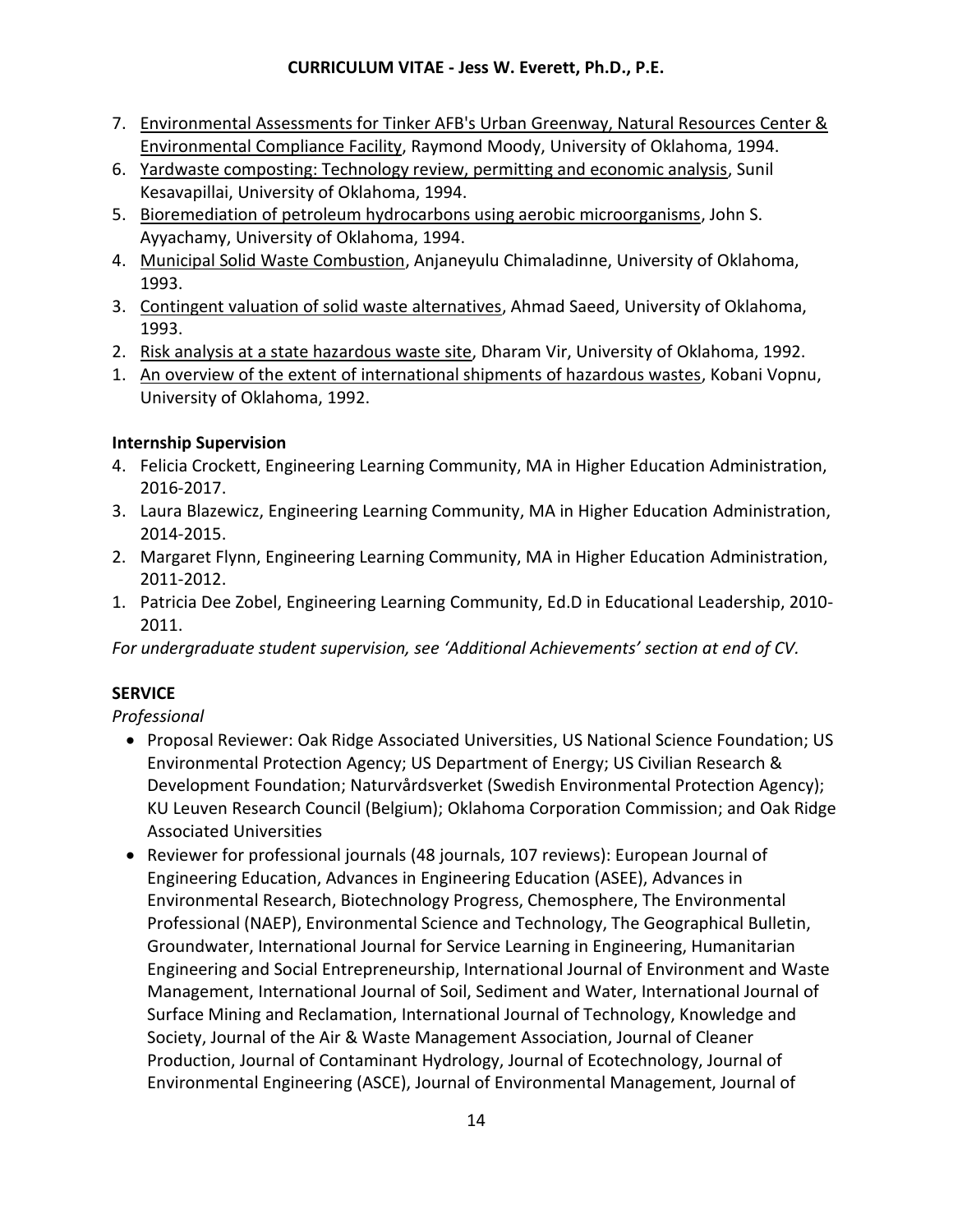Environmental Planning and Management, Journal of Industrial Ecology, Journal of Hazardous Materials, Journal of Material Cycles and Waste Management, Journal of Solid Waste Technology and Management, Policy Studies Journal, Polish Journal of Environmental Studies, Research in Social Problems and Public Policy, TheScientificWorldJOURNAL, Soil & Sediment Contamination, Talanta, Technology and Society Magazine (IEEE) , Waste Management, Water Research, Environmental Science and Pollution Research, International Journal for Service Learning in Engineering, Humanitarian Engineering and Social Entrepreneurship, Nurse Education Today, Australian Journal of Multi-Disciplinary Engineering, PLOS ONE, International Journal of Learning, Teaching and Educational Research, Sustainability, Environmental Pollution, Applied Sciences, Buildings.

- Gloucester County Soil Conservation District Board of Supervisors, 2010-present
- Pitman Green Team, 2014-2016
- Journal of Solid Waste Technology and Management Editorial Board, 2001-present
- Pitman Environmental Commission, 1999-2016
- NJ Environmental Lobby Board of Directors, 2009-2016
- World Resources Forum, Scientific Panel, 2011-2013
- Glassboro Public Schools Science Fair, Judge, 2002-2005, 2007-2016
- International Congress on Resource Management and Technology for Material and Energy Efficiency (formerly Recovery, Recycling, and Re-Integration), Scientific Panel, 2001-2010
- Principles for Responsible Management Education Conference, Panel Moderator, Rowan University, Glassboro, NJ, April 2009
- Pitman Public Schools Technology Committee, Pitman, NJ, 1999-2008
- Salem County Vocational Technical School Quality Cup of Excellence, Judge, 2002, 2003, 2007
- Waste Management Conference International Scientific Advisory Committee, 2002-2004
- Special Ad Hoc Citizen Committee on Hall Park sewage issue, Norman, OK, 1997
- Environmental Control Advisory Board, Norman, OK, 1997-1998.
- Oklahoma Recycling Association, Board Member, 1996-1998
- Invited outside dissertation reviewer: (1) Royal Melbourne Institute of Technology, Melbourne, Australia, 1995; and (2) Indian Institute of Technology, Delhi, India, 1993.
- Recycling Infrastructure of the Governor's Recycling Economic Development Team, Chair, Oklahoma, 1995-1997
- Oklahoma Conservation Commission Nonpoint Source Working Group, 1996-1998.
- Landfill and Compost Committee (WM-2) of the Municipal and Medical Waste Division of the Air and Waste Management Association, 1995-2000 (Chair-1998)
- Integrated Waste Management/Recycling Committee (WM-1) of the Municipal and Medical Waste Division of the Air and Waste Management Association, 1995-2000
- Focus on Recycling Oklahoma Steering committee, 1995-1998
- Taught review sessions (hydraulics, hydrology, water, wastewater, and solid and hazardous waste) for the Environmental Engineering Profession Engineer Exam, sponsored by the Oklahoma Society of Environmental Professionals, 1995 and 1996.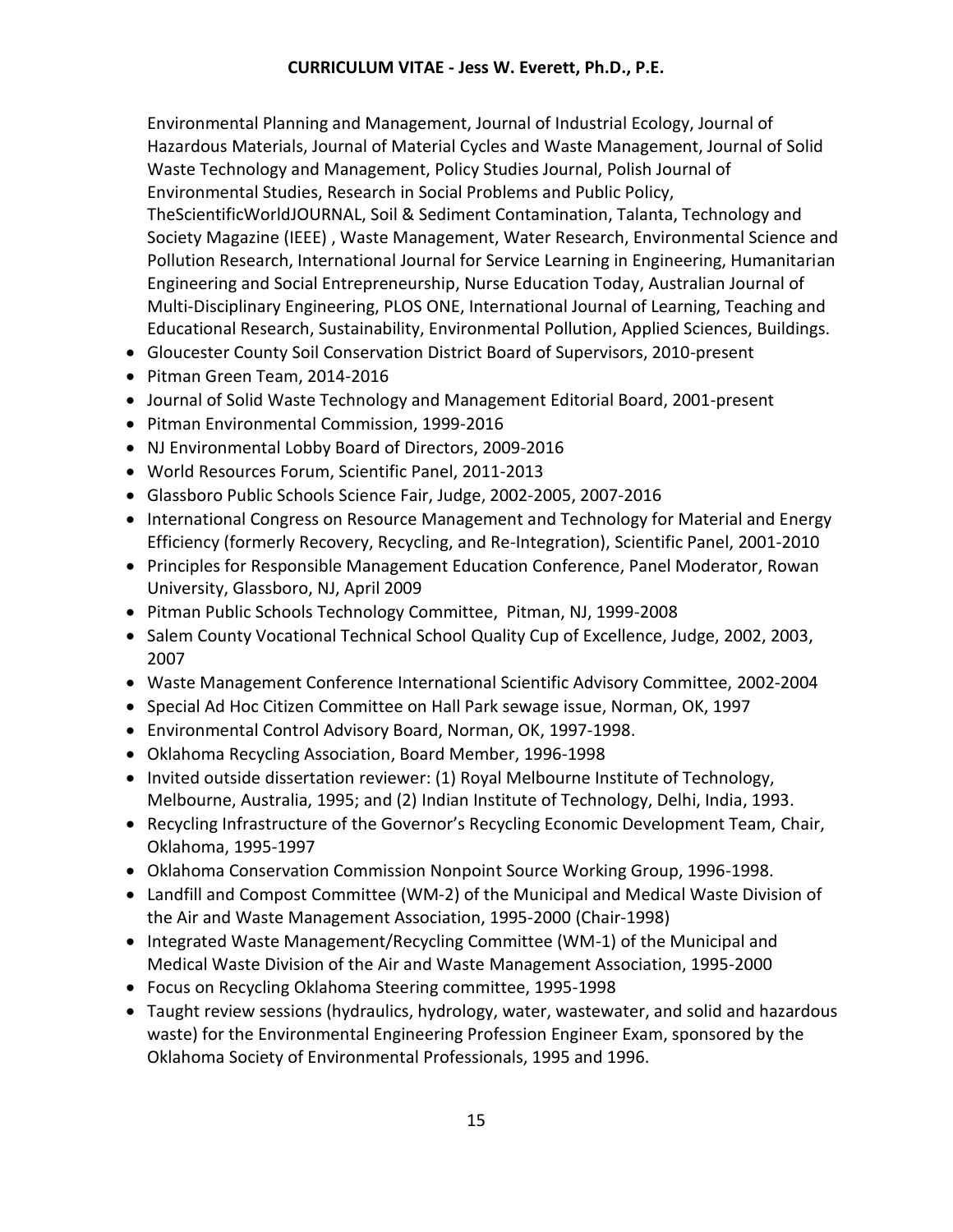- Oklahoma Academy of Science, Engineering Sciences, Chair 1993-1994, Vice Chair 1992- 1993
- Oklahoma Department of Commerce Recycling Markets Steering Committee, 1992-1994
- Book Reviews: Air and Waste Management Association, Prentice Hall
- Book Proposal Review: Routledge
- Referee for Conferences using refereed papers AWMA, ASEE, FYE
- Session Chair / Co-Chair AWMA; ASEE; Mid-Atlantic ASEE; Mid-Atlantic EWB

## *Rowan University*

## **Students**

- Rowan Environmental Action League (formerly GEO), Faculty Advisor, 2000-present o Focus the Nation at Rowan University (recipient of Presidents Award), 2008
- Statesmen Men's Choir, Bass, 2006-2016, 2017-2018.
- RU Engineers Without Borders, Faculty Co-Advisor, 2009 to 2016
	- o Junior/Senior Engineering Clinics, Supervised 20 EWB teams, 2009 to 2016
	- o Assessment trip, water supply, Valle Verde, Dominican Republic, 2014, 8 days
	- o Assessment trip, road repair, Sambel Kunda, The Gambia, January 2010, 13 days
	- o Assessment trip, road repair, Sambel Kunda, The Gambia, January 2009, 9 days
	- o Assessment trip, water supply, La Cieba, El Salvador, May 2008, 9 days. R
	- o Assessment trip, water supply, La Cieba, El Salvador, May 2007, 9 days.
	- o Implementation trip, water supply, Ban Pa Tung Thailand, March 2005, 10 days.
- Student Advising, 1998-present
- Katrina Relief Team, Supervised students in Picayune, MI, 2005, 8 days
- American Society of Civil Engineers, Faculty Advisor, 2004-2005
- CANStruction Student Team Adviser, 2002-2003

## University-Wide

- School of Earth & Environment Faculty Search Committee, 2017-2018
- Rowan Core Committee, 2017-2018
- Faculty Senate member, 2010-2016, 2017-2018 (senator at large 2010, CEE representative 2011 to 2016, ExEEd 2017-2018)
- RU Promotion Committee, 1998 & 2010-2016, 2018-2019 (Chair 2012-2016 & 2018)
- Senate Executive Committee, 2012-2016
- OSP Search Committee, Sponsored Research Contracts Specialist, 2014-2015
- CSM Search Committee, Chemistry Environmental Sustainability Faculty, 2012-2013.
- RU Tenure & Recontracting Committee, 2002-2003 & 2009-2012
- Provost's Reorganization Task Force, Chair of Engineering/Science Subcommittee, 2011
- RU Search Committee, College of Engineering Dean, 2011
- Senate Ad Hoc committee on Sustainability in the Curriculum, Chair, 2009
- President's Council for Sustainability, 2008-2009
- RU Bookstore Committee, 2007-2008
- RU Budget Committee, 2007-2008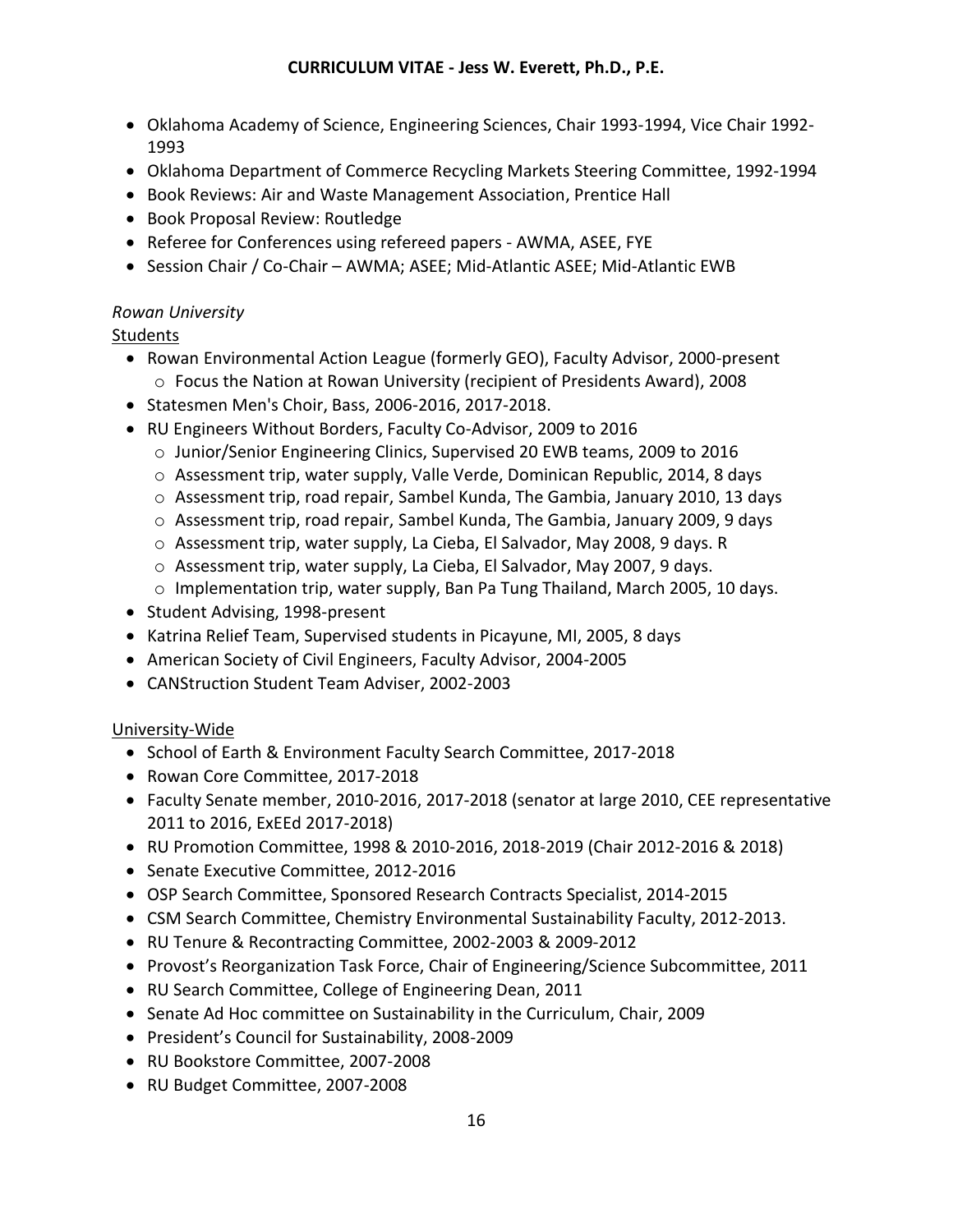- RU Campus Wide Clean Up Committee, 2004-2005
- RU Aesthetics Committee, 2004-2005
- RU Career Development Committee, 2003-2004
- RU Search Committee, Landscape Supervisor, 2003
- RU Ad Hoc Chairs Committee, 2001-2002
- RU Masters of Environmental Science Committee, 1998-2001
- RU Sabbatical Leave Committee, 2000-2001
- RU Knight's Collaborative Roundtable, 1999

College of Engineering (CoE), Department of Civil (CEE) & Environmental Engineering & Experiential Engineering Education Department (ExEEd)

- CoE Engineering Learning Community, Director, 2009-present
- CoE First-year Clinic I, Coordinator, 2012-present
- CoE First-year Clinic II, Coordinator, 2014-present
- CoE Adjusted Load Committee, 2018-present (Chair 2019, 2020, 2022)
- CoE Tenure, Recontracting & Promotion Committee, 2021-2022
- CoE strategic Planning Committee, Student Experience Subcommittee, 2022
- CEE Elected Chair (Curriculum), 2015-2018
- CEE Library Liaison, 2018-2019
- CEE Promotion Committee, Chair, 2017-2018
- ExEEd Tenure & Recontracting Committee, 2017-2021 (Chair 2018-2019)
- ExEEd Interim Chair, 2019-2021
- CEE Tenure & Recontracting Committee, 2015
- CEE Webmaster, 1998-2016
- CoE Strategic Planning Committee, Undergraduate Education subcommittee Chair, 2014
- CoE Committee on Revitalizing Freshman Clinic, Chair, 2013-2014
- CEE Search Committee, Water Resources Faculty, Chair, 2012.
- CoE Assessment Committee, 2009-2010
- CEE Tenure & Recontracting Committee, 2000 to 2002 & 2009
- CoE Promotion Committee, Member 2001-2002, Chair 2006-2008
- CoE Ad Hoc First Year Committee, 2003-2004
- CoE Engineering Clinic Committee, Chair, 2002-2004
- CEE Junior / Senior Clinic Manager, 2001-2004
- CEE Articulation Agreement Coordinator, 2002-2003
- CEE Search Committee, CEE Technician, 2003
- CEE Search Committee, Structural Faculty, 2003
- CEE Search Committee, Transportation Faculty, 2002-2003
- CoE Chairs Committee, 2001-2002
- CoE ABET Assessment Committee, 1998-2001 (including first accreditation visit)
- CoE Planning Committee, Chair, 2000-2001
- ChE Search Committee, Chemical Engineering Faculty, 2000
- CEE Search Committee, Transportation Engineering Faculty, 1999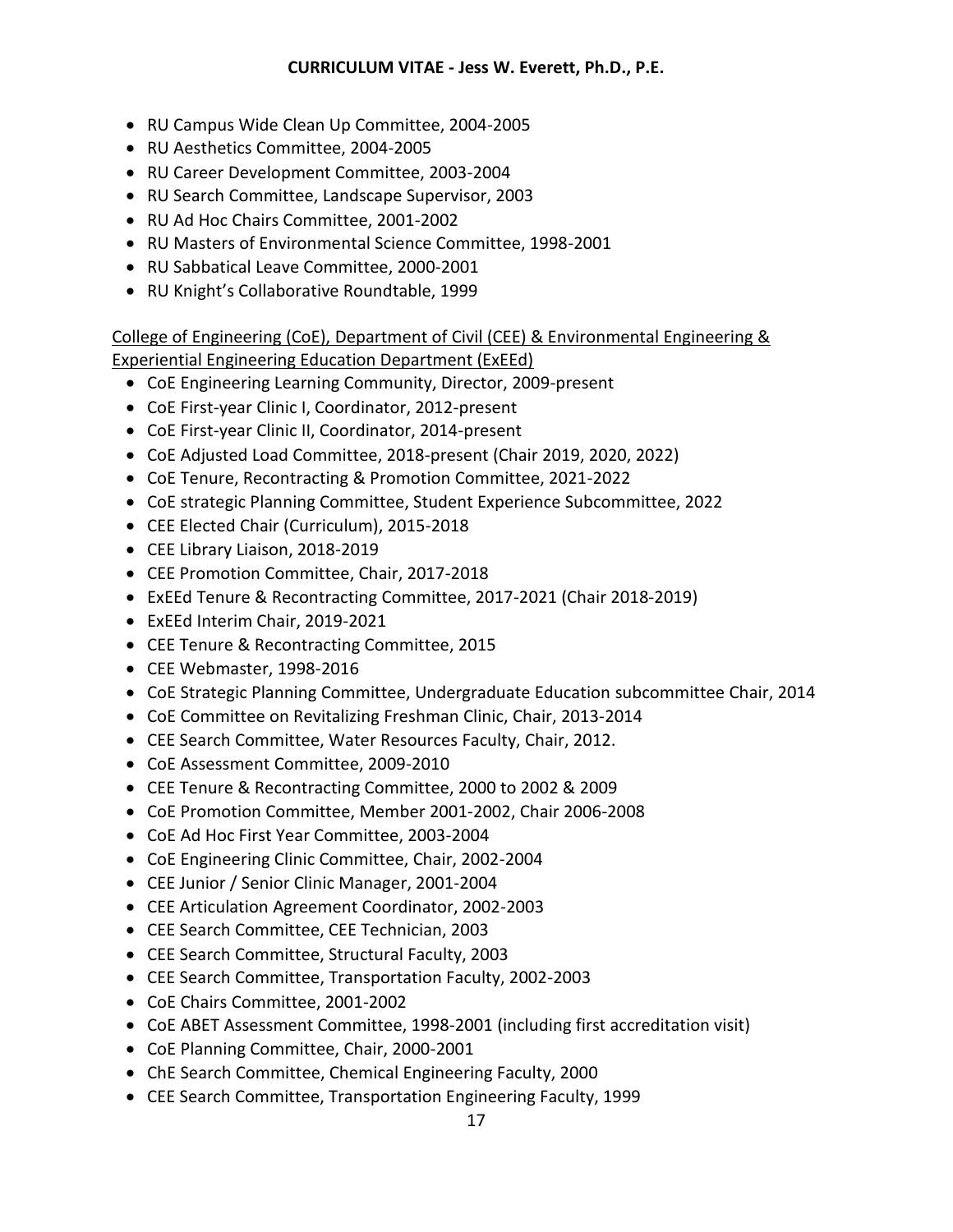- CEE Search Committee, Water Resources Engineering Faculty, 1999
- ChE Search Committee, Chemical Engineering Process Technician, 1999
- ME Search Committee, Mechanical Engineering Technician, 1998

## *University of Oklahoma*

- Faculty Adviser & Member # 635 Loyal Knights of Old Trusty, 1998
- Kerr Lab supervisor, 1997-1998
- Academic Misconduct Panel member, 1997-1998
- Environmental Science Undergraduate Curriculum Committee, 1996-1997
- Faculty Advisor ASCE, 1996 1998: ASCE Certificate of Commendation, 1997; ASCE Zone III Vice President's Award, 1998; ASCE Outstanding Community Service Award, 1998; OSPE Outstanding Engineering Achievement Award Student Category, 1998
- Member, Environmental Concerns Committee, 1996-1997
- University Liaison to the Oklahoma Conservation Commission, 1996-1998
- Panel member in English Assessment Program TEACH Tests, 1995-1998
- Faculty Advisor Concrete Canoe Team, 1994-1998
- Faculty Advisor Chi Epsilon, 1994-1996
- School of Civil Engineering and Environmental Science Advising Liaison, 1993-1995
- Member, Undergraduate Curriculum Committee, 1992-1993. Developed new degree program in Environmental Engineering
- Student Advising, 1992-1998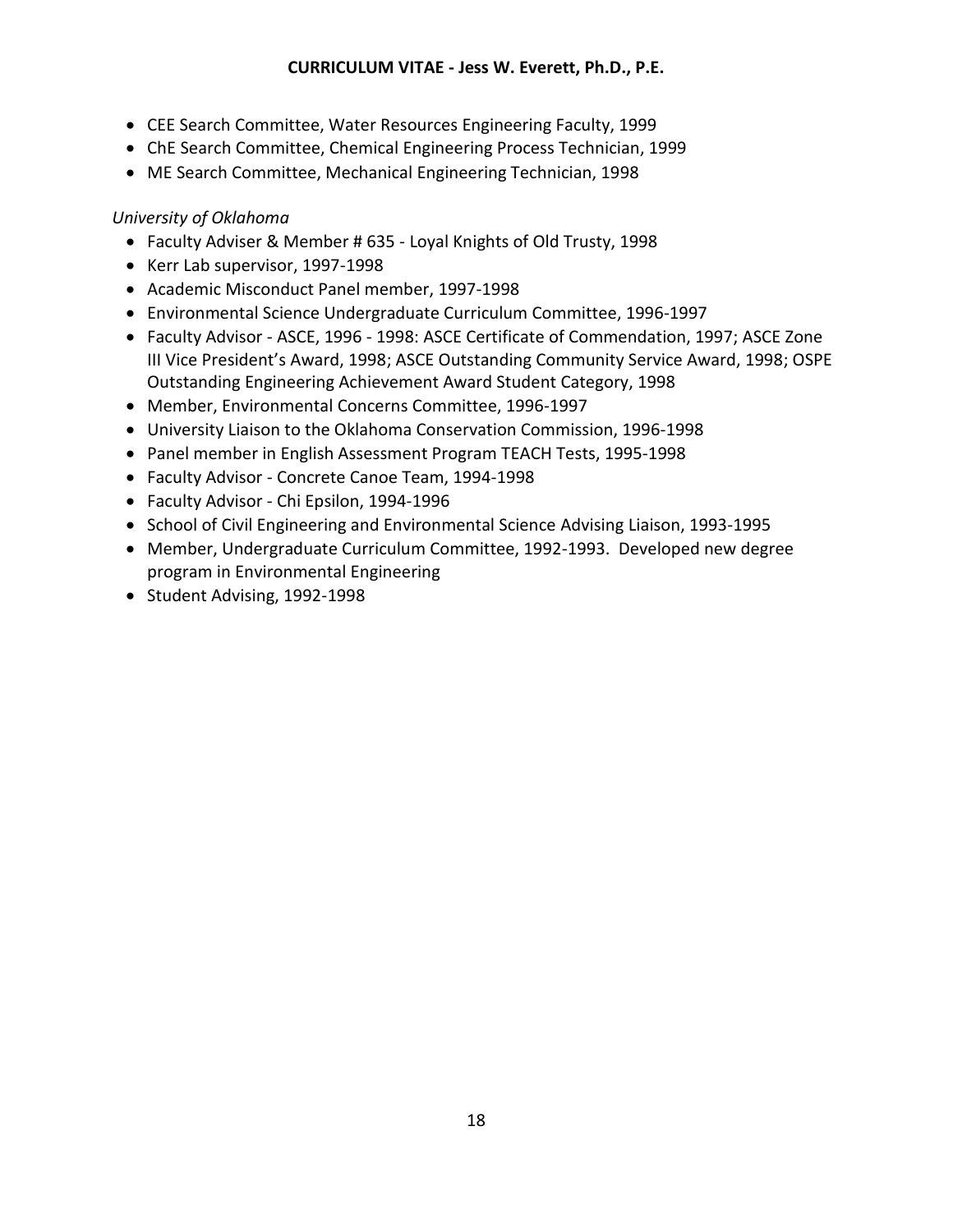| Course                                                      | Description                                                                                                                                                                                                                                                                                                                                                                                                         | Year                        |
|-------------------------------------------------------------|---------------------------------------------------------------------------------------------------------------------------------------------------------------------------------------------------------------------------------------------------------------------------------------------------------------------------------------------------------------------------------------------------------------------|-----------------------------|
| Sustainable<br>Technologies for<br>the Built<br>Environment | Senior level course open to non-engineers. After an introduction to<br>Sustainability, technologies are considered in five areas related to the<br>built environment: environmental protection, energy, water, shelter,<br>and transportation                                                                                                                                                                       | 13-14                       |
| Sustainable Civil<br>& Environmental<br>Engineering         | Junior level course taken by all civil engineering students. Replaced EEII.<br>Course covers topics in Sustainability, Groundwater Hydrology, Air<br>Pollution, Solid Waste Management, Hazardous Waste Management, &<br><b>Built Environment</b>                                                                                                                                                                   | $11 - 19$                   |
| <b>Civil Engineering</b><br>Systems                         | Junior level core course for civil engineering. Credits increased from 2<br>to 3 in 2008. First faculty member to teach course. Lecture focuses on<br>systems related topics, such as linear programming, scheduling,<br>economics, and probability & statistics.                                                                                                                                                   | 98-04,<br>06-18             |
| Water<br>Resources                                          | Junior level core course for civil engineering. Taught as a semester<br>course, 2 hrs of lecture per week plus 3 hours of laboratory per week.<br>First faculty member to teach course. Topics: water supply, drainage,<br>wastewater collection, & stormwater collection. Laboratory activities<br>focus on using computers to solve problems, development of web-<br>based tutorials, & physical experimentation. | 99                          |
| Water<br>Treatment                                          | Junior level core course for civil engineering. Taught as a semester<br>course, 2 hrs of lecture per week plus 3 hours of laboratory per week.<br>First faculty member to teach laboratory portion of course. Laboratory<br>activities focus on water quality & water treatment exercises.                                                                                                                          | 99 (Lab<br>only), 00-<br>02 |
| <b>Statics</b>                                              | Sophomore level core course for three of the four engineering<br>disciplines. Taught as a quarter course, 3 hrs and 45 minutes of lecture<br>per week for seven weeks. Lecture focused on theoretical aspects of<br>statics.                                                                                                                                                                                        | 99                          |
| Hazardous<br>Waste<br>Management                            | Senior level undergraduate and graduate course. Elective for civil<br>engineering. Graduate students complete extra work. Taught as a<br>semester course, 3 hrs of lecture per week. Lecture focuses on<br>hazardous waste management. Superfund projects are featured.                                                                                                                                             | 99                          |
| Solid Waste<br>Management                                   | Senior level undergraduate and graduate course. Elective for civil<br>engineering. Graduate students complete extra work. Taught as a<br>semester course, 3 hrs of lecture per week. Lecture focuses on aspects<br>of solid waste management.                                                                                                                                                                       | 00, 02,<br>04               |
| Environmental<br><b>Engineering II</b>                      | Junior level course taken by all civil engineering students. Converted<br>from lab course to all lecture in 2007. Course covers topics in<br>Groundwater Hydrology, Air Pollution, Solid Waste Management, &<br>Hazardous Waste Management                                                                                                                                                                          | 05,07-10                    |

# **COURSES TAUGHT AT ROWAN UNIVERSITY**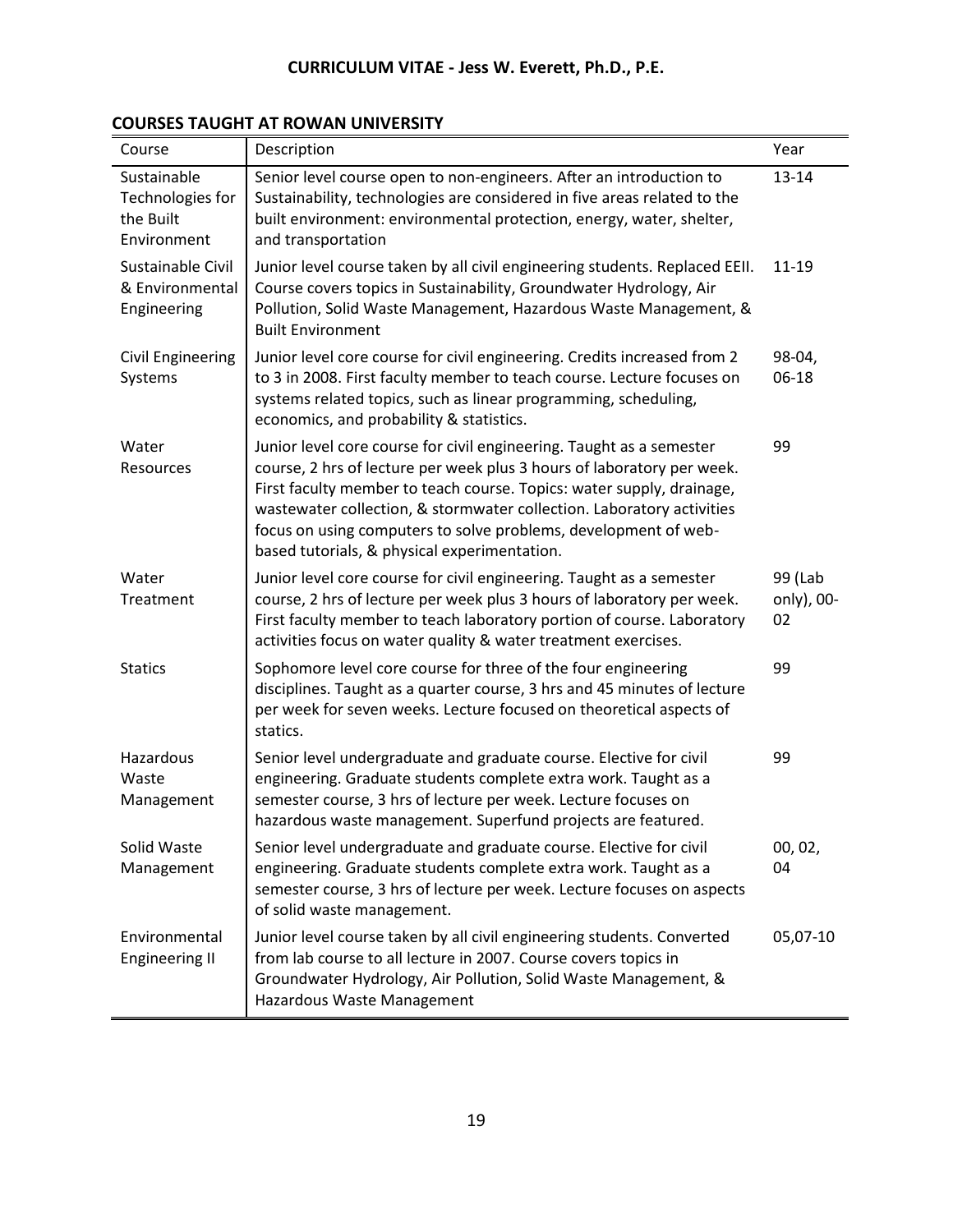| Course                    | Description                                                                                                                                                                                                                                                                                                                                                                                                       | Year                 |
|---------------------------|-------------------------------------------------------------------------------------------------------------------------------------------------------------------------------------------------------------------------------------------------------------------------------------------------------------------------------------------------------------------------------------------------------------------|----------------------|
| <b>Fluid Mechanics</b>    | Junior level core course for three of the four engineering<br>disciplines. First faculty member to teach course. Taught as a<br>quarter course, 6 hrs of lecture per week for seven weeks. Lecture<br>focused on theoretical aspects of fluid statics & dynamics.                                                                                                                                                 | 98                   |
| Surveying and<br>Graphics | Sophomore level course taken by all civil engineering students.<br>Taught as a semester course, 3 hours of lecture and 3 hours of lab<br>per week. Course covers topics in Surveying and Graphics,<br>including AutoCAD. (Taught Graphics portion)                                                                                                                                                                | 07-08                |
| Engineering<br>Graphics   | Sophomore level course taken by all civil engineering students.<br>Taught as a semester course, 3 hours of lecture and 3 hours of lab<br>per week. Course covers topics in Engineering Graphics, including<br>AutoCAD.                                                                                                                                                                                            | $09-12$              |
| Freshman Clinic I         | Freshman level course taken by all engineering students. Taught as<br>a semester course, 1 hr of lecture per week and 3 hrs. of lab.<br>Students conduct two four-week projects that provide an<br>introduction to Engineering problem solving.                                                                                                                                                                   | 06-07, 09-<br>18, 21 |
| Freshman Clinic II        | Freshman level course taken by all engineering students. Taught as<br>a semester course, 1 hr of lecture per week and 3 hrs. of lab.<br>Students reverse engineer a commercial product, evaluating its<br>performance and suggesting improvements.                                                                                                                                                                | 00-01, 03-<br>20, 22 |
| Sophomore Clinic I        | Sophomore level course taken by all engineering students. Taught<br>as a semester course, 3 hr of lecture per week (taught by<br>communication faculty) and 3 hrs. of lab (taught by engineering<br>faculty). Significant coordination between faculty. Student<br>complete first design project. In Fall 03 & 04, they designed, built,<br>and tested a crane able to lift at least 400 lbs 3 feet in 6 seconds. | 03-04                |
| Junior Clinic I & II      | Junior level courses taken by all engineering students. Taught as a<br>semester course, 6 hrs. of lab per week. Students work in small<br>teams on real-world engineering and/or research problems                                                                                                                                                                                                                | 98-<br>present       |
| Senior Clinic I & II      | Senior level courses taken by all engineering students. Taught as a<br>semester course, 6 hrs. of lab per week. Students work in small<br>teams on real-world engineering and/or research problems                                                                                                                                                                                                                | 98-<br>present       |

# **COURSES TAUGHT AT ROWAN UNIVERSITY (continued)**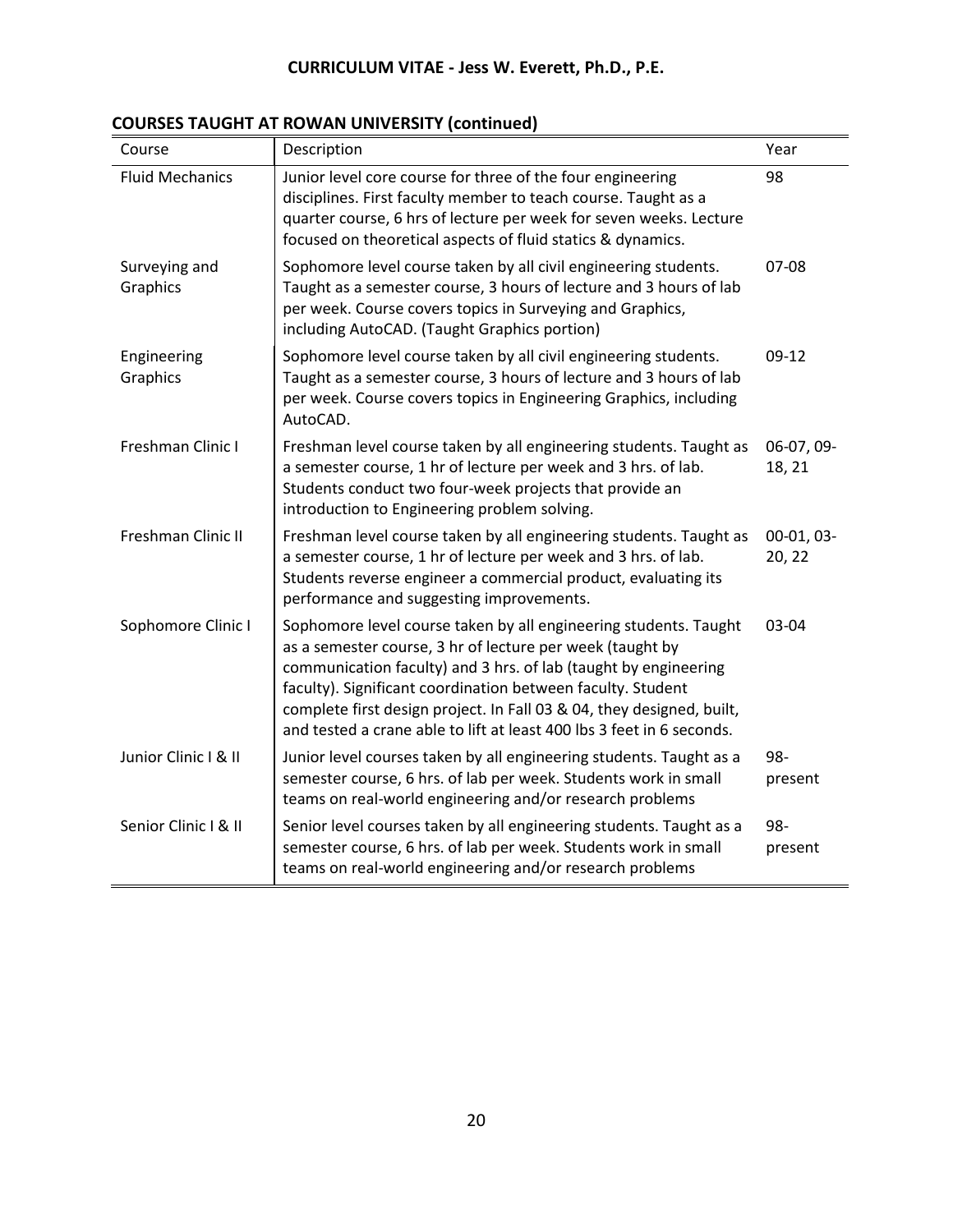| Course                | Description                                                           | Year   |
|-----------------------|-----------------------------------------------------------------------|--------|
| Environmental         | Taught in old curriculum: core course. Two hours of lecture and three |        |
| Engineering I (CE     | hours of laboratory each week. Lecture focused on theoretical aspects | 92     |
| 3213)                 | of water and wastewater treatment. Laboratory focused on water        |        |
|                       | quality parameters, water treatment, and wastewater treatment.        |        |
| Environmental         | Taught in current curriculum: core course. Two hours of lecture each  |        |
| <b>Engineering I</b>  | week. First faculty member to teach this course. Lecture focuses on   | 92, 93 |
| (CE 3212)             | theoretical and practical aspects of water and wastewater             |        |
|                       | quantification, hydrology, and hydraulics as related to environmental |        |
|                       | engineering.                                                          |        |
| Environmental         | Taught in current curriculum: core course. Three hours of lecture and |        |
| <b>Engineering II</b> | three hours of laboratory each week. Lecture focuses on theoretical   | 94-97  |
| (CE)                  | and practical aspects of water and wastewater treatment, solid and    |        |
|                       | hazardous waste management, and air pollution control. Developed a    |        |
|                       | Laboratory Manual, for use in the class. Laboratory focused on water  |        |
|                       | quality parameters, water treatment, and wastewater treatment.        |        |
|                       | Homework centered around a hypothetical community.                    |        |
| Solid Waste           | Taught in current curriculum Redesigned this course to emphasize      |        |
| Systems               | design and evaluation of municipal systems. Three hours of lecture    | 93-97  |
| Planning              | each week. Lecture focuses on theoretical and practical aspects of    |        |
| (CE, ES & RCP)        | municipal solid waste management systems. Students design a solid     |        |
|                       | waste management system for a medium sized community.                 |        |
| Biological            | Taught in current curriculum: core course in environmental            |        |
| Wastewater            | engineering M.S. degree. Three hours of lecture and three hours of    | 92-95  |
| Treatment             | laboratory each week. Lecture focuses on theoretical and practical    |        |
| (CE)                  | aspects of biological wastewater treatment. Laboratory focuses on     |        |
|                       | water quality parameters and biological wastewater treatment,         |        |
|                       | including determination of kinetic coefficients.                      |        |
| Hazardous             | Taught in current curriculum. Redesigned to emphasize management      |        |
| Waste                 | and technological principals. Three hours of lecture each week.       | 96-97  |
| Management            | Lecture focuses on theoretical and practical aspects of hazardous     |        |
| (CE & ES)             | waste management systems, both at operating and abandoned             |        |
|                       | facilities. Homework is centered on actual Records of Decision at     |        |
|                       | Superfund sites.                                                      |        |
| Practicum on          | Senior course for students in Interdisciplinary Perspectives on the   | 98     |
| the Environment       | Environment Minor. Students participate in real-world environmental   |        |
| (IPE)                 | assessment.                                                           |        |

## **COURSES TAUGHT AT THE UNIVERSITY OF OKLAHOMA**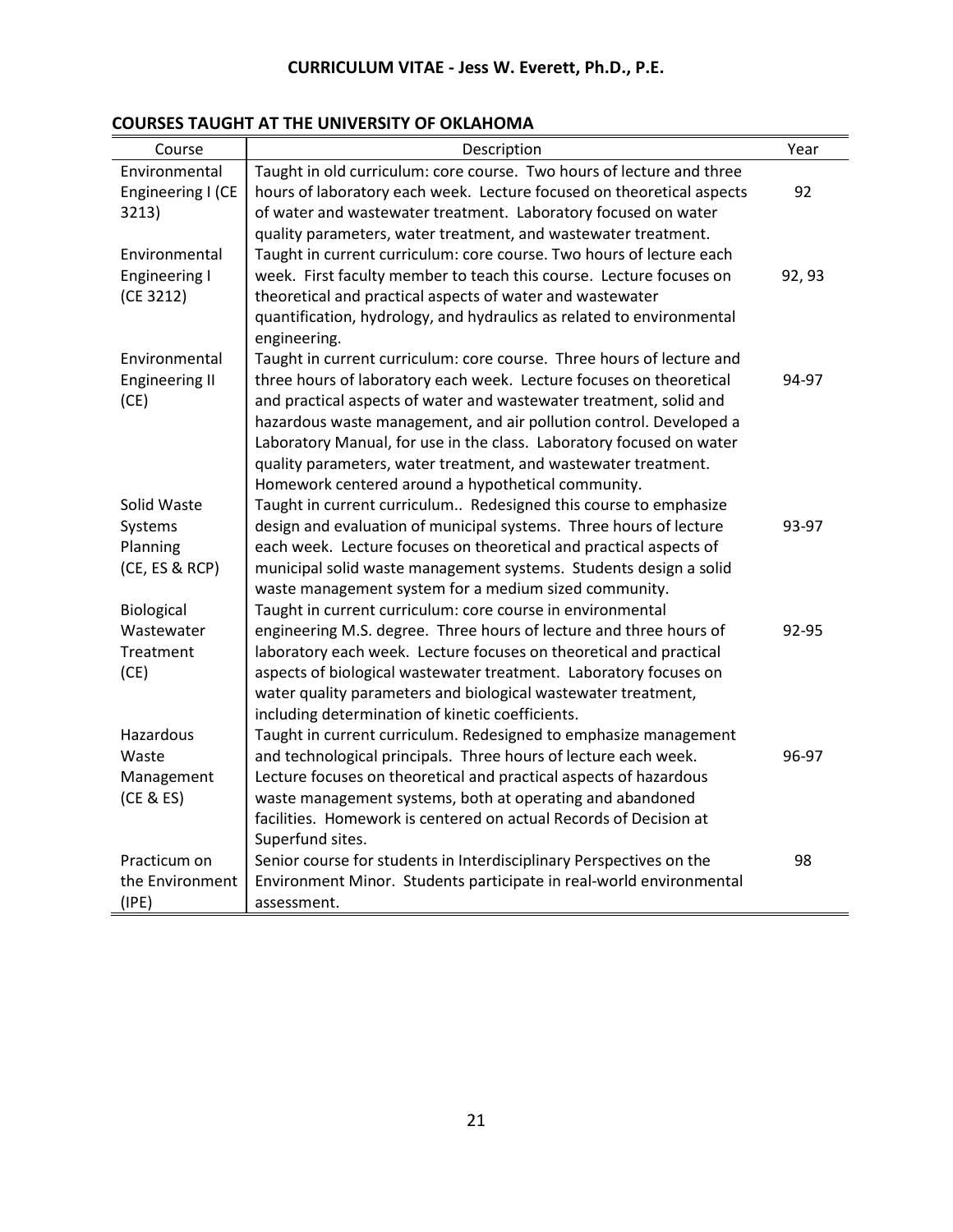#### **ADDITIONAL ACHIEVEMENTS**

#### **Undergraduate Student Supervision (448 different students)**

- 181. Meghan Sparks, Teresa Sroczynski, Keith Evans, NJDMAVA Sustainable Facilities, Spring 2022 (Junior/Senior Clinic), with Will Riddell & Kathy Mullins.
- 180. Nicholas Matarazzo, Cheyenne Spence, Richard Warga, Ethan Livermore, Nicholas Kelly, Anna Kennedy, NJDMAVA Building Information Modeling, Spring 2022 (Junior/Senior Clinic), with John Foster.
- 179. James Danielwicz, Anthony Carr, NJDMAVA Resiliency, Spring 2022 (Junior/Senior Clinic), with LN Blackburn.
- 178. Kyle Peterson, Anthony Freglette, Zachary Keyek, Kyle Yanush, John Vrabel, William Holloway, Anton Parriski, NJDMAVA Sustainable Facilities, Fall 2021 (Junior/Senior Clinic), with Will Riddell & Kathy Mullins.
- 177. Thomas Julian, Richard Warga, Ethan Livermore, Nicholas Kelly, Anna Kennedy, NJDMAVA Building Information Modeling, Fall 2021 (Junior/Senior Clinic), with John Foster.
- 176. Lucas Stroud, Jenna Migliorino, Andrew Barbaro, Len Eslava, Matteo Agresti, NJDMAVA Resiliency, Fall 2021 (Junior/Senior Clinic), with LN Blackburn.
- 175. Wyatt McCart, Christopher Malone, David Palacios, Samuel Ramos, NJARNG Sustainable Facilities, Spring 2021 (Junior/Senior Clinic), with Will Riddell & Kathy Mullins.
- 174. Amanda Zabielski, Zachary Hyson, Thomas Julian, John Quinn, Juan Solano-Linares, NJARNG Building Information Modeling, Spring 2021 (Junior/Senior Clinic), with John Foster.
- 173. Parth Patel, Patrick Marshall, Maximillian Husar, Brandon Reyes, Daniel Earnest, NJARNG Energy/Water Resiliency, Spring 2021 (Junior/Senior Clinic), with Rachel Margolis.
- 172. John McAvey, Justin Hillman, Thomas Nappi, NJDMAVA Building Audits Washington Armory, Spring 2021 (Junior/Senior Clinic), with Mac Haas & Jason Muermann.
- 171. Brandon Cunningham, Oluwagbogo Ajimoko, Jeff Stewat NJDMAVA Building Audits Atlantic City Armory Spring 2021 (Junior/Senior Clinic), with Robert Krchnavek & Jason Muermann.
- 170. Jacob Christy, Jason Halvorsen, Ali Elhamawi, NJDMAVA Building Audits Vineland Armory Spring 2021 (Junior/Senior Clinic), with LN Blackburn.
- 169. Michael Barrasso, Wyatt McCart, Michael Murray, Peter Argerakis, NJARNG Sustainable Facilities, Fall 2020 (Junior/Senior Clinic), with Will Riddell & Kathy Mullins.
- 168. Amanda Zabielski, Zachary Hyson, Thomas Julian, John Quinn, Juan Solano-Linares, NJARNG Building Information Modeling, Fall 2020 (Junior/Senior Clinic), with John Foster.
- 167. Hannah Cioffi, Victoria Santanello, Alexander Salazar, Karl Hauck, Jacob Bohn, NJARNG Energy/Water Resiliency, Fall 2020 (Junior/Senior Clinic), with Rachel Margolis.
- 166. Thomas Nappi, Ali Elhamawi, Armando Briscella, John Weber, NJDMAVA Building Audits Teaneck Armory, Fall 2020 (Junior/Senior Clinic), with William Riddel, Jason Muermann & LN Blackburn.
- 165. Stefano Sferra, Jeffrey Stewart, Samuel Ramos, NJDMAVA Building Audits Bordentown Armory Fall 2020 (Junior/Senior Clinic), with William Riddel, Jason Muermann & LN Blackburn.
- 164. Jennifer Crown, Samuel Ramos, NJARNG Resiliency, Spring 2020 (Junior/Senior Clinic), with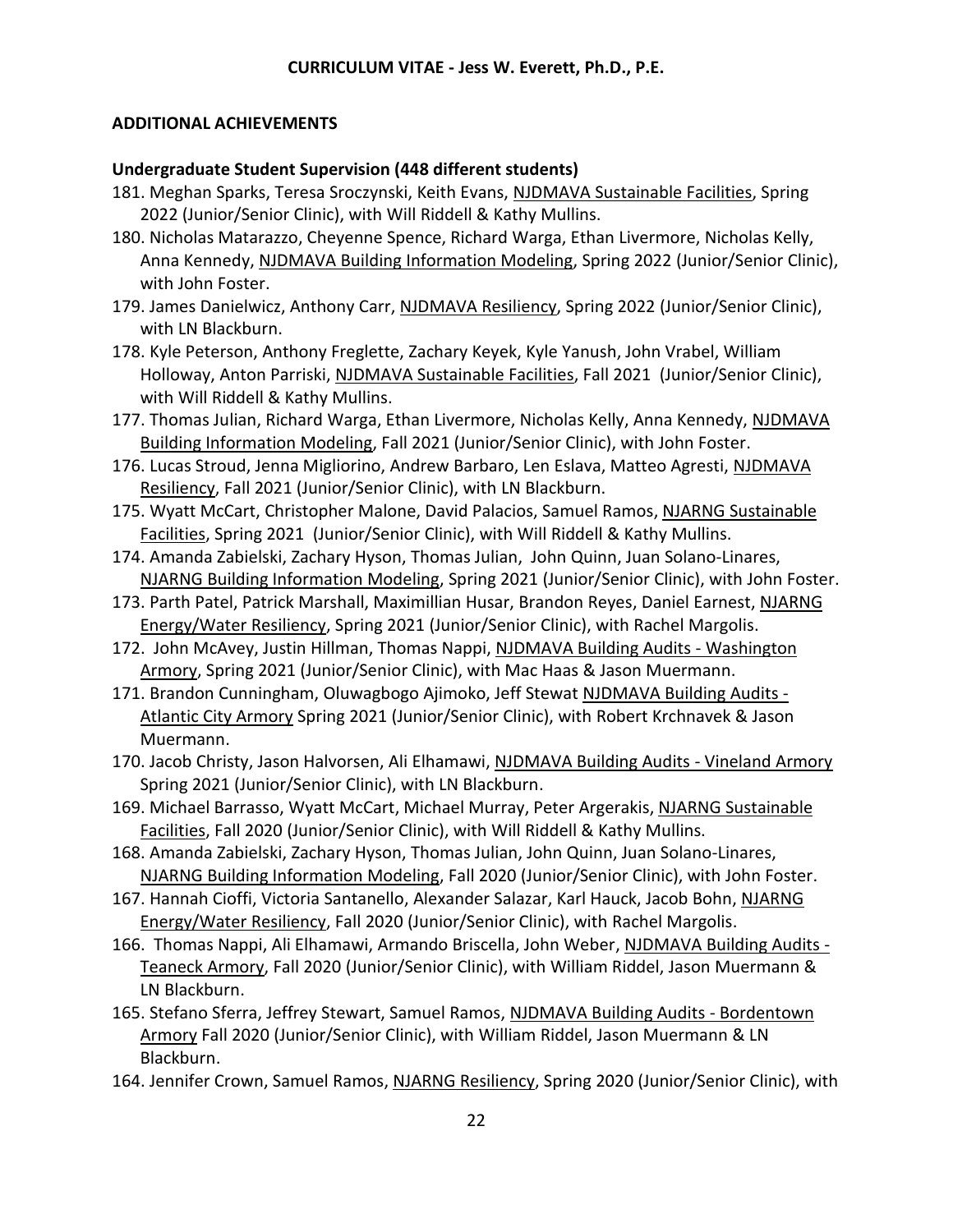Will Riddell & Rachel Margolis.

- 163. Wyatt McCart, Grace Watson, Paul Reiff, NJARNG Sustainable Facilities, Spring 2020 (Junior/Senior Clinic), with Will Riddell & Kathy Mullins.
- 162. John Foster, Kyle Akah, Woodrow Crosby-Piszczek, Beau Burris, NJARNG Building Information Modeling, Spring 2020 (Junior/Senior Clinic), with Rachel Margolis & Ryan Loeh.
- 161. Christopher Amling, Devlin Cox, NJDMAVA Building Audits Jersey City Team Armory Spring 2020 (Junior/Senior Clinic), with Robert Krchnaveck & Nick Nocco.
- 160. Matthew Jenkins, NJDMAVA Building Audits Riverdale Armory Spring 2020 (Junior/Senior Clinic), with Rachel Margolis, Mac Haas & Nick Nocco.
- 159. Alex Clemick, Melissa Green, NJDMAVA Building Audits West Orange Armory Spring 2020 (Junior/Senior Clinic), with William Riddel & Nick Nocco.
- 158. Wyatt McCart, Grace Watson, Paul Reiff, NJARNG Sustainable Facilities, Fall 2019 (Junior/Senior Clinic), with Will Riddell & Kathy Mullins.
- 157. John Foster, Kyle Akah, Woodrow Crosby-Piszczek, Beau Burris, NJARNG Building Information Modeling, Fall 2019 (Junior/Senior Clinic), with Ryan Loeh.
- 156. Emily Twining, Esteban Vargas, Samuel Ramos, Micael Dorazio, NJARNG Energy/Water Resiliency, Fall 2019 (Junior/Senior Clinic), with Samantha Valentine.
- 155. Christopher Amling, Jennifer Crown, NJDMAVA Building Audits Woodtown Armory, Fall 2019 (Junior/Senior Clinic), with William Riddel & Nick Nocco.
- 154. Benjamin Chan, Sean Pendergast, Kyle Limbaga, NJDMAVA Building Audits Dover Armory Fall 2019 (Junior/Senior Clinic), with William Riddel & Nick Nocco.
- 153. Hanna Gamba, Timothy Campbell, Marybeth Sanford, NJARNG Facilities Management, Spring 2019 (Junior/Senior Clinic), with Will Riddell & Kathy Mullins.
- 152. Jed Vergara, James Borawski, Jacob Freese, Sawyer Napoli, Bradley Ruga, Beau Burris NJARNG Building Information Modeling, Spring 2019 (Junior/Senior Clinic), with Samantha Valentine & Ryan Loeh.
- 151. Grace Watson, Chris Rovelli, Michael Lionikis, NJARNG Energy Resiliency, Spring 2019 (Junior/Senior Clinic), with Samantha Valentine.
- 150. Ryan Federline, John Foster, Brandon Salamone, NJDMAVA Energy Audit Fort Dix JFHQ Spring 2019 (Junior/Senior Clinic), with Bob Krchnavek & Nick Nocco.
- 149. Jason Muermann, Michael Del Vecchio, Ryan Kowalenko, NJDMAVA Energy Audit Fort Dix Battle Lab, Spring 2019 (Junior/Senior Clinic), with Mac Haas & Nick Nocco.
- 148. Alexander Guzman, Nicholas Pagliocca, Chris Amling NJDMAVA Energy Audit Fort Dix IT2DC, Spring 2019 (Junior/Senior Clinic), with Will Riddell & Nick Nocco.
- 147. Mary Sojka, William Weise, Jessie Bundz, Josha Schwartz, Patrick Hall, Beau Buris, Jordan Franco Barcia, NJARNG Facilities Management, Fall 2018 (Junior/Senior Clinic), with Will Riddell & Kathy Mullins.
- 146. Jed Vergara, James Borawski, Richard Smith, Jacob Freese, Sawyer Napoli NJARNG Building Information Modeling, Fall 2018 (Junior/Senior Clinic), with Samantha Valentine & Ryan Loeh.
- 145. Abigail Goger, Grace Watson, Chris Rovelli, Remo DiSalvatore, NJARNG Energy Interns, Fall 2018 (Junior/Senior Clinic), with Samantha Valentine.
- 144. Piotr Lukaszek, Seamus Plunkett, Alexander Guzman, NJDMAVA Energy Audit Westfield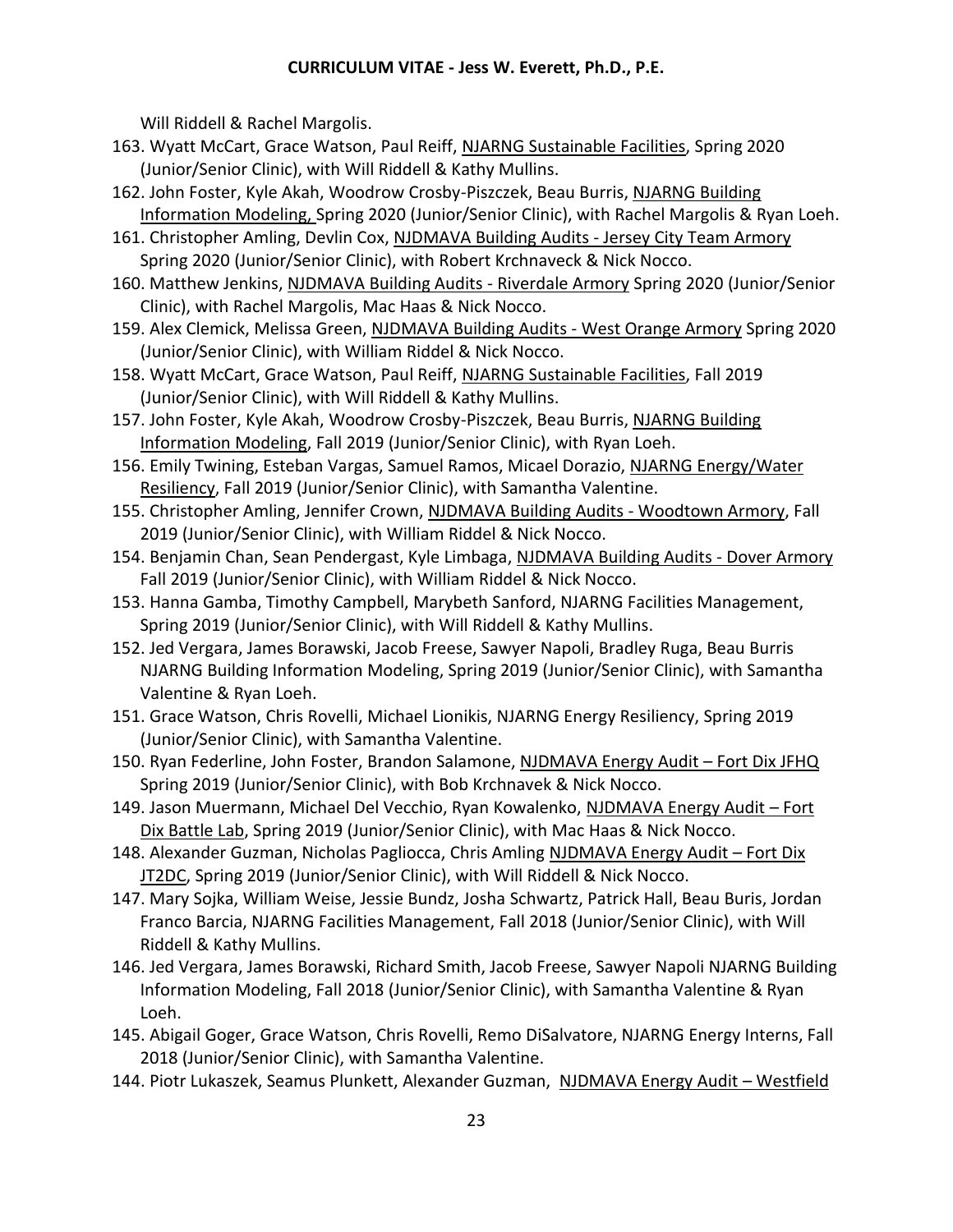Readiness Center, Fall 2018 (Junior/Senior Clinic), with Nick Nocco.

- 143. Jason Muermann, John Foster, Anthony Brooks, Bernard Bogus, NJDMAVA Energy Audit Woodbridge Readiness Center, Fall 2018 (Junior/Senior Clinic), with Nick Nocco.
- 142. Chris Amling, Michael Del Vecchio, Timothy Campbell, NJDMAVA Energy Audit Lakehurst AASF, Fall 2018 (Junior/Senior Clinic), with Will Riddell & Nick Nocco.
- 141. Robert Whittle, Tyler Logar, Alexander Chalef, Kylee Applebaum, NJARNG Facilities Management, Spring 2018 (Junior/Senior Clinic), with Will Riddell.
- 140. Jessica Wozniak, Ryan Ponzio, Thomas Mulderig, Sawyer Napoli, Crystal Macklin, Justin Kerr, Andrew Silver, NJARNG Building Information Modeling, Spring 2018 (Junior/Senior Clinic), with Will Riddell & Samantha Valentine.
- 139. John Barker, Abbie Hughes, Nicholas Forrester, Paul Kowaleski, Shane Krzastek, Bernard Bogus, NJARNG Energy Interns, Spring 2018 (Junior/Senior Clinic), with Will Riddell & Samantha Valentine.
- 138. Andrew Adams, Kyle Steinmetz, Nikola Bojer, NJDMAVA Energy Audit HSCOE/USPFO, Spring 2018 (Junior/Senior Clinic), with Sarah Zorn.
- 137. Christian Toland, Patrick Goode, NJDMAVA Energy Audit Lawrenceville Readiness Center, Spring 2018 (Junior/Senior Clinic), with Robert Krchnavek & Sarah Zorn.
- 136. Allen Beck, Bryan Regn NJDMAVA Energy Audit NJDMAVA Headquarters, Spring 2018 (Junior/Senior Clinic), with Krishan Bhatia & Sarah Zorn.
- 135. Robert Whittle, Jacob Callan, Nick Testa, Patrick Goode, Kylee Applebaum, Tyler Logar, NJARNG Facilities Management, Fall 2017 (Junior/Senior Clinic), with Will Riddell & Vernon Hicks.
- 134. Nhat Ton, Jason DeMuro, Crystal Macklin, Jason Roberts, Alexander Chalef, Lucas Scinto, NJARNG Building Information Modeling, Fall 2017 (Junior/Senior Clinic), with Will Riddell & Samantha Valentine.
- 134. John Barker, Matthew Carvin, Paul Kowaleski, Nicholas Forrester NJARNG Energy Interns, Fall 2017 (Junior/Senior Clinic), with Will Riddell & Samantha Valentine.
- 132. Shane Krzastek, Bill Ward, Ben Muska, Andrew Adams, NJDMAVA Energy Audit -Flemington Readiness Center, Fall 2017 (Junior/Senior Clinic), with Will Riddell & Sarah Zorn.
- 131. Daniel Mahncke, Dario Colon, Chris Napoleon, NJDMAVA Energy Audit Somerset Readiness Center, Fall 2017 (Junior/Senior Clinic), with Will Riddell & Sarah Zorn.
- 130. Dylan Drumm, Kristina Ladd, William Kerbel, Maggie Maher, Deanna Dariano, Becca Adamo, William Butler, EWB Valla Verde, Dominican Republic, Spring 2016 (Junior/Senior Clinic).
- 129. Shalyn Brangman, Edward Freisinger, Rhiannon Bruynell, Katie Hollywood, NJ DMAVA Solar Hot Water Evaluation, with K. Dahm & W. Riddell.
- 128. Patrick Quirk & Adam Ciesielski, Steve Michetti, NJDMAVA Energy Audit Woodbury Readiness Center, Spring 2016 (Junior/Senior Clinic), with R. Krchnavek & S. Schanck.
- 127. Joe Mandara, Logan Greer, Aaron Sorin, Andrew Reilly, NJDMAVA Energy Audit Cherry Hill Readiness Center, Spring 2016 (Junior/Senior Clinic), with K. Bhatia & S. Schanck.
- 126. India Woodruff, Brandon Nelon, Craig Szot, NJDMAVA Energy Audit Atlantic City Readiness Center, Spring 2016 (Junior/Senior Clinic), with S. Schanck.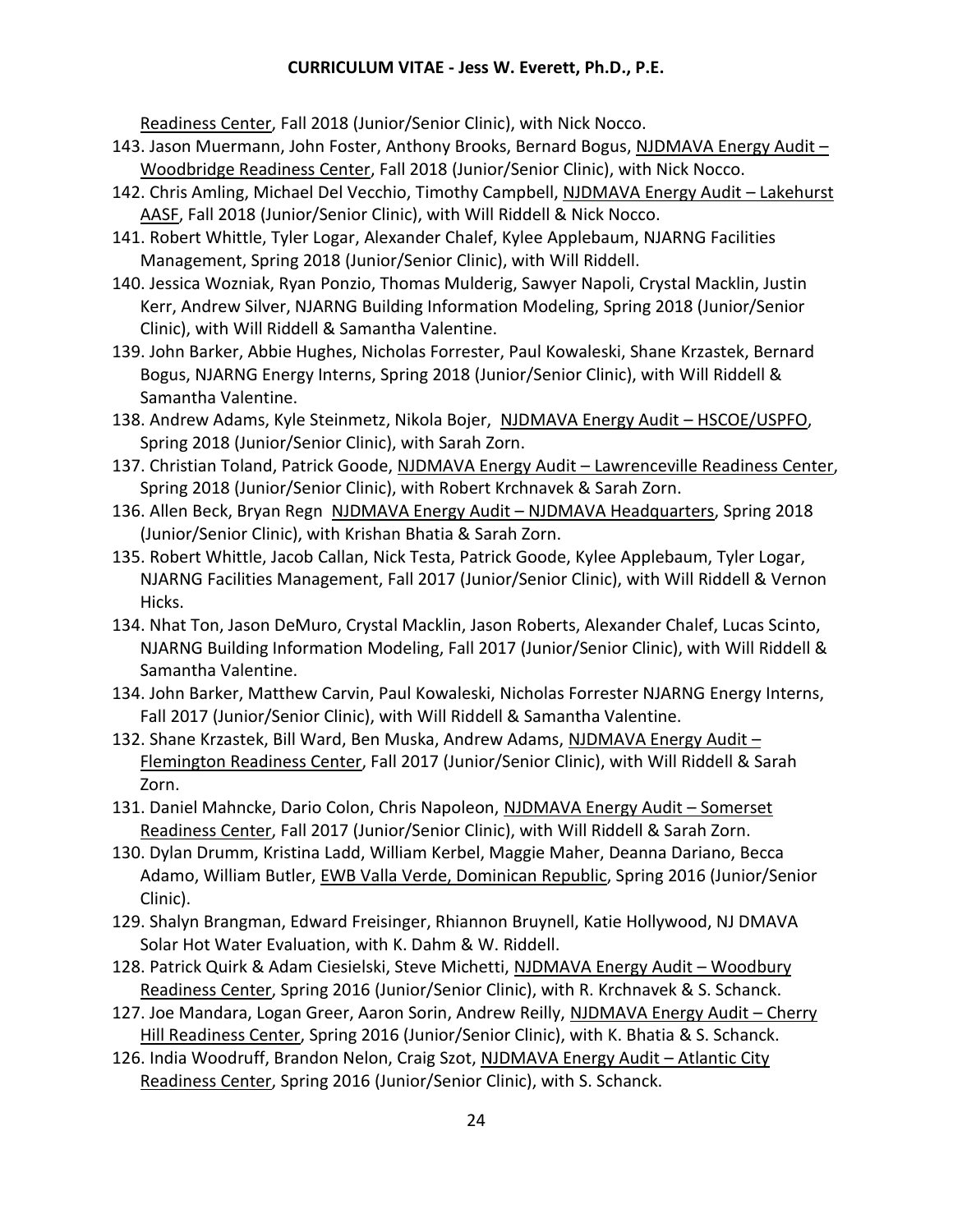- 125. Daniel Murray, Jeff Dib, Frederick Bishop, NJDMAVA Energy & Water Master Planning, Spring 2015 (Junior/Senior Clinic) , with S. Valentine.
- 124. Andrew Yoder, Leo Mont, Scott Ackermann, NJDMAVA Building Information Modeling, Fall 2015 (Junior/Senior Clinic) , with S. Valentine.
- 123. Conor Egan, Dylan Drumm, Kristina Ladd, William Kerbel, Maggie Maher, Thomas Halsey, Jay Lefkowitz, Katie Hollywood, Matt Hornish, Kelly Greiser, EWB Valla Verde, Dominican Republic, Fall 2015 (Junior/Senior Clinic).
- 122. Paul McGonigle, Daniel Murray, Jeff Dib, Frederick Bishop, NJDMAVA Energy & Water Master Planning, Fall 2015 (Junior/Senior Clinic) , with S. Valentine.
- 121. Joseph Tricarico, Tim Bridel, Ryan McCarthy, Sean Mading, Matt Stacker, NJDMAVA Energy Audit – Fort Dix, Fall 2015 (Junior/Senior Clinic), with S. Schanck.
- 120. Rebecca Adamo, Deanna Dariano, William Butler, NJDMAVA Energy Audit Bordentown, Fall 2015 (Junior/Senior Clinic), with W. Riddell & S. Schanck.
- 119. Danielle Wilcox, Carol Bulter, David Lichtenberger, Evan McCollum, Conor Egan, Zachary Bechtle, EWB Valla Verde, Dominican Republic, Spring 2015 (Junior/Senior Clinic).
- 118. Nick Scuderi, Erin Signor, Daniel Banker, NJDMAVA Energy Audit, Spring 2015 (Junior/Senior Clinic), with S. Schanck.
- 117. Evan Martin, Dwight Tucci, Nickolas Andeer, NJDMAVA Energy Audit, Spring 2015 (Junior/Senior Clinic), with K. Bhatia & S. Schanck.
- 116. Oliver Palubo, Nicholas Laverick, John Melgarrd, NJDMAVA Energy Audit, Spring 2015 (Junior/Senior Clinic), with R. Krchnavek & S. Schanck.
- 115. Joe Levin, Alyssa Scapicchio, Zachary Hunt, NJDMAVA Energy & Water Master Plan, Spring 2015 (Junior/Senior Clinic).
- 114. Kyle McElwee, Drew Kinghorn, Matt Consolloy, Collin Wilson, NJDMAVA Energy Audit, Fall 2014 (Junior/Senior Clinic), with W. Riddell & S. Schanck.
- 113. Daniel Merly, Sean McCarthy, India Woodruff, Ryan Wright, Branden O'Brien NJDMAVA Energy Audit, Fall 2014 (Junior/Senior Clinic), with S. Schanck.
- 112. Joe Levin, Alyssa Scapicchio, Shalyn Brangman, Joshua Veles, NJDMAVA Energy & Water Master Plan, Fall 2014 (Junior/Senior Clinic).
- 111. Danielle Wilcox, Matt D'Eustachio, Carol Bulter, David Lichtenberger, James Evan, EWB Valla Verde, Dominican Republic, Fall 2014 (Junior/Senior Clinic).
- 110. Andrea McFarland, Bethany Brigandi, Nicole Reilly, Jacob Scaramazza, EWB Valla Verde, Dominican Republic, Spring 2014 (Junior/Senior Clinic).
- 113. Justin Braun, David Essner, Hammonton Readiness Center Energy Audit, Spring 2014 (Junior/Senior Clinic), with R. Krchnavek & S. Valentine.
- 112. Joseph Diorio, Dan Collins, Ben Remer, Bordentown Readiness Center Energy Audit, Spring 2014 (Junior/Senior Clinic), with K. Bhatia & S. Valentine.
- 111. Franklin Duran, Adam Haskell, Chris Contrevo, Lawrenceville Readiness Center Energy Audit, Spring 2014 (Junior/Senior Clinic), with S. Valentine.
- 110. Andrea McFarland, Bethany Brigandi, Nicole Reilly, Jacob Scaramazza, EWB Dominican Republic, Fall 2013 (Junior/Senior Clinic).
- 109. Justin Aboloff, Andrew Haupin, Robert Morrone, Sea Girt Energy Audits, building 2 & 7, Fall 2013 (Junior/Senior Clinic), with W. Riddell & S. Valentine.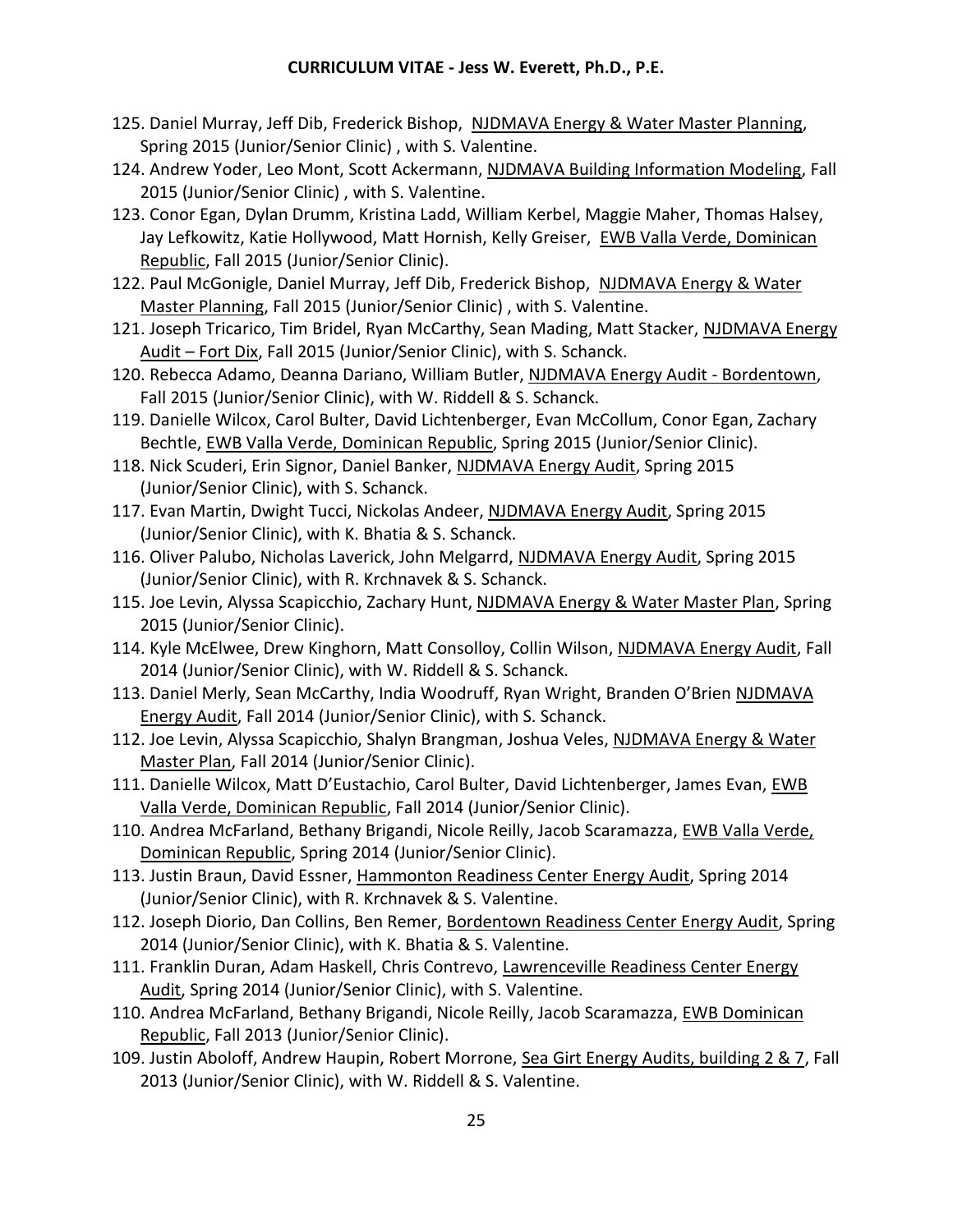- 108. Paul Robinson, Alexander Sturm, Ashley Davis, Kobe Abera, Sea Girt Energy Audits, building 8 & 11, Fall 2013 (Junior/Senior Clinic), with W. Riddell & S. Valentine.
- 107. Andrea McFarland, Ryan Hogan, John Gribbin, Kelly Barb, EWB El Slavador, Spring 2012 (Junior/Senior Clinic).
- 106.Vladislav Koldomasov, Brittany Smith, William Sheaffer, Rowan Irrigation Improvement, Spring 2012 (Junior/Senior Clinic), with J. Daraio.
- 105. Stephen Pindale, Brent Holford, Kerrie Enberg, NJ DMAVA Energy Audits (Mount Holly, Toms River, Freehold Armories), Spring 2012 (Junior/Senior Clinic), with S. Valentine.
- 104. Joseph Vaughan, Matthew Maccarone, Sarah Schank, NJ DMAVA Energy Audits (Mount Holly, Toms River, Freehold Armories), Spring 2012 (Junior/Senior Clinic), with K. Bhatia & S. Valentine.
- 103. Robert Vonbriel, Chris Thomas, John Zvanya, Louis Ferenci, NJ DMAVA Energy Audits (Mount Holly, Toms River, Freehold Armories), Spring 2012 (Junior/Senior Clinic), with R. Krchnavek & S. Valentine.
- 102. Yaggya Thapa, John Gribbin, Kelly Barb, EWB El Slavador, Fall 2012 (Junior/Senior Clinic).
- 101. Jen Matczak, Makayla Holt, Jacob Taylor, EPA Campus Rainworks Challenge, Fall 2012(Junior/Senior Clinic), with J. Daraio.
- 100. Stephen Pindale, Samantha Kamper, Mount Laurel MUA Energy Audits, Fall 2012 (Junior/Senior Clinic), with W. Riddell & S. Valentine.
- 99. Brittany Smith, Steven Corcoran, Robert VonBriel, Sarah Schank, NJ DMAVA Energy Audits (Cherry Hill, Cape May, and Atlantic City Armories), Fall 2012 (Junior/Senior Clinic), with W. Riddell & S. Valentine.
- 98. Chris Seigel, Stephen Pindale, Christopher Moreno, Patrick Leung, Woodbury Readiness Center & Mnt Laural MUA Energy Audits, Spring 2012 (Junior/Senior Clinic).
- 97. Thomas Redles, Robert Sheridan, Robert VonBriel, Bio-infiltration Basins and Rain Gardens at Rowan University, Spring 2012 (Junior/Senior Clinic).
- 96. Chris Mitchell, Ian Baker, Jonathan Martinez and Ed Worobe Wind Assessments, Spring 2012 (Junior/Senior Clinic), with W. Riddell.
- 95. Kate Dmitruck, Kevin Ketcho, Taylor Purdue, Dan Bouniaev, Rope Pumps for The Gambia, Spring 2012 (Junior/Senior Clinic), with J. Kadlowec.
- 94. Kelly Barb, Sarah Gettings, Jessica Hayes, Jared Eisenhardt, EWB El Slavador, Spring 2012 (Junior/Senior Clinic).
- 93. Gemma Peebles, EWB The Gambia, Spring 2012 (Junior/Senior Clinic).
- 92. Scott Wagner, Chris Seigel, Stephen Allen, Justin Costa, Andrew Thompson, Energy Audit of Vineland Veterans Home Fall 2011 (Junior/Senior Clinic).
- 91. Brett Hoffman, Ed Worobe, Thomas Redles, Bio-infiltration Basins and Rain Gardens at Rowan University, Fall 2011 (Junior/Senior Clinic).
- 90. Nick Vaspoli, Ben Lamac, Robert Von Briel, Wing Ma, Dan Bounieav, Brian Melson, Wind Assessments, Fall 2011 (Junior/Senior Clinic), with W. Riddell.
- 89. Kate Dmitruck, Kevin Ketcho, Taylor Purdue, Kyle Pillion, Rope Pumps for The Gambia, Fall 2011 (Junior/Senior Clinic), with J. Kadlowec.
- 88. Connor McLemore, Christopher Mitchell, Peanut Shell Fuel for The Gambia, Fall 2011 (Junior/Senior Clinic), with H. Zhang.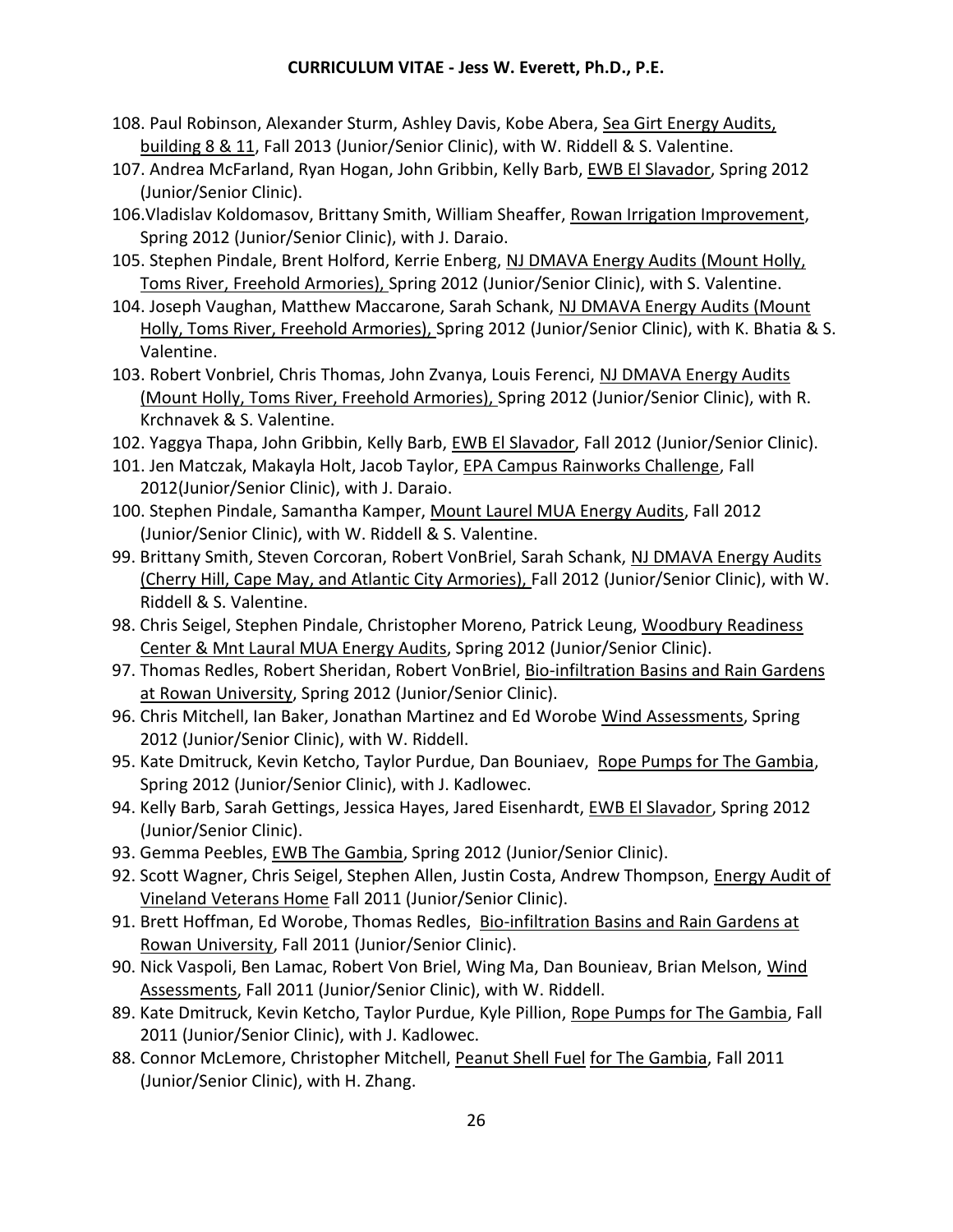- 87. Jonathon Sparacio, Samuel Case, Kelly Barb, Sarah Gettings, EWB El Slavador, Fall 2011 (Junior/Senior Clinic).
- 86. Gemma Peebles, Miken Shah, Matt Negri, EWB The Gambia, Fall 2011 (Junior/Senior Clinic).
- 85. Justin Costa, Julian Speranza, Scott Wagner, Energy Audits of Vineland Readiness Center & Student Rec Center & PowerSaver Software Evaluation, Spring 2011 (Junior/Senior Clinic).
- 84. Eric Weaver, Stephen Roth, Robert Sheridan, Bio-infiltration Basin Design and Construction, Spring 2011 (Junior/Senior Clinic).
- 83. Brett Hoffman, Matt Gorgas, Patrick Purcell, Wind Assessments, Spring 2011 (Junior/Senior Clinic), with W. Riddell.
- 82. Joe Henderson, Paul Dietrick, Rope Pumps for The Gambia, Spring 2011 (Junior/Senior Clinic), with J. Kadlowec.
- 81. Nick Falvo, Jessica Tryner, Ed Trapper, Dan Lavertu, Nick Mirto Peanut Shell Fuel for The Gambia, Spring 2011 (Junior/Senior Clinic), with H. Zhang.
- 80. Sean Coffey, Andrew Thompson, EWB, Spring 2011 (Junior/Senior Clinic).
- 79. Brett Hoffman, Brandon Farrell, Japheth Ouko, Meghan Frankle, Wind Assessments, Fall 2010 (Junior/Senior Clinic), with W. Riddell.
- 78. Stephanie Camillo, Mike Schaefer, Joe Henderson, Laura Thrall, Rope Pumps for The Gambia, Fall 2010 (Junior/Senior Clinic), with J. Kadlowec.
- 77. Nick Falvo, Brad Mease, Jessica Tryner, Ed Trapper, Dan Lavertu, Peanut Shell Fuel for The Gambia, Fall 2010 (Junior/Senior Clinic), with H. Zhang.
- 76. Rachel Edelstein, Bob Sheridan, Sean Coffey, EWB The Gambia, Fall 2010 (Junior/Senior Clinic).
- 75. Samantha Valentine, Ben Chapman, Antonio Mondragon, EWB La Ceiba, Fall 2010 (Junior/Senior Clinic).
- 74. Adam Croker, Eric Weaver, Ed Worobe, Compost Facility Design, Fall 2010 (Junior/Senior Clinic).
- 73. Justin Costa, Ka-Ho Chan, Andy Spehalski, Julian Speranza, Energy Audits of Vineland Readiness Center & Student Rec Center & PowerSaver Software Evaluation, Fall 2010 (Junior/Senior Clinic).
- 72. Laura Thrall, Stephanie Camillo, Steve Gardner, Kevin Bellomo, EWB The Gambia, Spring 2010 (Junior/Senior Clinic).
- 71. Jessica Tryner, David Rhomeyer, Muhamed Iftikar, Josh Ianocone, EWB La Ceiba, Spring 2010 (Junior/Senior Clinic).
- 70. Peter Gorgas, Ryan Agostini, Aquifer RechargeAssessment for Mount Laurel MUA, Spring 2010 (Junior/Senior Clinic).
- 69. Adam Croker, P3 Competition, Fall 2009 (Junior/Senior Clinic).
- 68. Laura Thrall, Stephanie Camillo, Steve Gardner, Tyler Staudinger, EWB The Gambia, Fall 2009 (Junior/Senior Clinic).
- 67. Jessica Tryner, LaDonne Harris, Darren Reger, Michael McDonald, EWB La Ceiba, Fall 2009 (Junior/Senior Clinic).
- 66. William Kettleson, Josh Ianacone, Kevin Grazel, Neil Riffitts, R-Quarium, Fall 2009 (Junior/Senior Clinic).
- 65. Chris Marra, Mary Wellspeak, Chris Watts, Alexis Louie, R-Quarium, Spring 2009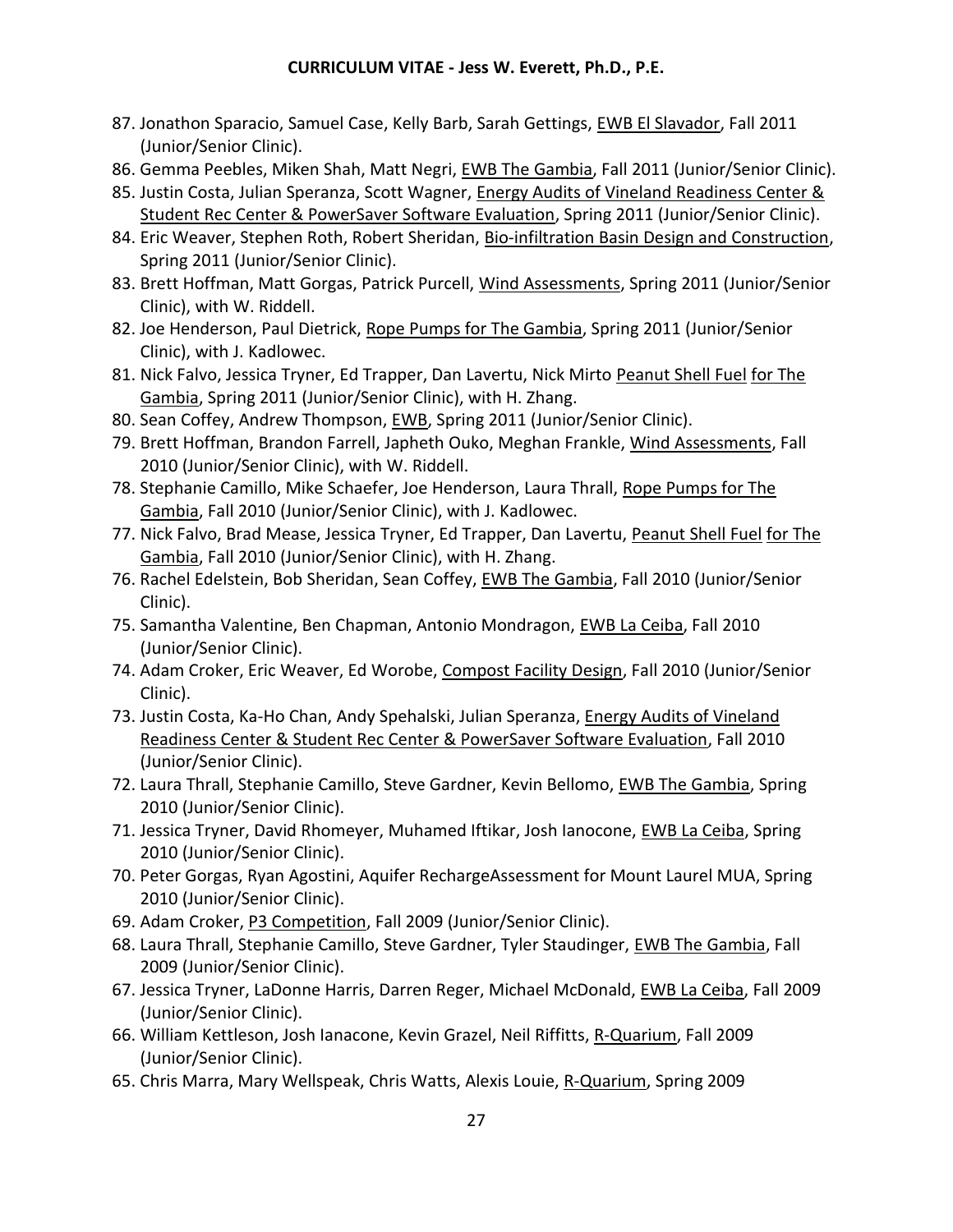(Junior/Senior Clinic).

- 64. Jim Hunt, Shawn Sacks, Phil Castro, Solar Array Design for NJ DMAVA, Spring 2009 (Junior/Senior Clinic).
- 63. LaDonne Harris, David Ramsay, Bethany Schmid, Brian Fischer, Laura Musumeci, Engineers Without Borders: The Gambia, Spring 2009 (Junior/Senior Clinic).
- 62. Laura Musumeci, Amy Baals, Jesse Hornblum, R-Quarium, Fall 2008 (Junior/Senior Clinic).
- 61. Chris Moore, Chris Tomlinson, David Rohmeyer, Roco Bravavo, Keith McIver, Energy Audits: ACUA and Farms, Fall 2008 (Junior/Senior Clinic).
- 60. LaDonne Harris, David Ramsay, Bethany Schmid, Brian Fischer, Laura Thrall, Kate Booth, Engineers Without Borders: The Gambia, Fall 2008 (Junior/Senior Clinic).
- 59. Chris Baralus, Alvin Addu, Thomas Profico, Fort Dix Energy Audit, Spring 2008 (Junior/Senior Clinic).
- 49. Keicha Muriel, Karl Martenson, Jesse Kidd, David Schiavo, Roberto Franchetti, Tamnay Patel, Engineers Without Borders: La Cieba, El Salvador, Spring 2008 (Junior/Senior Clinic).
- 48. Ben Powell, Matt Fiorentino, Dane Greene, Sustainable Land Development, Fall 2007 (Junior/Senior Clinic).
- 47. Carolyn Braun, Karl Martensen, Michael Berry, Paul Russo, Peter Festa, Shawn Sacks, Amy Baals, Roberto Franchetti, Engineers Without Boarders: Design of Water Distribution System for La Cieba, El Salvador, Fall 2007 (Junior/Senior Clinic).
- 46. Edward Dusseau, Chris Yanavich, David Schwartz, Zero Waste Evaluation: Rowan University, Spring 2007 (Junior/Senior Clinic).
- 45. Dustin Kuzan, Ryan McGowan, Heather Klein, Zero Waste Evaluation: Pitman Boro, Spring 2007 (Junior/Senior Clinic).
- 44. Anthony DiCapua, Paul Russo, Megan Brown, Christie (Christan) Walker, Carolyn Braun, Dustin Kuzan, Engineers Without Boarders: Design of Water Distribution System for El Amatón, El Salvador, Fall 2006 (Junior/Senior Clinic).
- 43. Christopher Baralus, Zaron Simmons, Karl Martensen, Heather Klein, David Schwartz, Design of Green Townhouses, Fall 2006 (Junior/Senior Clinic).
- 42. Bjorn Wespestad, Reid Price, Ken Marshall, Site Remediation, Phase VI, Rowan University, Fall 2005 (Junior/Senior Clinic).
- 41. Jason Worth, John Conover, Michael Panhuise, Joseph Keenan, Wastewater Reuse at Pitman Golf Course and Rowan West Campus, Rowan University, Spring 2005 (Junior/Senior Clinic).
- 40. Sarah Miller, Bjorn Wespestad, Chris Yanovich, Steve Butler, John Roszko, Site Remediation, Phase V, Rowan University, Spring 2005 (Junior/Senior Clinic).
- 39. Vicki Lenoci, David Cihocki, Chris Yanovich, Chestnut Branch Outreach, Rowan University, Fall 2004 (Junior/Senior Clinic).
- 38. Sarah Miller, Doug Johnson, Bjorn Wespestad, Site Remediation, Phase IV, Rowan University, Fall 2004 (Junior/Senior Clinic).
- 37. Laura Nastasi, Walter Walker, Samuel Zammerelli, Chestnut Branch, Rowan University, Spring 2004 (Junior/Senior Clinic).
- 36. Kelly Winn, Don Defeo, Nunzio Merla Site Remediation, Phase III, Rowan University, Spring 2004 (Junior/Senior Clinic).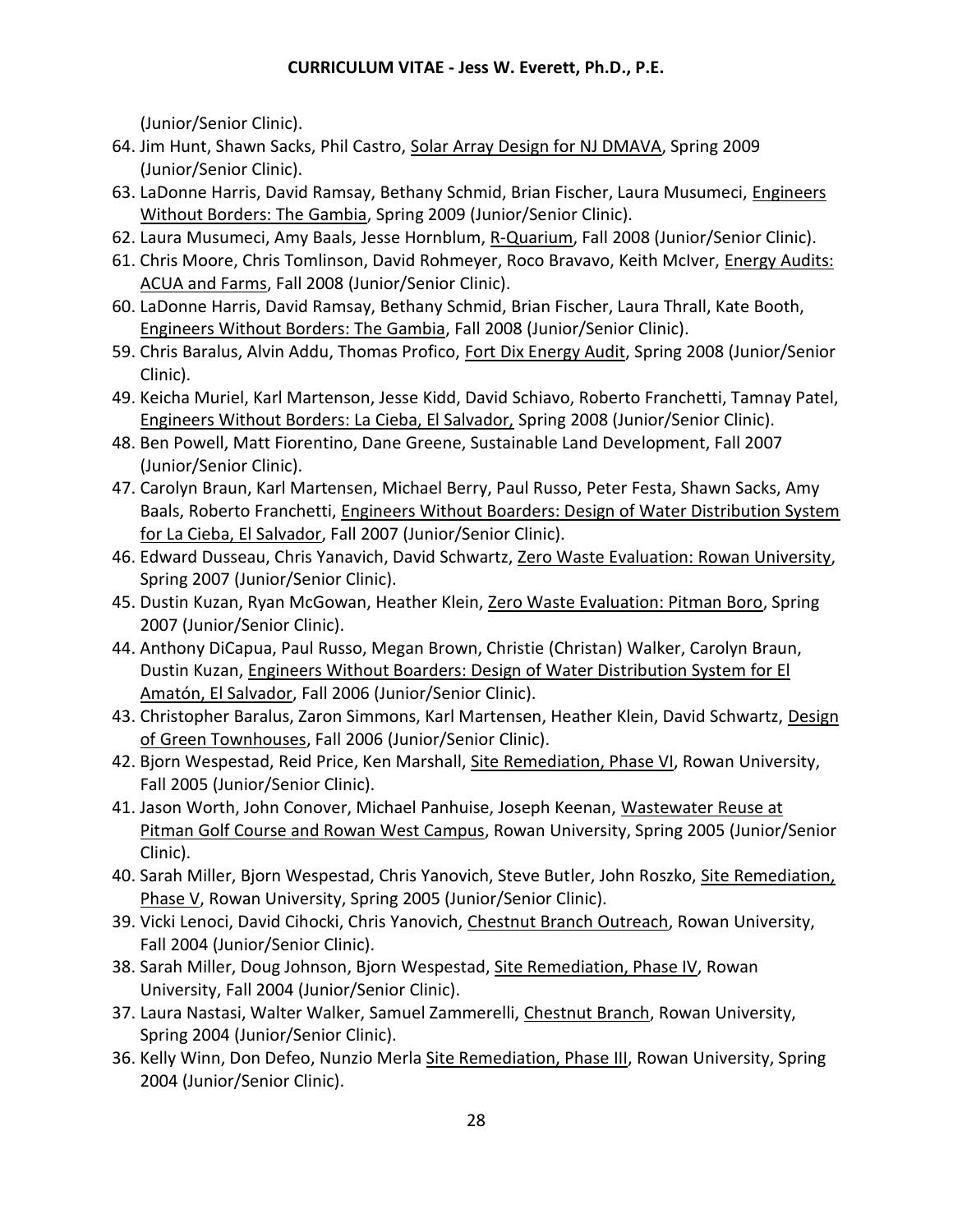- 35. Laura Nastasi, Walter Walker, Laren Connell, Norman Castro, Lake Alcyon Assessment, Rowan University, Fall 2003 (Junior/Senior Clinic).
- 34. Kelly Winn, Ryan Realli, Vicki Lenoci, Don Defeo, Site Remediation, Phase II, Rowan University, Fall 2003 (Junior/Senior Clinic).
- 33. Dale Snyder, Stacey Bush, Kelly Winn, Don Defeo, Site Remediation, Phase I, Rowan University, Spring 2003 (Junior/Senior Clinic).
- 32. Crystal Mattson, Craig Agin, Diana Russo *In-Situ* injection of Coal Combustion Product in Redoak Mine: Phase VIII, Rowan University, Spring 2003 (Junior/Senior Clinic).
- 31. Dale Snyder, Craig Agin, Kelly Winn, Don Defeo, Desiree D'Orazio *In-Situ* injection of Coal Combustion Product in Redoak Mine: Phase VIII; Aqueous and Mineral Intrinsic Bioremediation Assessment: Phase V; SJ Gas Egg Harbor Project: Phase IV; and Terra Systems Microcosm: Phase III, Rowan University, Fall 2002 (Junior/Senior Clinic).
- 30. Will Kim, Brad Smith, and Pat Violante, Garden City: Phase VII, Rowan University, Fall 2002 (Junior/Senior Clinic).
- 29. Vickie Lenoci, Daria Ushakova, Aqueous and Mineral Intrinsic Bioremediation Assessment: Phase IV; SJ Gas Egg Harbor Project: Phase III; and Terra Systems Microcosm: Phase II, Rowan University, Summer 2002.
- 28. Steve Gladding, *In-Situ* injection of Coal Combustion Product in Redoak Mine: Phase VII, Rowan University, Summer 2002.
- 27. Matt Grosse and Will Kim, Garden City: Phase VI, Rowan University, Summer 2002.
- 26. Julie Oropallo, Dale Snyder, Greg McGrath, and Paul Wittthohn, *In-Situ* injection of Coal Combustion Product in Redoak Mine: Phase VI; Aqueous and Mineral Intrinsic Bioremediation Assessment: Phase III; SJ Gas Egg Harbor Project: Phase II; and Terra Systems Microcosm: Phase I, Rowan University, Spring 2002 (Junior/Senior Clinic).
- 25. Brian Cleary and Laura Coleman, Garden City: Phase V, Rowan University, Spring 2002 (Junior/Senior Clinic).
- 24. Julie Oropallo, Dale Snyder, Greg McGrath, Kathy Brozina, and Paul Wittthohn, *In-Situ* injection of Coal Combustion Product in Redoak Mine: Phase V; Aqueous and Mineral Intrinsic Bioremediation Assessment: Phase II; and SJ Gas Egg Harbor Project: Phase I, Rowan University, Fall 2001 (Junior/Senior Clinic).
- 23. Eric Hansen and Django Cisse, Garden City: Phase IV, Rowan University, Fall 2001 (Junior/Senior Clinic).
- 22. Brian Cleary and Bill Danburry, Garden City: Phase III, Rowan University, Summer 2001.
- 21. Steve Diglio, *In-Situ* injection of Coal Combustion Product in Redoak Mine: Phase IV, Rowan University, Summer 2001 (REU).
- 20. Greg McGrath, Kathy Brozina, Daniel Zelechoski, and Julie Oropallo, Aqueous and Mineral Intrinsic Bioremediation Assessment at Altus and Elmendorf AFBs, Rowan University, Summer 2001.
- 19. Victor Suarez, Stefan Krause, Michael Healy, John Ludes, Django Cisse, Probe and Analytical Instrument Learning Modules, Rowan University, Spring 2001 (Special Freshman Clinic).
- 18. Mike Ciocco and Glen Roames, Garden City: Phase I, Rowan University, Spring 2001 (Junior/Senior Clinic).
- 17. Emily Stidworthy and Aaron Gerber, Field Experiences for Undergraduate Engineers: Data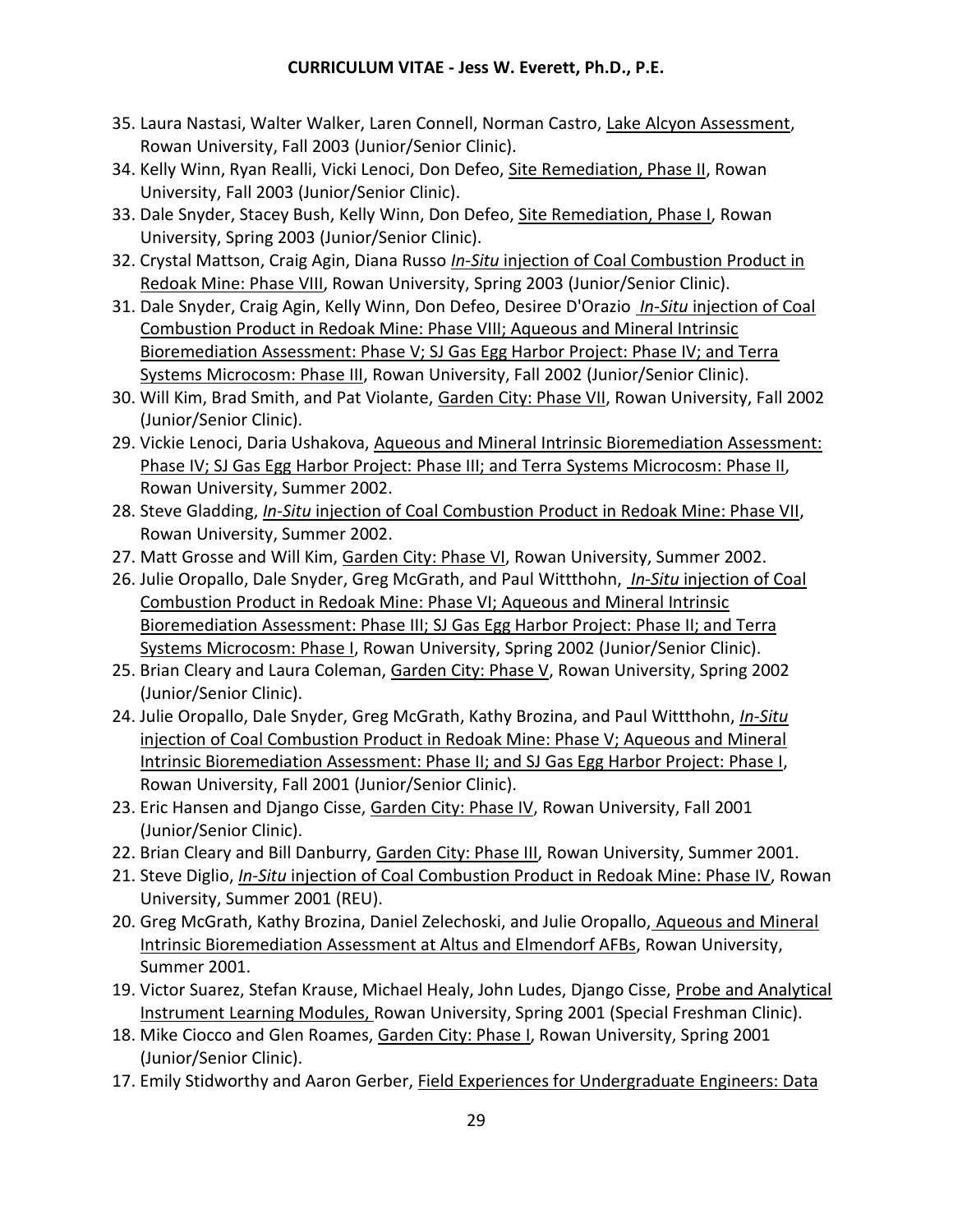Acquisition Systems and Water Assessment, Rowan University, Spring 2001 (Junior/Senior Clinic).

- 16. Bradley Summerville, Daniel Zelechoski, and Julie Oropallo, *In-Situ* injection of Coal Combustion Product in Redoak Mine: Phase III and Aqueous and Mineral Intrinsic Bioremediation Assessment: Phase I, Rowan University, Spring 2001 (Junior/Senior Clinic).
- 15. Bradley Summerville, Jesse Condon, and Daniel Zelechoski, *In-Situ* injection of Coal Combustion Product in Redoak Mine: Phase III, Rowan University, Fall 2000 (Junior/Senior Clinic).
- 14. Emily Stidworthy, John Kerchner, and Timothy Staszewski, Field Experiences for Undergraduate Engineers: Data Acquisition Systems, Rowan University, Fall 2000 (Junior/Senior Clinic).
- 13. Wayne Roorda, Bradley Summerville, Brian Derricks, *In-Situ* injection of Coal Combustion Product in Redoak Mine: Phase II, Rowan University, Spring 2000 (Senior Clinic).
- 12. Claire Steager, Marcus Roorda, Brad Tyers Demonstration of intrinsic bioremediation assessment using solid and aqueous data III, Rowan University, Spring 2000 (Junior/Senior Clinic).
- 11. Chris Berg, Wayne Roorda, *In-Situ* injection of Coal Combustion Product in Redoak Mine: Phase I, Rowan University, Fall 1999 (Junior Clinic).
- 10. Claire Steager, Marcus Roorda, Brad Tyers, Demonstration of intrinsic bioremediation assessment using solid and aqueous data II, Rowan University, Fall 1999 (Junior Clinic).
- 9. Claire Steager, Tina Conroy, Luis Garcia, Demonstration of intrinsic bioremediation assessment using solid and aqueous data, Rowan University, Spring 1999 (Junior Clinc).
- 8. Claire Steager, Wayne Roorda, Sheth Jones, Community outreach for the Knox Gelatin Brownsfield in North Camden, NJ, Rowan University, Fall 1998 (Junior Clinic).
- 7. Kevin Ware, Iron and Sulfur mineral cycling and shallow water tables, University of Oklahoma, Spring 1998 (REU)
- 6. Kevin Ware, Contaminant degradation in sediments by anaerobic processes, University of Oklahoma, Spring 1998.
- 5. Timothy Parsons, Remote data aquisition: subsurface soil moisture, dissolved oxygen, water table elevation, University of Oklahoma, Spring 1998.
- 4. Laura Esquivel, Interaction of H2S with iron coated sand grains, University of Oklahoma, summer 1997 (REU).
- 3. Kevin Ware and Valerie Green, Dilute acid extractions of iron minerals, University of Oklahoma, Spring & Summer 1997.
- 2. Reynaldo Gonzales, Treatment of acidic mine waters with coal combustion by-products, University of Oklahoma, Spring & Fall 1997, Spring 1998.
- 1. Michael Wills, Remote data acquisition: subsurface soil moisture, dissolved oxygen, water table elevation, University of Oklahoma, Spring 1997.

# *Student Papers, Presentations and Reports not in Dr. Everett's list of publications* **Undergraduate**

Tryner\*, J., N. Falvo\*, B. Mease\*, E. Trapper, N. Mirto\*, D. Lavertu\* (2011) "Stop Deforestation, for Peanuts!", EPA National Sustainable Design Exp, Washington DC.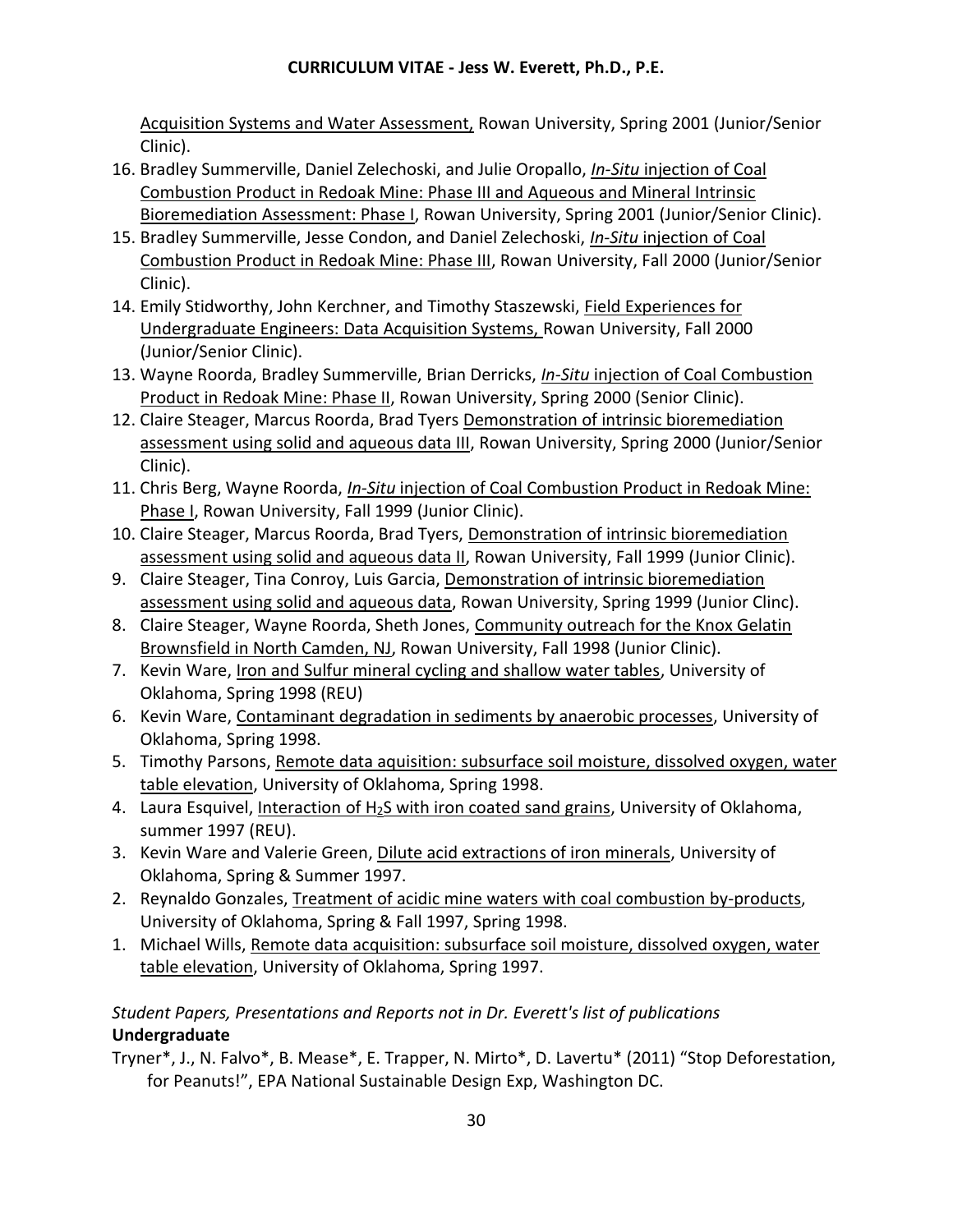Weaver\*, E., R. Sheridan\*, S. Roth\* (2011) "Bioinfiltration Basic", Rowan STEM.

- Agostini\*, R., P. Gorgas\* (2010) "Aquifer Recharge Assessment for Mount Laurel MUA" Rowan STEM.
- Sacks\*, S. and K. Muriel\* (2008) "Water for Developing Communities (EWB-project)" NJWEA Conference, Atlantic City, NJ (2nd Place in student poster competition).

Martensen\*, K., J. Kidd (2008) "Water for Developing Countries" NJ American Water Works Association, Atlantic City, NJ  $(1<sup>st</sup>$  place in student poster competition).

Martenesen\*, K., K. Muriel\*, S. Sacks\* (2008) "Rowan University - Water Distribution - La Ceiba, El Salvador", EWB International Conference, Seattle, WA.

Mattson\*, C. (2003) "Remediation of Abandoned Coal Mines Utilizing Alkaline Injection Technology", Society of Women Engineers National Conference, Birmingham, AL.

Snyder\*, D., S. Bush\*, K. Winn\*, V. Lenoci\*, D. DeFeo\*, D. D'Orazio (2003) "Use of a Bio Barrier for the Passive Attenuation of Chlorinated Ethenes", Science, Technology, Engineering & Math Student Research Symposium, Rowan University.

Snyder\*, D., C. Agin\*, K. Winn\*, V. Lenoci\*, D. DeFeo\*, D. D'Orazio (2003) "Engineered and Natural Attenuation of Chlorinated Solvents by Iron Monosulfide", Annual Meeting of the Institute of Biological Engineering, Athens, GA.

Summerville, B., J. Oropallo\*, K. Bozina\*, D. Snyder\*, G. McGrath\*, and P. Wittthohn\*, D. Zelechoski\* (2002) "Aqueous and Mineral Intrinsic Bioremediation Assessment", The 13th Annual St. Joseph's University Sigma Xi Student Research Symposium, Philadelphia, PA.

Summerville, B., J. Oropallo\*, K. Bozina\*, D. Snyder\*, G. McGrath\*, and P. Wittthohn\*, D. Zelechoski\* (2002) "Aqueous and Mineral Intrinsic Bioremediation Assessment", Student Poster Competition, NJAWWA Annual Conference, Atlantic City, NJ.

Summerville, B., J. Oropallo\*, K. Bozina\*, D. Snyder\*, G. McGrath\*, and P. Wittthohn\*, D. Zelechoski\* (2002) "Aqueous and Mineral Intrinsic Bioremediation Assessment", Student Presentation Competition, Mid Atlantic Zone ASEE Conference, West Point, NY.

Summerville, B., J. Oropallo\*, K. Bozina\*, D. Snyder\*, G. McGrath\*, and P. Wittthohn\*, D. Zelechoski\* (2002) "Aqueous and Mineral Intrinsic Bioremediation Assessment", Science, Technology, Engineering & Math Student Research Symposium, Rowan University.

Steager\*, C., M. Roorda\*, B. Tyers\* (2000) "Intrinsic Bioremediation Assessment" Ninth Annual Uni-Tech Conference, NJIT, Newark, NJ.

Steager\*, C., M. Roorda\*, B. Tyers\* (2000) "AMIBA: Aqueous and Mineral Intrinsic Bioremediation Assessment" AWWA State Annual Conference, Student Oral Presentation Section, Atlantic City, NJ.

Steager\*, C., W. Roorda\*, S. Jones\* (1999) "Brownfield Outreach with a multidisciplinary team of junior undergraduate engineering students" Science, Technology, Engineering & Math Student Research Symposium, Rowan University.

Steager\*, C., C. Conroy\*, L. Garcia\* (1999) "Intrinsic bioremediation assessment using solid and aqueous data" Science, Technology, Engineering & Math Student Research Symposium, Rowan Univeristy.

Green\*, V. and K. Ware\* (1998) "Extraction of iron/sulfur minerals for bioremediation assessment", Oklahoma Geology Notes, 58(3): 123-124.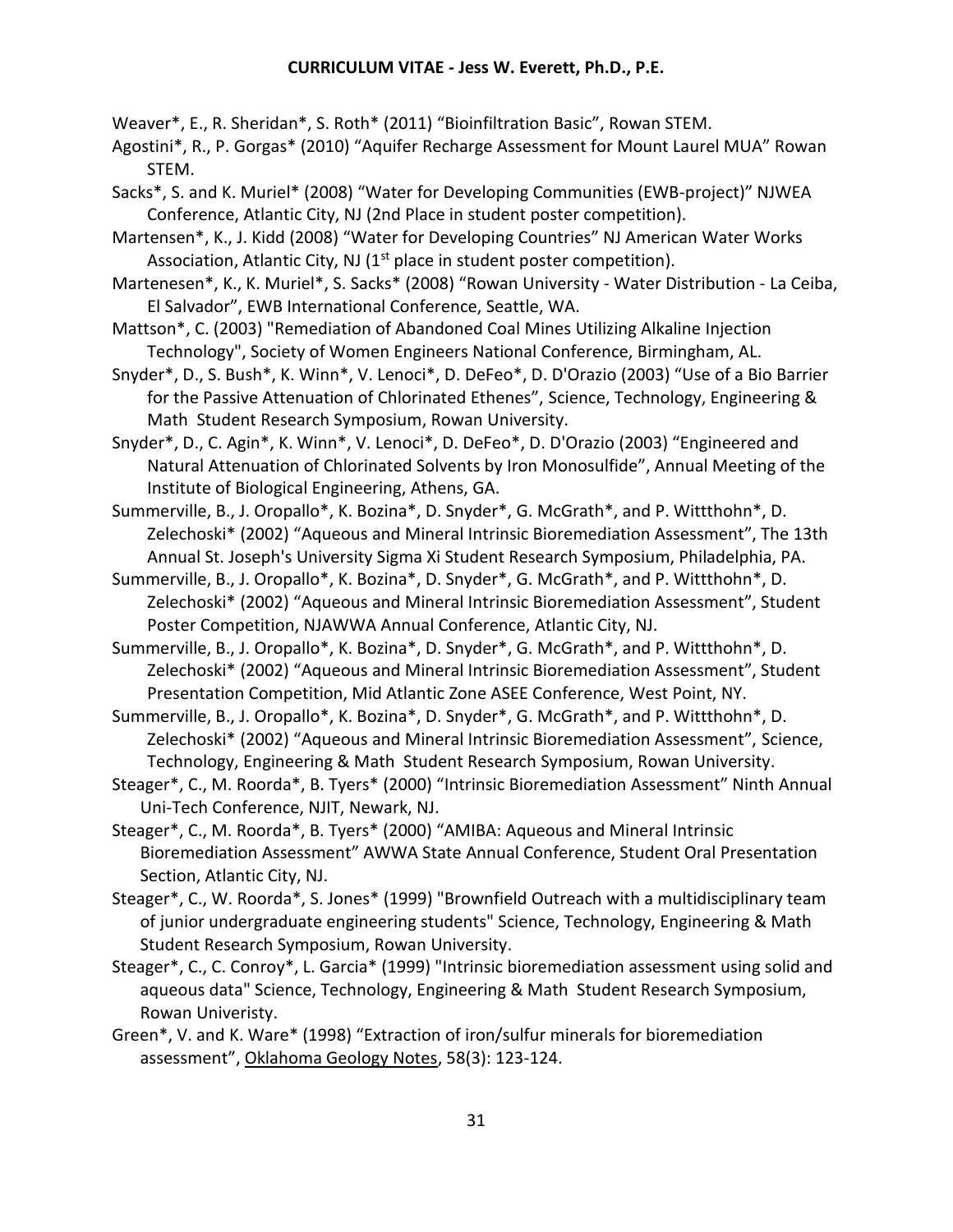Gonzales\*, R., (1998) Treatment of acidic/metal contaminated wastes with coal combustion products, American Coal Ash Association Educational Foundation (Report).

#### **Conference Proceedings**

*Refereed Paper*

- 62. **Everett, J.**, S. Streiner (2018) "Affordable Effective Web-books for Introductory Engineering Courses", 10th FYEE Annual Conference Proceedings, Glassboro, NJ.
- 61. **Everett, J.**, W. Riddell, S. Valentine, K. Dahm, S. Zorn, S. Brangman, R. Krchnavek (2018) "Project-based learning with a real client: Sustainable Facilities", Engineering Education for Sustainable Development, Glassboro, NJ.
- 60. **Everett, J.**, K. Mallouk, J. Morgan (2015) "Pre-defined roles and team performance for first year students" 2015 ASEE Annual Conference & Exposition, Seattle, WA.
- 59. **Everett, J.**, M. Perez.Colon (2015) "Evaluation of a dual first year student advising program" 2015 ASEE Annual Conference & Exposition, Seattle, WA.
- 58. **Everett, J.**, Morgan, J., Mallouk, K. and Stanzione, J. (2014) "A Hybrid Flipped First Year Engineering Course" 6th FYEE Annual Conference Proceedings, College Station, Texas.
- 57. **Everett, J.**, K. Mallouk, J. Morgan, J. Stanzione (2014) "Strategies for using on-line practice problems" 2014 ASEE Annual Conference & Exposition, Indianapolis, IN.
- 56. **Everett, J.**, K. Mallouk, J. Morgan, J. Stanzione (2014) "A Hybrid Flipped First Year Engineering Course" 2014 ASEE Annual Conference & Exposition, Indianapolis, IN.
- 55. **Everett, J.,** M. Flynn (2013) "Engineering Learning Communities USA National Survey 2012" 2013 ASEE Annual Conference & Exposition, Atlanta, GA.
- 54. H. Zhang, **J. Everett** (2013) "Service Learning Without Borders Turning Peanut Shells to Fuel Briquettes in the Gambia" 2013 ASEE Annual Conference & Exposition, Atlanta, GA.
- 53. H. Zhang, **J. Everett** (2013) "From Glassboro to The Gambia– A Collaborative Work with the University of the Gambia and a Winter Trip to the Gambia Villages" 2013 ASEE Annual Conference & Exposition, Atlanta, GA.
- 52. **Everett, J.**, P. Zobel (2012) "Student Connections and Retention through an On-Campus Residential Learning Community for First-Year Underrepresented and Lo-Income Students," 2012 ASEE Annual Conference & Exposition, San Antonio, TX.
- 51. Sukumaran, B., Y. Mehta, T. Bryant, R. D'Intino, A. Marchese, **J. Everett**, Z. Gephardt (2010) "Generating entrepreneurship opportunities for the Developing World through the engineering curriculum", 2010 ASEE Annual Conference & Exposition, Louisville, Kentucky.
- 50. **Everett, J.** (2010) "PathFinder: Online textbooks with randomly generated assignments, with potential for cooperative creation," 2010 ASEE Annual Conference & Exposition, Louisville, Kentucky.
- 49. Jahan, K., **J. Everett**, S. Farrell, G. Tang, A. Wenger, H. Zhang, M. Noori (2010) "A Living System for Future Engineers", Design and Nature Conference 2010, Pisa, Italy.
- 48. **Everett, J.**, W. Riddell, K. Bhatia, P. Jansson (2009) "Energy Audits and Sustainable Engineering," 2009 ASEE Annual Conference & Exposition, Austin, TX.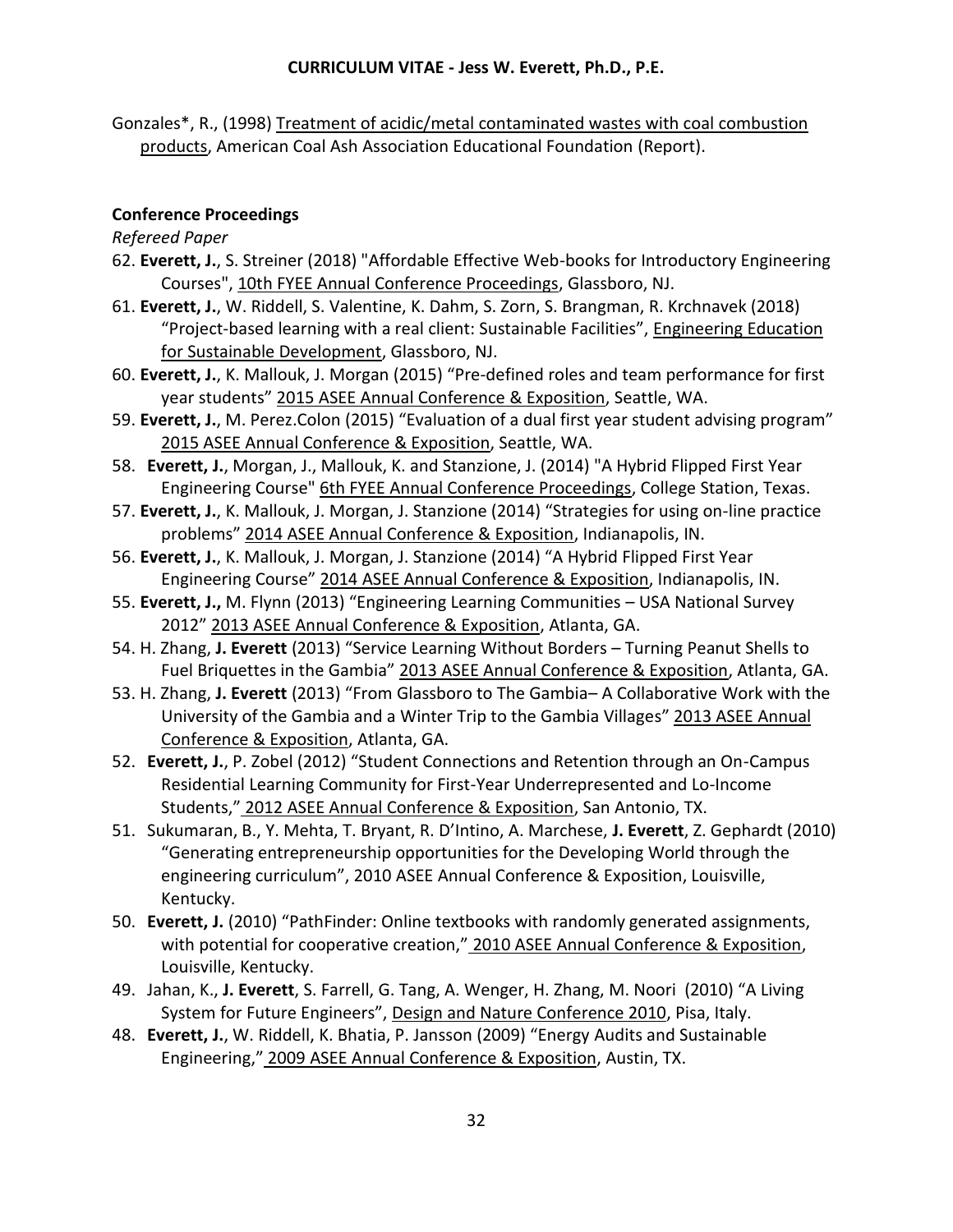- 47. **Everett, J.**, J. Wyrick, Y. Mehta, M. Perez-Colon (2009) "Engineers Without Borders: Experiential Education," 2009 ASEE Annual Conference & Exposition, Austin, TX.
- 46. **Everett, J.**, J. Chen, S. Farrell, J. Kadlowec (2008) "Clickers and Freshman Engineering Clinic," 2008 ASEE Annual & Exposition, Pittsburg, PA.
- 45. Constans, E., J. Courtney, K. Kahn, **J. Everett**, C. Gabler, R. Harvey, L. Head, D. Hutto, H. Zhang (2005) "Setting the Multidisciplinary Scene: Engineering Design and Communication in the 'Hoistinator' Project," 2005 ASEE Annual Conference & Exposition, Portland, OR.
- 44. Jahan, K., C. Mattson, J. Orlins, J. Hasse, **J. Everett**, D. Miller and Mark Weaver (2005) "Feasibility of Wastewater Reuse In Southern New Jersey", 2nd Joint Specialty Conference for Sustainable Management of Water Quality Systems for the 21st Century, San Francisco, CA.
- 43. Kennedy, L. **J. Everett,** E. Becvar (2005) "Biogeochemical Reductive Dechlorination of TCE: Theory and Field Demonstration" R'05 7<sup>th</sup> World Congress on Recovery, Recycling and Reintegration, Beijing, China.
- 42. Kennedy, L. **J. Everett,** E. Becvar (2005) "Biogeochemical Treatment for Engineered and Natural Attenuation of Chlorinated Solvents", In Situ and On-Site Bioremediation, 9<sup>th</sup> international Symposium, Baltimore, MD.
- 41. Jahan, K., **J. Everett**, D. Miller, J. Orlins, J. Hasse, K. Freeman, K. Russell, A. Oyetimein, and M. Krzmarzyk (2004) "Community Outreach for Watershed Protection" WEF Watershed Conference 2004, Dearborn, MI.
- 40. **Everett, J.**, M. Cinaglia, D. Cleary, K. Jahan, J. Orlins, B. Sukumaran, Y. Mehta, M. Gross (2004) "Garden City – Design Throughout the Curriculum", 2004 ASEE Annual Conference & Exposition, Salt Lake City, UT.
- 39. **Everett, J.,** J. Newell, K. Dahm, J. Kadlowec, B. Sukumaran (2004) "Engineering Clinic: Bringing practice back into the engineering curriculum" Engineering Education Conference, University of Wolverhampton, England, UK.
- 38. **Everett, J.** (2004) "Distributed Sharing Communities" Engineering Education Conference, University of Wolverhampton, England, UK.
- 37. Jahan, K., **J. Everett**, R. P. Hesketh, P. Jannson and K. Hollar (2003) "Environmental Education for All Engineers", IWA Environmental Engineering Education Conference, Zurich, Switzerland.
- 36. Jahan, K., **J. Everett**, J. Orlins, R. Hesketh, M. Savelski, K. Hollar, S. Farrell, Y. Mehta, R. Polikar, M. Cinaglia (2003) "Undergraduate Education in Pollution Prevention", World Water and Environmental Resources Congress 2003, Philadelphia, PA.
- 35. **Jess Everett**, M. Cinaglia, D. Cleary, K. Jahan, J. Orlins, B. Sukumaran, Y. Mehta, M. Grosse\*, B. Smith\*, W. Kim\*, and P. Violante\* (2003) "Garden City – A Virtual City for Undergraduates", World Water and Environmental Resources Congress 2003, Philadelphia, PA.
- 34. Lee, M., M. Lieberman, W. Beckwith, R. Borden, **J. Everett**, L. Kennedy, and J. Gonzales (2003) "Pilots to enhance trichloroethene reductive dechlorination and ferrous sulfide abiotic transformation", In Situ and On-Site Bioremediation, 7<sup>th</sup> international Symposium, Orlando, FL.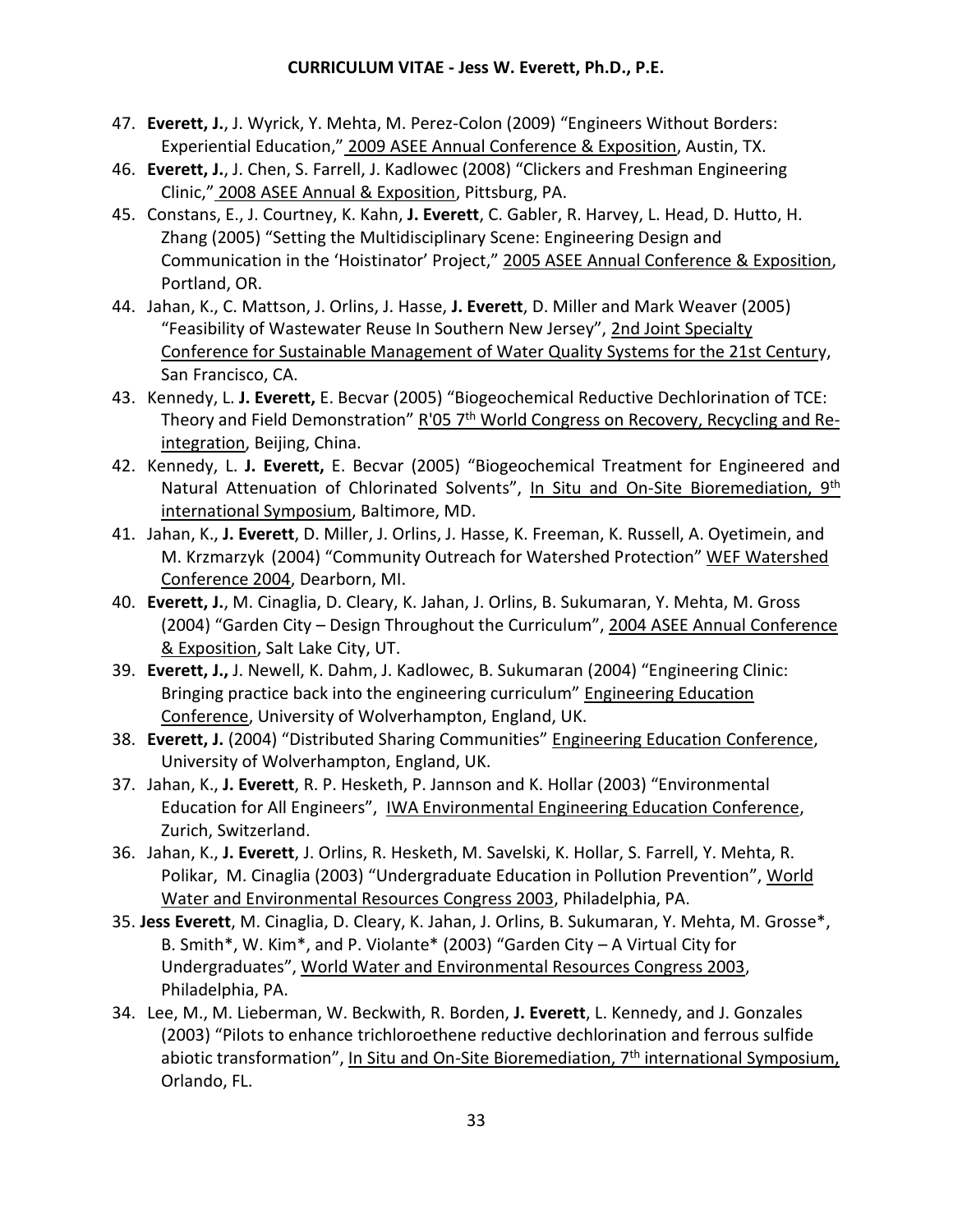- 33. Kennedy, L., **J. Everett**, J. Gonzales (2003) "Geomicrobiological Treatment for Engineered and Natural Attenuation of Chlorinated Solvents", In Situ and On-Site Bioremediation, 7<sup>th</sup> international Symposium, Orlando, FL.
- 32. Kennedy, L., **J. Everett**, J. Gonzales (2003) "Aqueous and Mineral Intrinsic Bioremediation Assessment: Results from three sites", In Situ and On-Site Bioremediation, 7<sup>th</sup> international Symposium, Orlando, FL.
- 31. K. Jahan, **J. Everett**, J. Orlins, R. Hesketh, S. Farrell, M. Savelski, K. Hollar, L. Head and R. Ordonez (2002) " Research Experiences in Pollution Prevention", ASEE Annual Conference & Exposition Montréal, Canada.
- 30. **Everett, J.**, L. Kennedy, and K. Brozina\* (2002) "Natural attenuation of plumes from waste sites using aqueous and mineral data", Waste Management 2002, Cadiz, Spain, forthcoming (invited contribution).
- 29. **Everett, J.**, M. Cinaglia, D. Cleary, K. Jahan, J. Orlins, B. Sukumaran, Y. Mehta, E. Hansen\*, and D. Cissi\* (2002) "Garden City – A Virtual City for Undergraduates", 2002 ASEE Annual Conference & Exposition, Montréal, Canada.
- 28. **Everett, J.**, L. Kennedy, and J. Gonzales (2002) "Efficient use of resources: Appropriate natural attenuation for site cleanup", 6<sup>th</sup> World Congress on Integrated Resources Management, Geneva, Switzerland (Keynote Speaker).
- 27. **Everett, J.**, L. Kennedy, J. Gonzales, and C. Steager\* (2001) "Aqueous and Mineral Intrinsic Bioremediation Assessment", Fourth Tri-Service Environmental Technology Symposium, San Diego CA.
- 26. Kennedy, L., **J. Everett**, J. Gonzales (2001) "Use of iron and sulfide mineralogical data in improving fate and transport simulations", In Situ and On-Site Bioremediation, 6<sup>th</sup> international Symposium, San Diego CA.
- 25. **Everett, J.**, K. Jahan, L. Head, B. Sukumaran, J. Orlins (2001) "Field Experiences in the Engineering Curriculum" 2001 ASEE Annual Conference & Exposition, Albuquerque, NM.
- 24. **Everett, J.**, R. Dusseau, D. Cleary, K. Jahan, J. Orlins, B. Sukumaran, C. Sun (2001) "A Civil Engineering Program Developed in the 'Age' of ABET 2000" 2001 ASEE Annual Conference & Exposition, Albuquerque, NM.
- 23. **Everett, J.**, K. Jahan, L. Head, B. Sukumaran, J. Orlins (2001) "Providing Multidisciplinary Field Experiences in an Engineering Curriculum" 94th Air and Waste Management Association Annual Meeting, Orlando, FL.
- 22. **Everett, J.** and G. Canty (2000) "Remediation of abandoned coal mines using coal combustion products, 5<sup>th</sup> World Congress for Recovery, Recycling, and Re-integration, Toronto, Canada.
- 21. Kennedy, L., **J. Everett**, C. Steager\*, T. Conroy\*, L. Garcia\* (2000) "Aqueous and Mineralogical Intrinsic Bioremediation Assessment: Incentive and Example", The 2<sup>nd</sup> International Conference on Remediation of Chlorinated and Recalcitrant Compounds, Monterey, CA.
- 20. **Everett, J.,** C. Steager\*, T. Conroy\*, L. Garcia\*, L. Kennedy (2000) "Assessing Intrinsic bioremediation using mineral data, 93cd Air and Waste Management Association Annual Meeting, Salt Lake City, UT.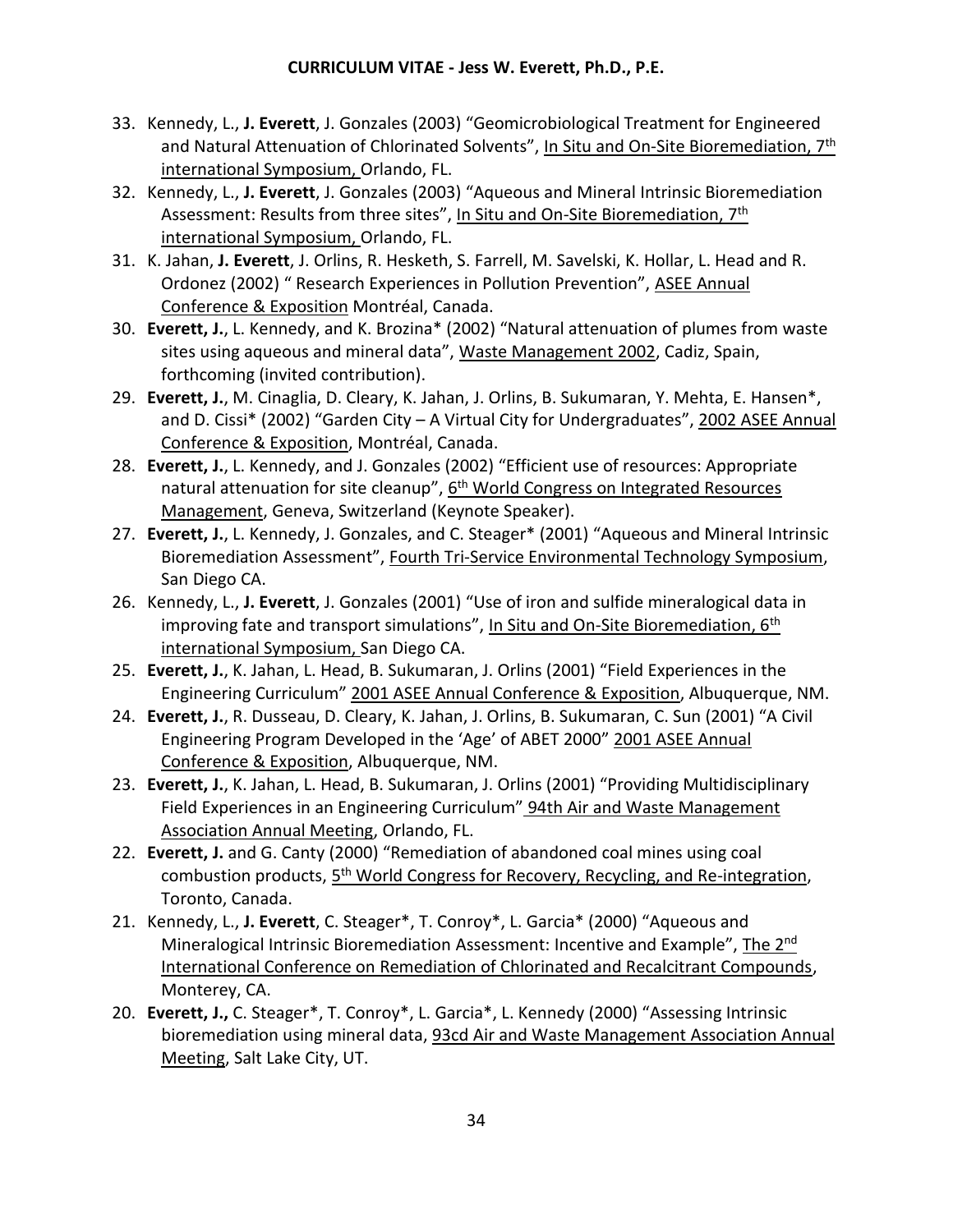- 19. Nairn, R., M. Mercer and **J. Everett** (1999) "Passive treatment using coal combustion products: An innovative vertical flow constructed wetland field study", Annual meeting of the American Association for Surface Mining and Reclamation, Scottsdale, AZ.
- 18. **Everett, J.**, R. Gowda, Z. Trachtenberg, (1999) "Student audit and evaluation of a university's environmental management system", 92cd Air and Waste Management Association Annual Meeting, St Louis, MO, pages 99-629.
- 17. Sims, J. and **J. Everett**, (1999) "Behavior of Recyclers and Nonrecyclers", 92cd Air and Waste Management Association Annual Meeting, St Louis, MO, pages 99-595.
- 16. **Everett, J.,** K. Jahan, C. Steager\*, W. Roorda\*, and S. Jones\* (1999) "Brownfield Outreach with a multidisciplinary team of junior undergraduate engineering students", 92cd Air and Waste Management Association Annual Meeting, St Louis, MO, pages 99-65.
- 15. **Everett, J.** and G. Canty, (1999) "Treatment of acidic waters in abandoned coal mines using coal combustion products: Case study", 92cd Air and Waste Management Association Annual Meeting, St Louis, MS, pages 99-66.
- 14. **Everett, J**. (1999) "Improving curbside collection of recyclables through simulation modeling" Fourth World Conference - Recovery, Recycling, Re-integration, Geneva, Switzerland.
- 13. Canty, G., and **J. Everett** (1999) "An *in-situ* remediation method for abandoned underground coal mines using coal combustion products", 13th international Symposium on Management and Use of Coal Combustion Products (CCP), Orlando, Florida.
- 12. Canty, G., and **J. Everett** (1998) "An *in-situ* remediation method for abandoned underground coal mines", 4th international Symposium on Environmental Geotechnology and Global Sustainable Development, Boston, Massachusetts.
- 11. Kennedy, L. and **J. Everett** (1998) "Estimation of intrinsic biodegradation using a three phase approach", Air and Waste Management Association Annual Meeting, San Diego, CA, paper 98-TP54.03.
- 10. Nelson, D., M. Nelson, and **J. Everett** (1998) "A research experience for undergraduates in environmental science and engineering" Air and Waste Management Association Annual Meeting, San Diego, CA, paper 98-A370.
- 9. **Everett, J.** and P. Riley (1998) "Determining the success of curbside recycling programs by surveys and direct measurement", Air and Waste Management Association Annual Meeting, San Diego, CA, paper 98-MP28.05.
- 8. Canty, G., M. Sharp and **J. Everett** (1998) "Identification of underground mine workings with the use of global positioning systems technology", Annual meeting of the American Association for Surface Mining and Reclamation, St. Louis, MO.
- 7. Canty, G. and **J. Everett** (1998) "Using tracers to understand the hydrology of an abandoned underground mine", Annual meeting of the American Association for Surface Mining and Reclamation, St. Louis, MO.
- 6. Canty, G., and **J. Everett** (1998) "An injection technique for in-situ remediation of underground coal mines", Annual meeting of the American Association for Surface Mining and Reclamation, St. Louis, MO.
- 5. Crisp, T., R. Nairn, K. Strevett, and **J. Everett** (1998) "Passive treatment of acid mine drainage using coal combustion by-products and spent mushroom substrate: Results of a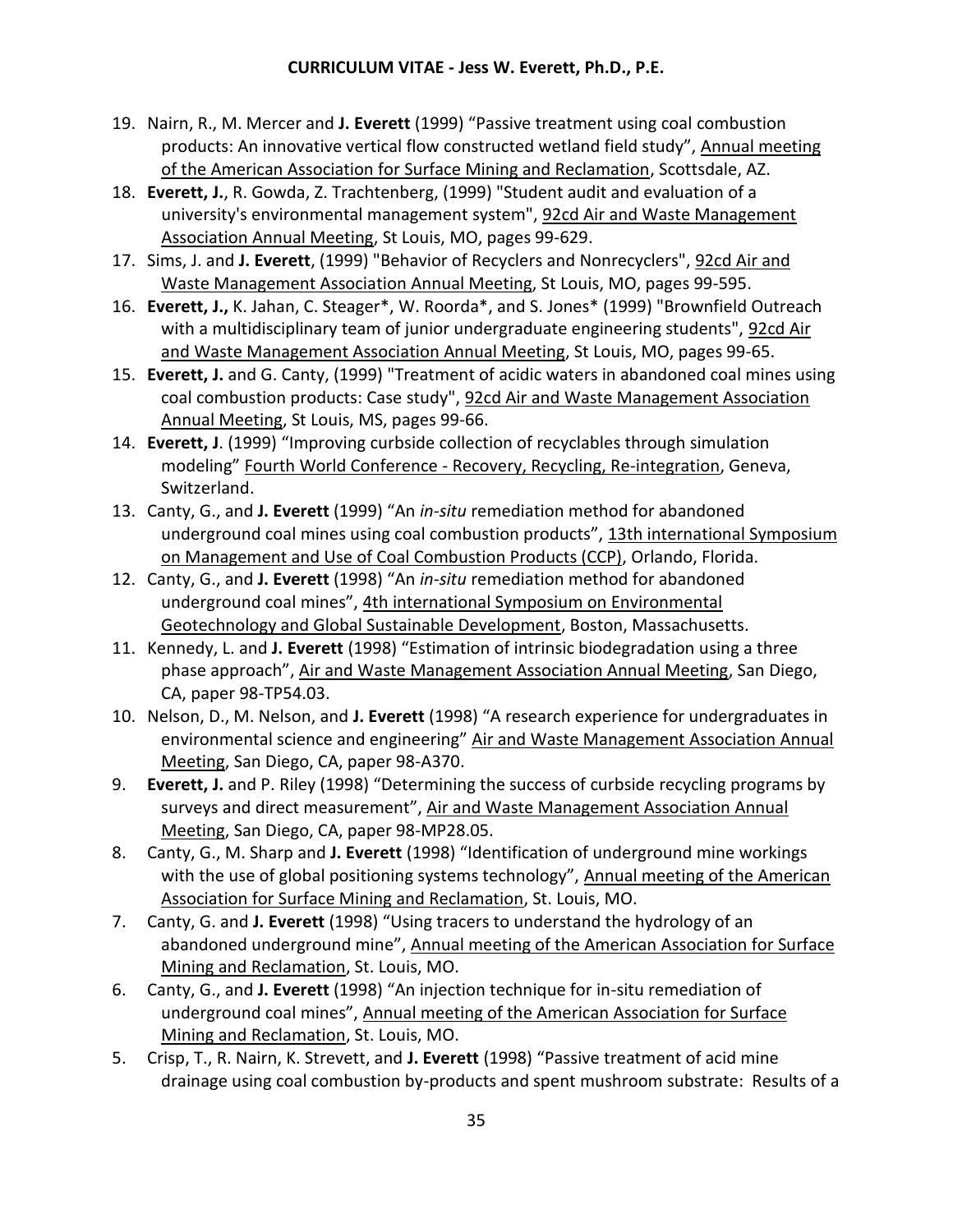column study", Annual meeting of the American Association for Surface Mining and Reclamation, St. Louis, MO.

- 4. Kennedy, L. and **J. Everett** (1997) "Augmented in-situ bioremediation of landfill leachate by electron acceptor supplementation using naturally occurring earth minerals: Reaction wall theory", Air and Waste Management Association Annual Meeting, Toronto, Canada, paper 97-WA87A.02 (16 pages).
- 3. **Everett, J.** and R. Dorairaj (1996) "Curbside collection of recyclable material: A comparison of one and two person collection crews", Air and Waste Management Association Annual Meeting, Nashville, TN, paper 96-TP43.05 (16 pages).
- 2. Vieux, J. and **J. Everett** (1996) "On-site disposal of industrial nonhazardous waste in Oklahoma", Air and Waste Management Association Annual Meeting, Nashville, TN, paper 96-WP97.02 (15 pages).
- 1. Riley, P. and **J. Everett** (1995) "Curbside collection of recyclable materials: Time vehicles and labor", Air and Waste Management Association Annual Meeting, San Antonio, TX, paper 95-RP146.02 (16 pages).

## *Refereed Abstract*

- 32. Jahan, K., **J. Everett**, S. Farrell, G. Tang, A. Wenger, H. Zhang, M. Noori (2010) "Hands on an Aquarium", ASTC Annual Conference, Honolulu, HI.
- 31. Jahan, K., **Everett, J.,** Farrell, S., Tang, G, Wenger, A., Zhang, H. and M. Noori (2009) "Living Systems for Teaching Engineering Principles", Spring Mid Atlantic ASEE conference, Baltimore, Maryland.
- 30. Franchetti\*, R., T. Patel\*, D. Schiavi\*, **J. Everett**, Y. Mehta (2008) "EWB at Rowan University - Global Engineers through Service Learning," ASEE Zone 1 Meeting, West Point, NJ (Honorable Mention in Student Paper competition).
- 29. Jansson, P., W. Riddell, **J. Everett** (2008) "Teaching Sustainable Design via Experiential Learning." 4th International Conference on Technology, Knowledge and Society, Boston, MA.
- 28. Miller, D., K. Jahan, J. Orlins, M. Weaver, J. Hasse, **J. Everett**, J. Rivera, and C. Ozuna, (2005) "The Water Reuse Toolbox: Overcoming Public Opposition to Water Reuse." 31st Annual Meeting of the Mid-South Sociological Association, Atlanta, Ga.
- 27. Garcia, D., W. Walker, J. Orlins, K. Jahan, **J. Everett**, D. Miller, J. Hasse, K.M. (2005) "Exploring Wastewater Reuse Alternatives in Southern New Jersey", Extended Abstract, AWRA Annual Conference, Seattle, WA.
- 26. **Everett, J**. (2004) "Distributed Sharing Communities: South Jersey Watershed Website", New Jersey Volunteer Monitoring Summit, New Jersey Department of Environmental Protection Division of Watershed Management, Edison, NJ.
- 25. Jahan, K., **J. Everett**, D. Miller, J. Orlins, J. Hasse, K. Freeman, K. Russell, A. Oyetimein, and M. Krzmarzyk (2003) "Water Quality Assessment for a New Jersey Watershed "35th Annual Mid-Atlantic Industrial and Hazardous Waste Conference, Brooklyn, NY.
- 24. Jahan, K., S. Diglio, J. Michiels, M. McGill and **J. Everett** (2003) A Field/Laboratory Module for Stream Sediment Analyses, Mid-Atlantic ASEE Fall Conference, Baltimore, MD.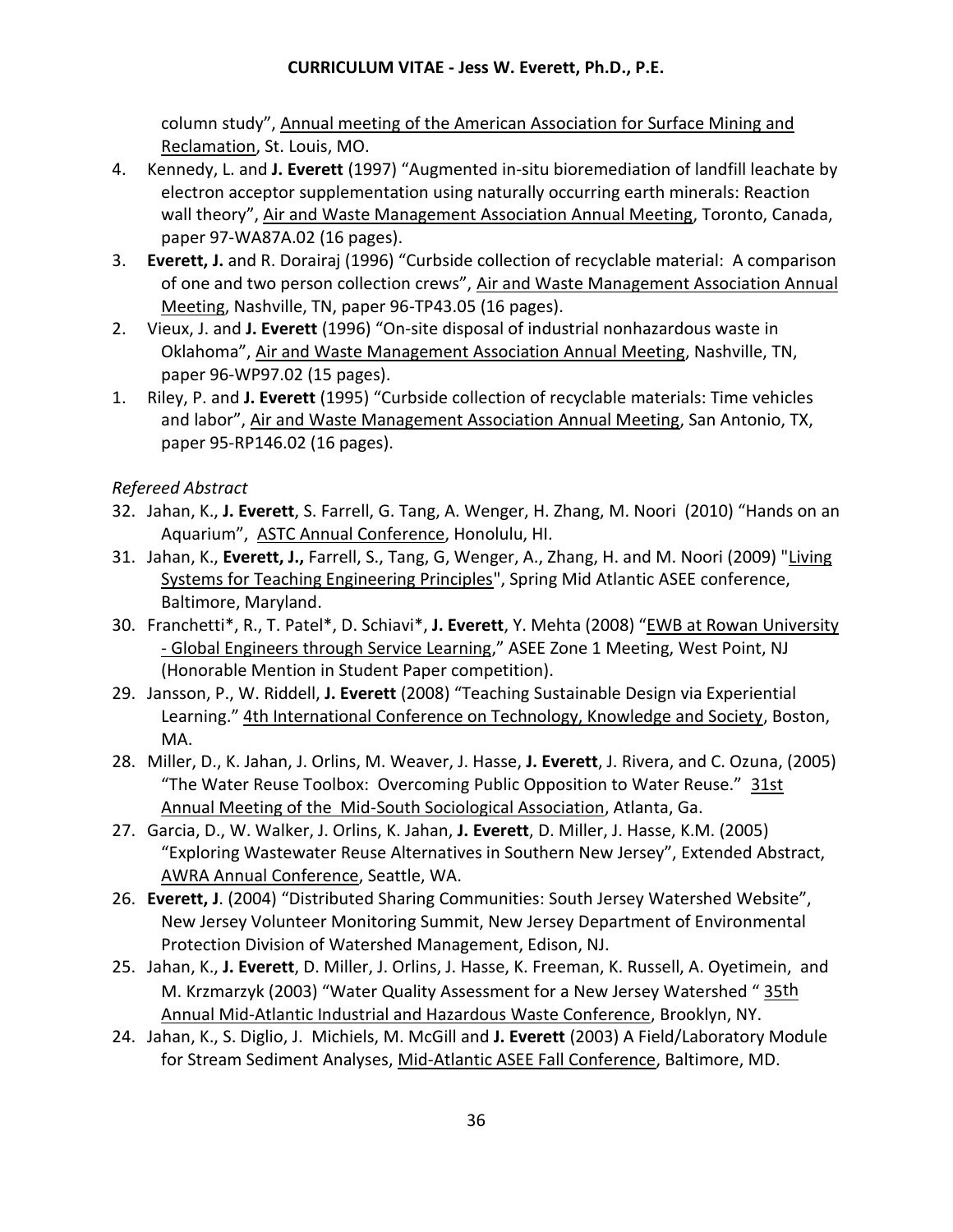- 23. Kennedy, L., **J. Everett**, and J. Gonzales (2003) "Evaluation of abiotic TCE remediation potential by iron sulfide oxidation at Altus Air Force Base, Altus, Oklahoma", SERDP: Partners in Environmental Technology Technical Symposium and Workshop, Washington DC.
- 22. **Everett, J.** (2003) "SJ Watershed Website", New Jersey Volunteer Monitoring Summit, New Jersey Department of Environmental Protection Division of Watershed Management, Edison, NJ.
- 21. **Everett, J**., J. Orlins (2003) "Lake Alcyon Project", New Jersey Volunteer Monitoring Summit, New Jersey Department of Environmental Protection Division of Watershed Management, Edison, NJ.
- 20. **Everett, J.**, M. Cinaglia, D. Cleary, K. Jahan, J. Orlins, B. Sukumaran, Y. Mehta, and Matt Grosse\* (2003) "Garden City –Design Throughout the Curriculum", ASEE Mid-Atlantic Section Spring Conference, Baltimore MD.
- 19. Gladding\*, S., G.Canty, **J. Everett** (2003) "Remediation of Abandoned Coal Mines using alkaline injection technology", 18th International Conference on Solid Waste Technology and Management, Philadelphia, PA.
- 18. K. Jahan, **J. Everett**, J. Orlins, R. Hesketh, S. Farrell, M. Savelski, K. Hollar, L. Head and R. Ordonez, (2002) " Research Experiences for Undergraduates in Pollution Prevention", Spring Mid Atlantic ASEE conference, West Point, NY.
- 17. **Everett, J.**, M. Ciocco\*, G. Roames\*, M. Cinaglia, D. Cleary, K. Jahan, J. Orlins, B. Sukumaran, and C. Sun (2001) "Garden City – A Virtual City for Undergraduates", ASEE Mid-Atlantic Section Spring Conference, Glassboro, NJ.
- 16. **Everett, J.**, L. Head, B. Sukumaran, J. Orlins and K. Jahan (2001) "Field Experiences in the Engineering Curriculum", ASEE Mid-Atlantic Section Spring Conference, Glassboro, NJ.
- 15. Cleary, D. B., Dusseau, R. A., Jahan, K., **Everett, J.**, and Sukumaran, B., (1999) "Addressing the Professional Practice Criteria of ABET 2000," ASEE Mid-Atlantic Regional Fall Meeting, Harrisburg, PA.
- 14. Nelson, D, R. Nelson, R. Nair, M. Nanny, K. Strevett, B. Vieux, R. Kolar, R. Knox, and **J. Everett** (1999) "Research Experience for Undergraduates in Environmental Monitoring and Modeling at the Closed Norman Landfill", ASEE 34cd Midwest Section Conference, Stillwater, OK.
- 13. **Everett, J.** (1999) "Seven years in Academia: Reflections on teaching innovations", American Society for Engineering Education, Middle Atlantic Section, West Long, Branch, NJ (Best Paper Award [tie]).
- 12. **Everett, J.** and G. Canty (1998) "*In-situ* treatment of acid mine waters using coal combustion products", Fourteenth International Conference on Solid Waste Management and Secondary Materials, Philadelphia, PA.
- 11. **Everett, J**. (1997) "A semester long municipal solid waste design project: Hierarchical spreadsheet and engineering report", ASEE 32cd Midwest Section Conference, Columbia, MO.
- 10. Kennedy, L. and **J. Everett** (1996) "Augmented in-situ bioremediation of landfill leachate by electron acceptor supplementation using naturally occurring earth minerals", Twelfth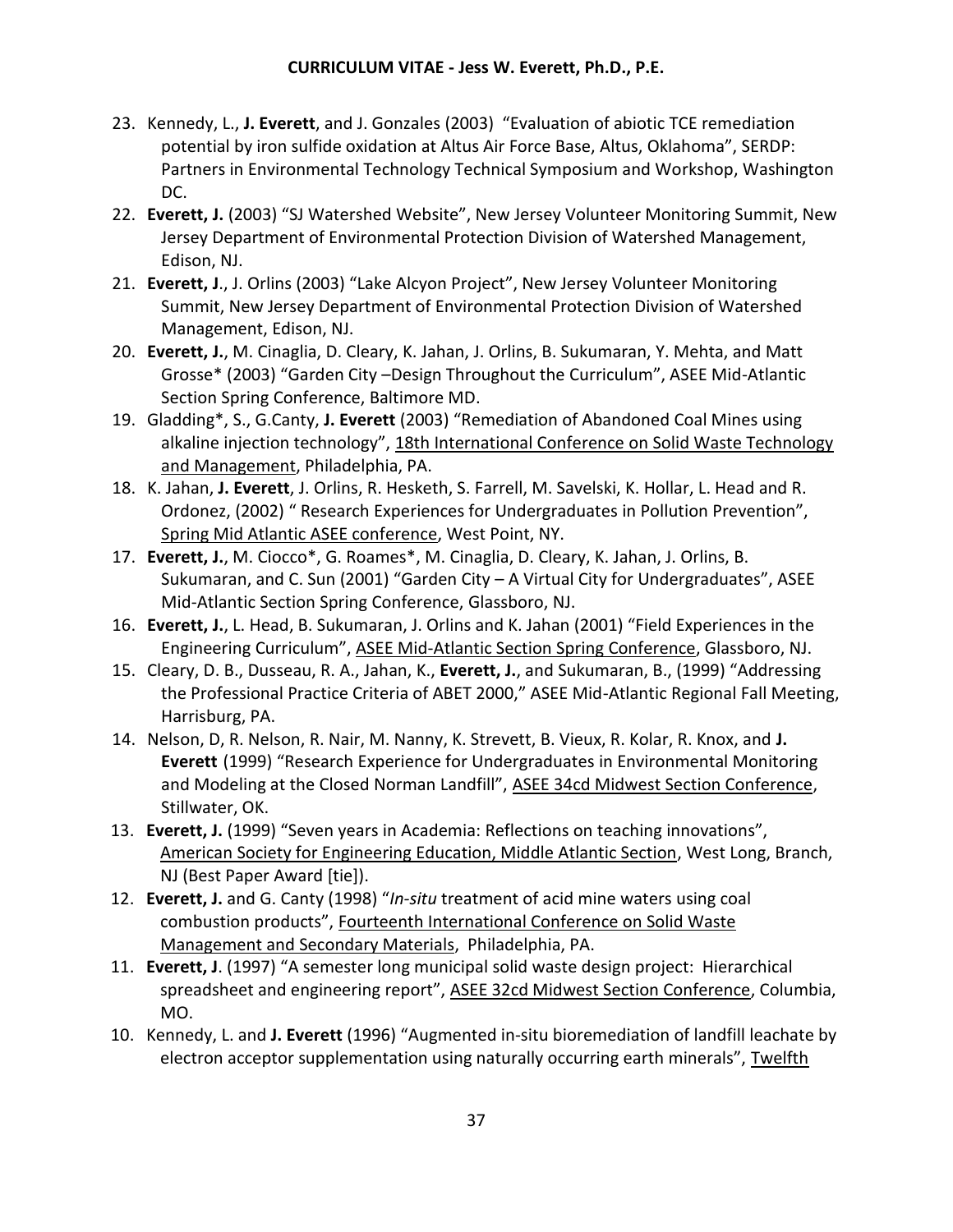International Conference on Solid Waste Management and Secondary Materials, Philadelphia, PA.

- 9. **Everett, J.** and D. Nelson (1996) "Protecting the future of 'Ourtown': A summer academy for Oklahoma high school students", ASEE, 31st Midwest Section Conference, Tulsa, OK.
- 8. **Everett, J.** (1995) "Vehicles and labor requirements for curbside collection", Eleventh International Conference on Solid Waste Management and Secondary Materials, Philadelphia, PA.
- 7. Nelson, D., B. Ziebro, **J. Everett** (1995) "Health, safety, and environmental impacts of cooling tower technology", American Industrial Hygiene Conference and Exposition, Kansas City, MO.
- 6. Shahi, S. and **J. Everett** (1993) "Curbside collection of yard waste: The effect of participation rate and distribution on collection time", Composting Council Fourth Annual Conference, Washington, DC
- 5. Shahi, S. and **J. Everett** (1993) "Simulation of diversion program collection time: The effect of participation rate and distribution", Ninth International Conference on Solid Waste Management and Secondary Materials, Philadelphia, PA.
- 4. Modak, A. and **J. Everett** (1993) "A regional scheduling model for integrated solid waste management", Ninth International Conference on Solid Waste Management and Secondary Materials, Philadelphia, PA.
- 3. **Everett, J.** and T. Jacobs (1992) Optimal scheduling of composting, recycling, and landfill operations in an integrated solid waste management system", Eighth International Conference on Solid Waste Management and Secondary Materials, Philadelphia, PA.
- 2. **Everett, J.** (1992) "Evaluating the effect on solid waste management costs of composting and recycling programs", SWANA Conference, Oklahoma City, OK.
- 1. Peirce, J. and **J. Everett** (1989) "Leaching potential of oily wastes", Transportation Research Board Conference, Washington, DC.

# **Other Publications, Presentations, Reports, and Web Pages**

*Blogs*

- 2. **Everett, J.** (2013) Sustainability in South Jersey, users.rowan.edu/~everett/SusSJ.html, 11,392 word equivalents.
- 1. **Everett, J.** (2012) Sustainability in South Jersey, users.rowan.edu/~everett/SusSJ.html, 6,251 word equivalents.

# *Publications*

- 10. Canty, G., **J. Everett** (2004) "Use of CCBs for In-Situ Treatment of Acid Mine Drainage", Ashlines, 5(1): 1-5.
- 9. **Everett, J.** (2004) "Research and Teamwork in a New College of Engineering" CUR Quarterly, 24(4):171.
- 8. **Everett, J.** (2000) "Pitman Water" Pitman Environmental Commission Annual Newsletter.
- 7. **Everett, J.**, M. Siddiqui, and B. Vieux, (1997) Closure to discussion of "Landfill siting using geographical information systems: A demonstration", J. of Environmental Engineering, ASCE.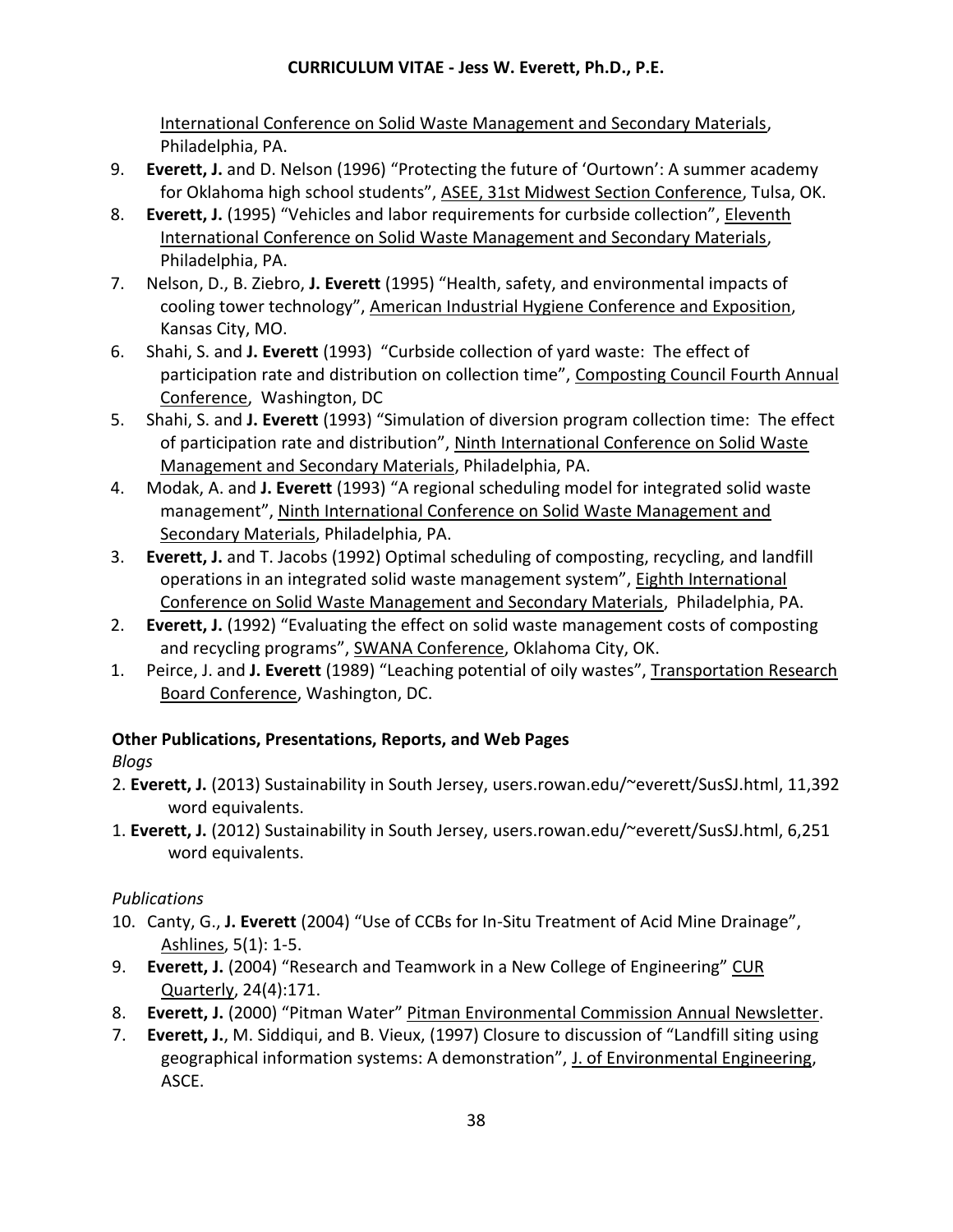- 6. **Everett, J.** and A. Modak (1997) Closure to discussion of "Optimal regional scheduling of solid waste systems: I. Model development", J. of Environmental Engineering, ASCE, 123(11):1168-1170.
- 5. **Everett, J.** and CE 6624 (1995) "Slowing down a snail's pace", Operations Forum, WEF, 12(11):20-22.
- 4. **Everett, J.** (1995) Oklahoma municipal solid waste guidebook, School of Civil Engineering and Environmental Science, University of Oklahoma, Norman, OK.
- 3. Jacobs, T. and **J. Everett** (1993) Closure to discussion of "Optimal scheduling of consecutive landfill operations with recycling", J. of Environmental Engineering, ASCE, 119(4):763-4.
- 2. **Everett, J.** (1992) "Learning from Sweden's recycling programs", NRC Connection. Jan/Feb: 8.
- 1. **Everett, J.** and J. Peirce (1985) "Bound glass in shredded municipal solid waste", J. of Energy Engineering, ASCE, 116(4): 635-745 (technical note).

# *Presentations*

- 41. **Everett, J.** (2018) "Stormwater Management for Chestnut Branch", REAL, Rowan University.
- 40. **Everett, J.**, W. Riddell, S. Valentine (2018) "Sustainable Facilities Center of Rowan University", The Clean Energy Summit: Building Capacity and Capabilities for a Clean and Green New Jersey, Rowan University.
- 39. Brangman, S., S. Valentine, W. Riddell, **J. Everett**, K. Dahm (2018) "Solar Hot Water", Department of Military Affairs Construction Facility Management Office 103 Planning, Programming Real Property Conference, Seagirt, NJ.
- 38. Schmid\*, B., Fischer\*, B., Ramsay\*, D., Harris\*, L., Musumeci\*, L., **Everett, J.** (2009) Engineers Without Borders: Kuntaur Road in The Gambia Africa, Annual STEM Poster Symposium, Rowan University.
- 37. **Everett, J.**, K. Muriel\*, R. Jimenez\* and A. Baals\* (2007) "Water Supply, Assessment & Treatment in the Developing World" Annual East Coast Regional Workshop, Rowan University, Glassboro, NJ.
- 36. **Everett, J.** (2006) "Engineering Clinics: Bringing Practice back into the Engineering Curriculum", School of Civil Engineering and Environmental Science, University of Oklahoma, Norman, OK (Invited Speaker).
- 35. **Everett, J.** (2006) "Engineers Without Borders: Three Years of Experience", School of Civil Engineering and Environmental Science, University of Oklahoma, Norman, OK (Invited Speaker).
- 34. **Everett, J.** (2006) "Ecological and Creative Homes in Sweden and Denmark", Rowan University, College of Engineering, Glassboro, NJ.
- 33. **Everett, J.** (2006) "The Journal of Knowledge", Energi och miljöteknik, Dalarna University, Borlänge, Sweden.
- 32. **Everett, J.** (2006) "Red Oak Mine and Environmental Engineering", Environmental Technology, Bergskolan, Filipstad, Sweden.
- 31. **Everett, J.** (2006) "Site Remediation: Cleaning up contaminated sites", Solid Waste Management Advanced International Training Program, Dalarna University, Borlänge, Sweden.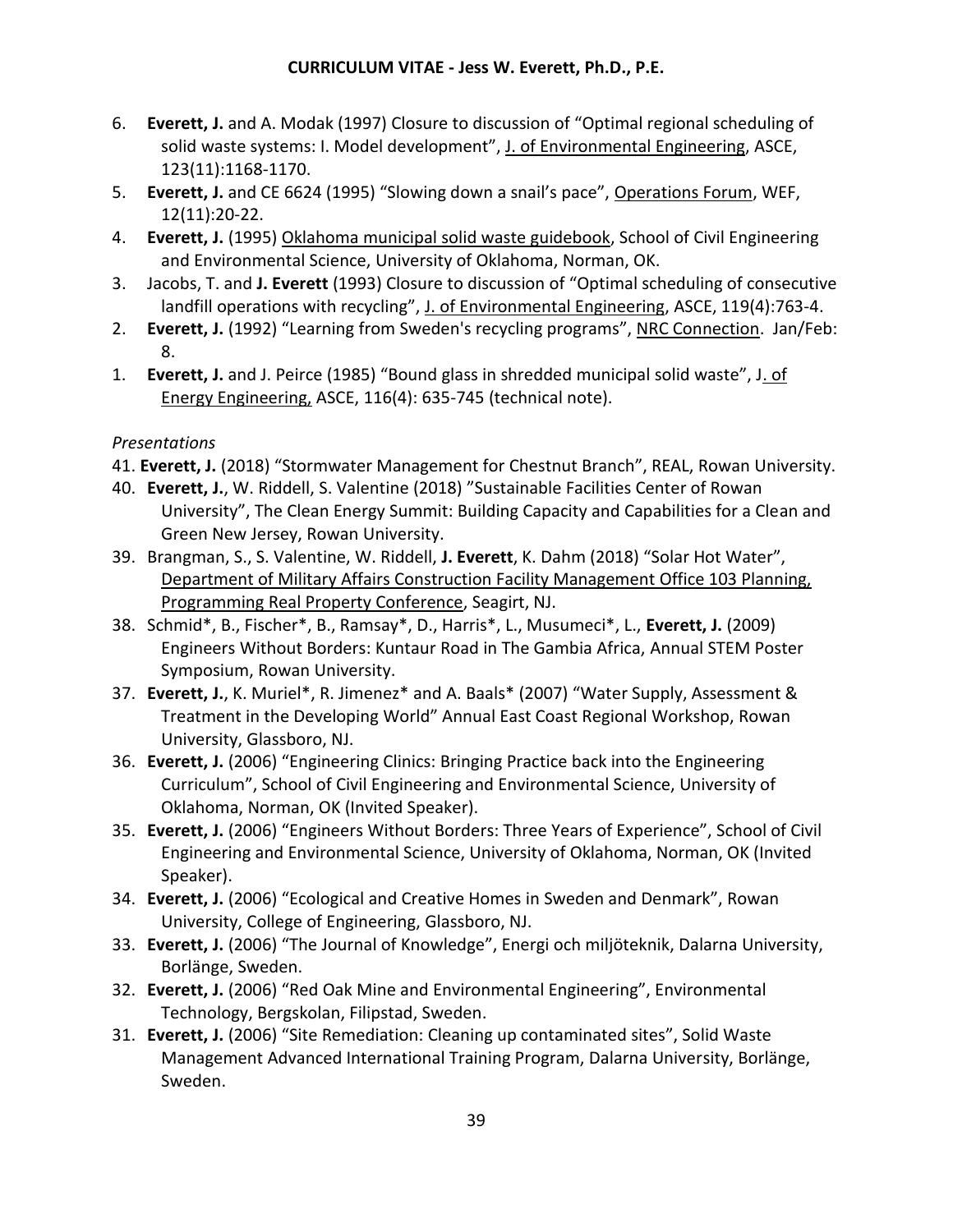- 30. **Everett, J.** (2003) "Biogeochemical Treatment of Chlorinated Ethenes" Dupont Bioremediation Technology Network, Wilmington, DE (Invited Speaker).
- 29. **Everett, J.** (2003) "Garden City An adaptation of Sooner City", Sooner City Workshop on Integrated Design, University of Oklahoma, Norman, OK (Invited Speaker).
- 28. **Everett, J.** (2003) "Using the Internet to access CE information", Information Technology in the Integrated Civil Engineering Curriculum Workshop, Colorado State University, Fort Collins, CO (Invited Speaker).
- 27. **Everett, J.** and L. Kennedy (2003) "Geomicrobiological Treatment for Engineered and Natural Attenuation of Chlorinated Organics", Air Force Center For Environmental Excellence Technology Transfer Workshop, San Antonio, TX (Invited Speaker).
- 26. **Everett, J.** and L. Kennedy (2001) "AMIBA", Air Force Center For Environmental Excellence Technology Transfer Workshop, San Antonio, TX (Invited Speaker).
- 25. Steager\*, C., M. Roorda\*, B. Tyers\*, **J. Everett** (2000) "Assessing Intrinsic Bioremediation: Case Study", UNI-TECH conference, New Jersey Institute of Technology.
- 24. **Everett, J.**, L. Kennedy (2000) "Aqueous and Mineral Intrinsic Bioremediation Assessment", Westover ARB Restoration Advisory Board, Chicopee, MA.
- 23. **Everett, J.**, L. Kennedy (1999) "Instrinsic Bioremediation Assessment Using Solid and Aqueous Data", Gannett Fleming, Valley Forge, PA.
- 22. Kennedy, L. and **J. Everett** (1999) "Application of IBA-SA at Westover ARB" Air Force Center for Environmental Excellence, San Antonio, TX.
- 21. **Everett, J.** (1999) "Intrinsic Bioremediation Assessment", Department of Environmental Sciences, Rutgers, New Brunswick, NJ.
- 20. **Everett, J.**, C. Steager\* (1999) "Brownfield Regulation and Remediation" Save Our Waterfront, North Camden, NJ.
- 19. **Everett, J.**, C. Steager\* (1999) "History of North Camden: Brownfields" Save Our Waterfront, North Camden, NJ.
- 18. **Everett, J.**, C. Steager\* (1999) "Urban Environmental Exposures" Save Our Waterfront, North Camden, NJ.
- 17. **Everett, J.** (1999) "Curriculum Pathfinder: Comprehensive guide for engineering students", Rowan University's 4<sup>th</sup> Annual Professional Conference, Rowan University, Glassboro, NJ.
- 16. **Everett, J.** (1998) "Acid Mine Treatment using Coal Combustion Products", Rowan University, College of Engineering, Glassboro, NJ.
- 15. **Everett, J.** (1998) "Waste management and operations research", Center for Engineering Optimization, University of Oklahoma, College of Engineering, Norman OK.
- 14. **Everett, J.** (1998) "Undergraduate Research", Rowan University, Department of Civil and Environmental Engineering.
- 13. **Everett, J.** (1998) "Abandoned coal mines: *In-situ* treatment of AMD with CCPs", Mercer University, Department of Civil Engineering.
- 12. Parsons, R., L. Kennedy, **J. Everett** (1997) "Sulfate and iron interactions at a methane seep caused by a failed natural gas well", Oklahoma Academy of Science, Chickasha, OK.
- 11. Ware\*, K., V. Green\*, L. Kennedy, **J. Everett** (1997) "Extraction of iron/sulfate minerals for bioremediation assessment", Oklahoma Academy of Science, Chickasha, OK. Winner of best student presentation in geology section.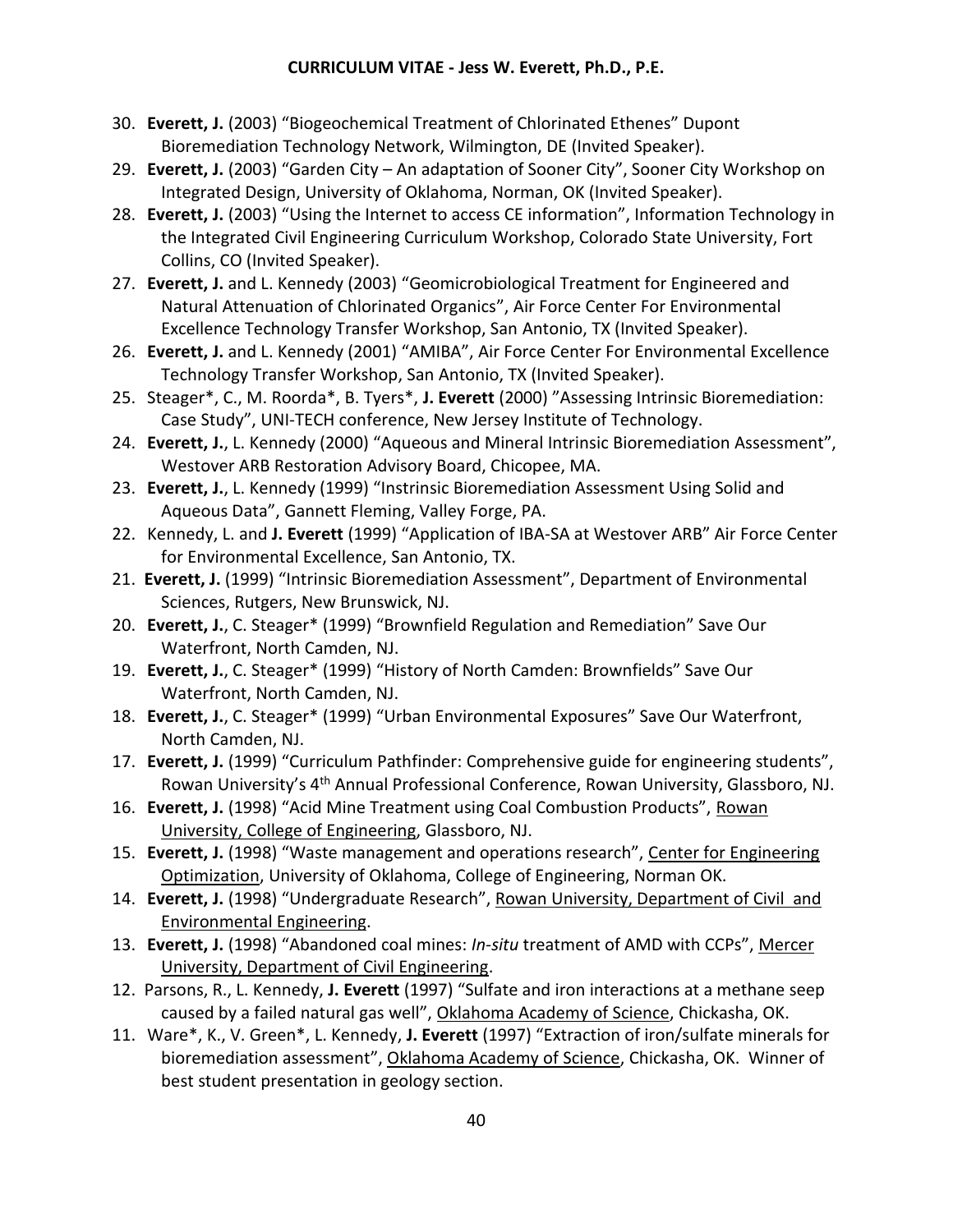- 10. **Everett, J.** (1997) "Landfill Siting Using GIS and AHP", University of Oklahoma, School of Civil Engineering and Environmental Science.
- 9. **Everett, J.** (1995) "Curbside collection of compostables: Time, vehicles, and labor", North Carolina Agricultural and Technical University, Department of Civil Engineering.
- 8. **Everett, J.** (1995) "Recycling Programs: Engineering and Behavior", Union College, Department of Civil Engineering.
- 7. **Everett, J.** (1995) "Curbside collection: Vehicles and labor", Rose-Hulman Institute of Technology, Department of Civil Engineering.
- 6. **Everett, J.** (1995) "Curbside collection: Vehicles and labor", Northern Arizona University, Civil/Environmental Engineering.
- 5. **Everett, J.** (1995) "Community recycling programs: There's one to fit your needs", Oklahoma Department of Commerce Recycling Conference.
- 4. **Everett, J.** (1994) "Curbside collection of compostables: Time, vehicles, and labor", University of Florida, Department of Environmental Engineering Sciences.
- 3. **Everett, J.** (1993) "Recycling and Oklahoma", League of Women Voters of Oklahoma County Recycling Roundtable, Oklahoma City, OK
- 2. **Everett, J.** (1991) "Waste management in Sweden", National Recycling Coalition Congress, Milwaukee, Wisconsin.
- 1. **Everett, J.** (1990) "Mathematical models of recycling", Triangle Conference 90, University of North Carolina: Chapel Hill, NC.

# *Software*

- 4. **Everett, J.** (2006) PathFinder Knowledge archive & e-textbook creator (ASP.NET, C#, XML, MathML, JavaScript, JQuery, HTML).
- 3. Mike Ciocco, **J. Everett**, M. Grosse, G. Roames (2001) Distributed sharing communities Website creator (ASP.NET, HTML, Visual Basic).
- 2. **Everett, J.**, P. Riley, S. Shahi, R. Dorairaj, S. Maratha (1998) Recyclables and compostables collection - Simulation model (FORTRAN).
- 1. **Everett, J.**, R. Stessel (1986) Variable injection active-pulse air classification Finite difference model (FORTRAN).

*Reports (partial list)*

- 64. Hunt\*, Z., J. Levin\*, M Maerton\*, B. O'Brien\*, A. Scapicchio\* (2015) Energy Security Plan For New Jersey Army National Guard, NJ NARG.
- 63. Tricarico\*, J., T. Bridel\*, R. McCarthy\*, S. Schanck, J. Everett (2015) Comprehensive Energy and Water Evaluation of Fort Dix Headquarters, NJ DMAVA.
- 62. Banker\*, D., N. Scuderi\*, E. Signor\*, S. Schanck, J. Everett (2015) Comprehensive Energy and Water Evaluation of Lakehurst Consolidated Logistics Training Facility, NJDMAVA.
- 61. Everett, J., L. Head, P. Von Lockette, Z. Gephardt, K. Jahan (2014) S-STEM: Scholarships to Enhance the High-Tech Workforce of Southern New Jersey – Final Report, NSF.
- 60. Levin, J, A. Scapicchio, S. Brangman, J. Veles, S. Valentine, J. Everett (2014) Clean Cut Green Management Handbook, NJDMAVA.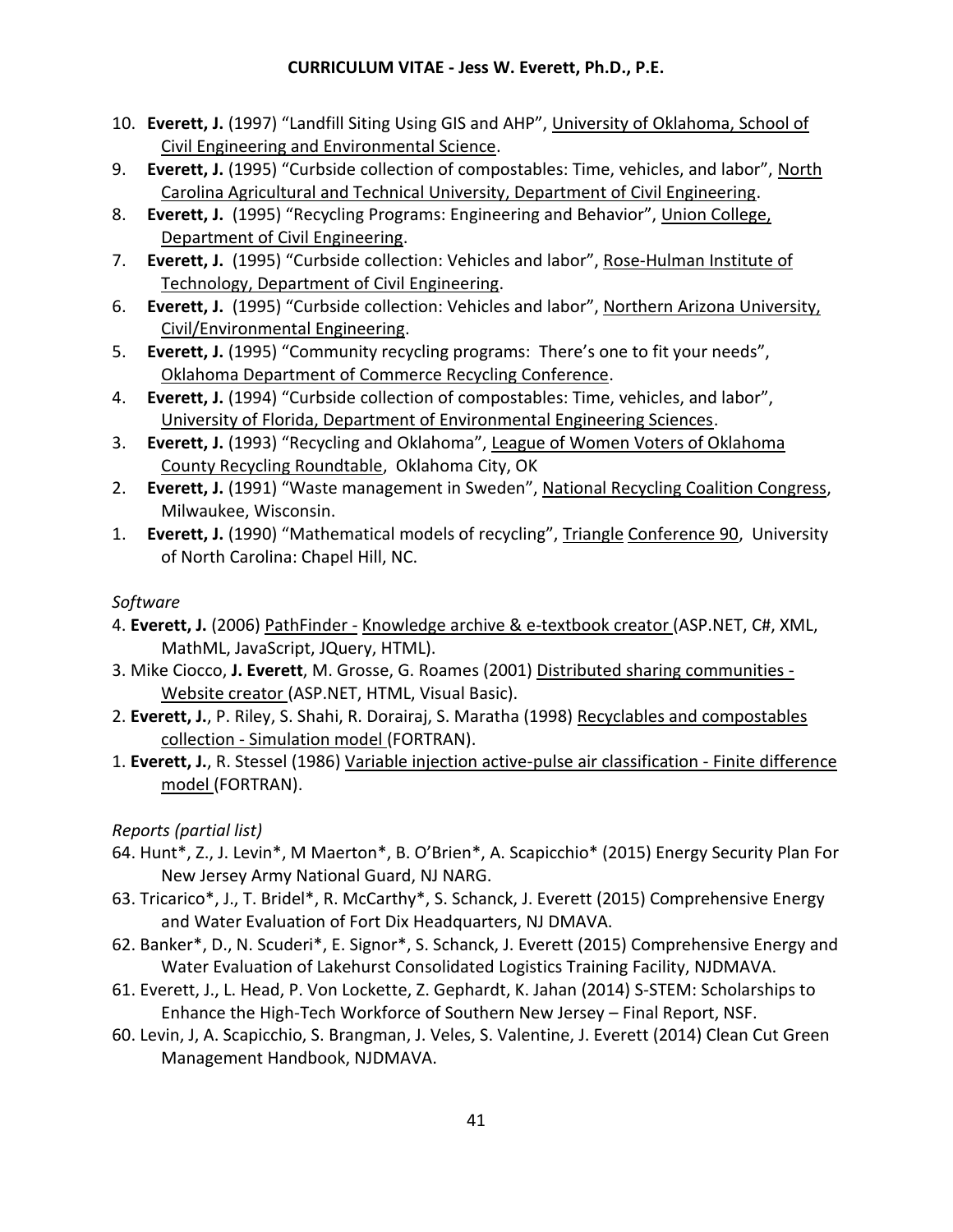- 59. Contrevo\*, C., F. Duran\*, A. Haskell\*, S. Valentine, J. Everett, W. Riddell (2014) NJDMAVA Headquarters Lighting Audit, NJ Department of Military and Veteran Affairs.
- 58. Collins\*, D., J. Diorio\*, B. Remer\*, S. Valentine, K. Bhatia, J. Everett (2014) Hammonton Readiness Center Energy Audit,, NJ Department of Military and Veteran Affairs.
- 57. Haupin\*, A., R. Morrone\*, S. Valentine, J. Everett, W. Riddell (2013) Sea Girt National Guard Training Center - Building #11, NJ Department of Military and Veteran Affairs.
- 56. Carluccio\*, V., S. Valentine, R. Krchnavek, J. Everett, W. Riddell (2013) Sea Girt National Guard Training Center - Building #8, NJ Department of Military and Veteran Affairs.
- 55. Aboloff\*, J., P. Robinson\*, A. Sturm\*, S. Valentine, J. Everett, W. Riddell (2013) Sea Girt National Guard Training Center - Building #7, NJ Department of Military and Veteran Affairs.
- 54. Abera\*, K., A. Davis\*, S. Valentine, J. Everett, W. Riddell (2013) Sea Girt National Guard Training Center - Building #2, NJ Department of Military and Veteran Affairs.
- 53. Ferrenci\*, L., C. Thomas\*, R. VonBriel\*, J. Zvanya\*, Valentine, S., R. Krchnavek, K. Bhatia, **J. Everett**, W. Riddell (2013) Freehold Readiness Center Energy Audit, NJ Department of Military and Veteran Affairs.
- 52. Maccarone\*, M., S. Schanck\*, J. Vaughan\*, Valentine, S., R. Krchnavek, K. Bhatia, **J. Everett**, W. Riddell (2013) Toms River Readiness Center Energy Audit, NJ Department of Military and Veteran Affairs.
- 51. Enberg\*, K., B. Holford\*, S. Pindale\*, Valentine, S., K. Bhatia, **J. Everett**, W. Riddell (2013) Freehold Readiness Center Energy Audit, NJ Department of Military and Veteran Affairs.
- 50. Valentine, S., **J. Everett**, W. Riddell (2013) Cape May Readiness Center Energy Audit, NJ Department of Military and Veteran Affairs.
- 49. Kamper\*, S, S. Pindale\*, S. Valentine, **J. Everett**, W. Riddell (2013) MLTMUA Exterior Lighting Energy Audit, Mount Laurel Municipal Utility Authority.
- 48. VonBriel\*, B. Smith\*, S. Schanck\*, S. Kamper\*, S. Pindale\*, S. Corcoran\*, S. Valentine, **J. Everett**, W. Riddell (2013) Cherry Hill Readiness Center Energy Audit, NJ Department of Military and Veteran Affairs.
- 47. Corcoran\*, S., S. Pindale\*, B, Smith,\* R. VonBriel\*, S. Valentine, **J. Everett**, W. Riddell (2013) Atlantic City Readiness Center Energy Audit, NJ Department of Military and Veteran Affairs.
- 46. **Everett, J.**, H. Zhang, J. Tryner\* (2012) Peanut Shell Fuel for the Gambia, US EPA.
- 45. Weaver\*, E., R. Sheridan\*, B. Hoffman\*, R. Redles\*, R. VonBriel\*, E. Worobe\*, S. Roth\*, **J. Everett**, J. Wyrick (2012) RU Bioinfiltration Basins and Rain Gardens, Camden and Gloucester County Soil Conservation Districts.
- 44. Seigel\*, C., P. Leung\*, C. Moreno\*, S. Pindale\*, **J. Everett**, W. Riddell, K. Bhatia, R. Krchnavek (2012) Woodbury Readiness Center Energy Audit, NJDMAVA.
- 43. Costa\*, J., C. Seigel\*, A. Thompson\*, S. Allen\*, S. Wagner\*, **J. Everett**, W. Riddell, K. Bhatia, R. Krchnavek (2012) Vineland Veterans Memorial Home Energy Audit, NJDMAVA.
- 42. Bouniaev\*, D., B. Lamac\*, W. Ma\*, B. N. Melson\*, N. Vaspoli\*, R. VonBriel\*, **J. Everett**, W. Riddell, K. Bhatia, P. Jansson (2012) Mount Laurel MUA Wind Assessment, Mount Laurel MUA.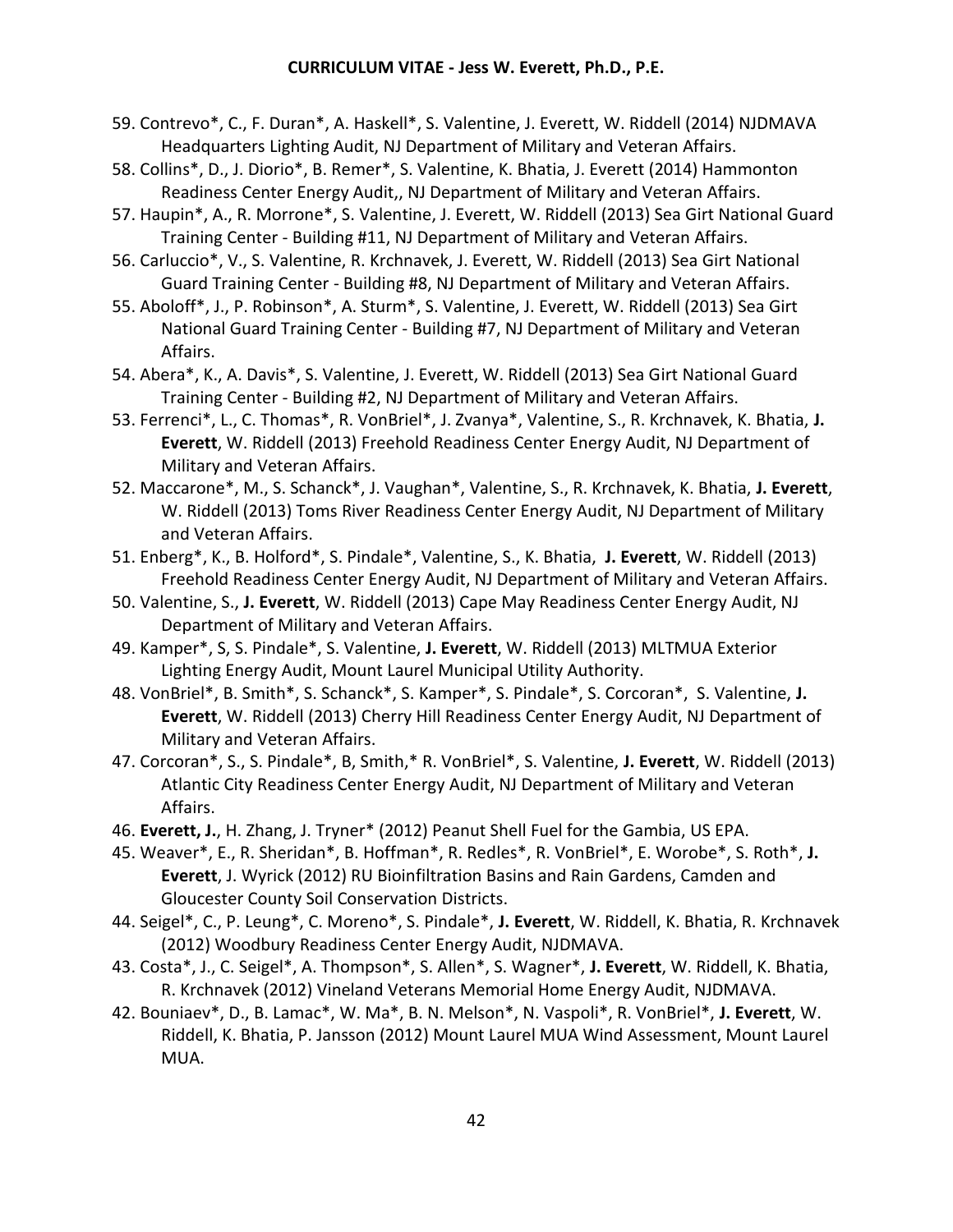- 41. Costa\*, J., J. Speranza\*, S. Wagner\*, **J. Everett**, W. Riddell, K. Bhatia, R. Krchnavek (2011) Vineland Readiness Center Energy Audit, NJDMAVA.
- 40. Costa\*, J., J. Speranza\*, A. Spehalski\*, K. Chan\*, **J. Everett**, W. Riddell, K. Bhatia, P. Jansson (2010) RU Student Recreation Center Energy Audit, Rowan University.
- 39. Agostini\*, R., P. Gorgas\*, **J. Everett** (2010) Aquifer Storage & Recovery Report, Mount Laurel MUA.
- 38. **Everett, J.**, U. Schwabe\*, P. Jansson (2009) Ramblewood Solar Array Design, Mount Laurel MUA.
- 37. **Everett, J.**, U. Schwabe\*, P. Jansson, D. Cleary (2009) Cemetery Solar Array Design, NJDMAVA.
- 36. **Everett, J**., U. Schwabe\*, P. Jansson, D. Cleary (2009) Headquarters Solar Array Design, NJDMAVA.
- 35. Dusseau\*, E, **J. Everett**, W. Riddel, P. Jansson (2008) Wind Assessment: Johnson Matthey, for Johnson Matthey.
- 34. **Everett, J.**, K. Bhatia, W. Riddel, P. Jansson (2008) ACUA Energy Audit, for ACUA.
- 33. **Everett, J.**, K. Bhatia, W. Riddel, P. Jansson (2008) Fort Dix Energy Audit, for NJ DMVA.
- 32. **Everett, J.** (2004) AMIBA Analysis for Richmond Defense Supply Center, for MACTEC.
- 31. Kennedy, L., **J. Everett**, and J. Halley (2004) Dover Air Force Base BiRD Injection Demonstration, report for Air Force Center for Environmental Excellence.
- 30. **Everett, J.** and M. Cinaglia (2004) Garden City, report for National Science Foundation.
- 29. **Everett, J.** and L. Kennedy (2003) Microcosm Study, report for Terra Systems, Inc.
- 28. **Everett, J.** (2003) Field Methods, report for National Science Foundation.
- 27. Kennedy, L., **J. Everett**, and J. Halley (2003) Altus Air Force Base Mulch Wall Demonstration, report for Air Force Center for Environmental Excellence.
- 26. Kennedy, L., **J. Everett**, and J. Gonzales (2002) Aqueous and Mineral Intrinsic Bioremediation Assessment (AMIBA) at Altus and Elmendorf AFB, report for Air Force Center for Environmental Excellence.
- 25. Kennedy, L., **J. Everett**, and J. Gonzales (2000) Aqueous and Mineral Intrinsic Bioremediation Assessment (AMIBA) Protocol, report for Air Force Center for Environmental Excellence.
- 24. Canty\*, G. and **J. Everett** (1999) Remediation of underground mine areas through treatment with fly ash, report for Oklahoma Conservation Commission.
- 23. **Everett, J**. (1997) Recycling and composting programs in Oklahoma's largest 100 communities, report for Oklahoma Recycling Association.
- 22. **Everett, J.** (1996) Quality Management Plan, report for Oklahoma Conservation Commission.
- 21. **Everett, J.** and P. Riley (1995) City of the Village Recycling Survey: 1994, report for BFI.
- 19. **Everett, J.** (1995) Expansion of information resources to support recycling market development in Oklahoma, report for Oklahoma Department of Commerce.
- 18. **Everett, J.** (1995) Survey of On-site Industrial D Waste Disposal in Oklahoma, report for US Environmental Protection Agency.
- 17. **Everett, J.** (1995) Oklahoma Municipal Solid Waste Guidebook: Final Report, report for US Environmental Protection Agency.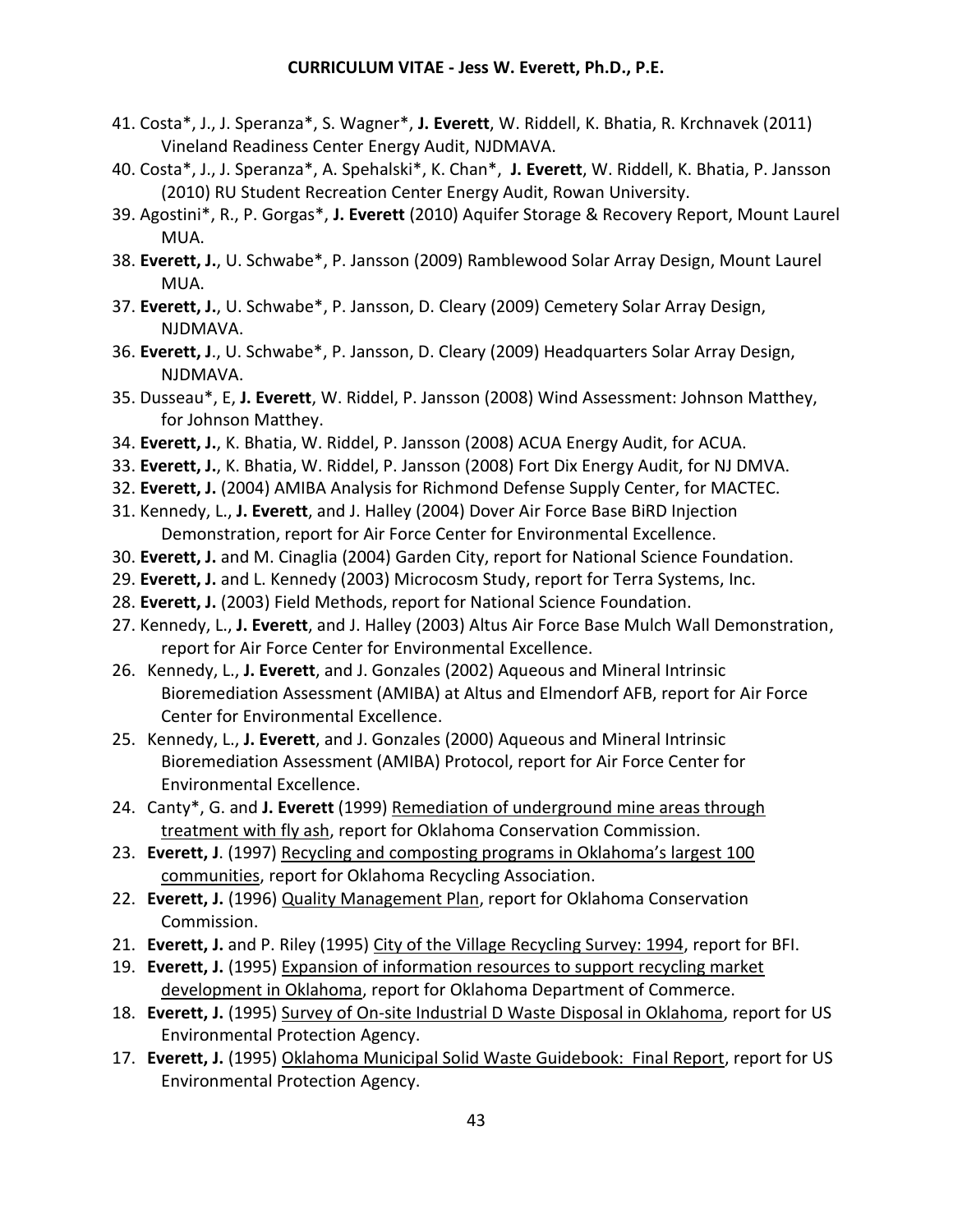- 16. Canter, L., **J. Everett**, P. Gremillion, and D. Nelson (1995) Environmental Laws and Regulations Update, report for United States Postal Service.
- 15. **Everett, J.** and J. Gattis (1994) A Study of the Use of Truck Tire Beads as Drainage Pipe and Analysis of the Economics of Tire Disposal in Oklahoma , Part 1: Culverts, report for Center for Resource Conservation and Environmental Research and US Environmental Protection Agency.
- 14. **Everett, J.** (1994) A Study of the Use of Truck Tire Beads as Drainage Pipe and Analysis of the Economics of Tire Disposal in Oklahoma , Part 2: Tire Disposal in Oklahoma, report for Center for Resource Conservation and Environmental Research and US Environmental Protection Agency.
- 13. Nelson, D. and **J. Everett** (1994) Environmental Impact Evaluation and Life-cycle Cost Analysis for the Tower Tech, Inc., Modular Fiberglass Cooling Tower, report for Tower tech, Inc.
- 12. **Everett, J.** and S. Kesavapillai (1994) Draft Permit Application for University of Oklahoma Yard Waste Composting Facility, report for University of Oklahoma Physical Plant.
- 11. **Everett, J.** and S. Kesavapillai (1994) An Economic Evaluation of the Norman Composting Facility, report for Norman Public Works Department.
- 10. Atalay, A. and **J. Everett** (1994) Fine Coal Washing for Pyrite Removal, report for Oklahoma Mining and Mineral Resources Institute.
- 9. **Everett, J.** (1993) Used Tire Management in Oklahoma: Analysis of Oklahoma tire Legislation, report for Center for Resource Conservation and Environmental Research and US Environmental Protection Agency.
- 8. **Everett, J.** and CE 6624 (1992) A study of *Physa Gyrina* snail infestation in rotating biological contactors, report for Norman Wastewater Treatment Plant.
- 7. James, T., L. Canter, R. Gowda, L. Davis, **J. Everett**, E. Gunn, N. Hanks, D. Nelson (1992) Risk and the water environment: Public perceptions and research needs, report for National Geographic Society.
- 6. **Everett, J.** (1992) Waste management and recycling in Sweden, report for Swedish Trade Council.
- 5. Nissen, J., P. Vesilind, **J. Everett** (1987) City of Durham solid waste management plan, report for City of Durham (Brown and Caldwell Consulting Engineers).
- 4. Peirce, J. and **J. Everett** (1987) Advanced laboratory testing of Duke University's air classification system, report for EG&G Idaho.
- 3. Peirce, J., **J. Everett**, et al. (1987) Leaching potential of waste oils, report for Research Triangle Institute (Morgan Creek Consultants).
- 2. Peirce, J. and **J. Everett** (1986) Performance of pulsing air classifiers, report for Combustion Engineering, Inc.
- 1. Peirce, J. and **J. Everett** (1984) Pulse flow air classification, report for Combustion Engineering, Inc.

# *Webpages*

29. Bio-infiltration Basins & Rain Gardens, Rowan University, 2012, users.rowan.edu/~everett/projects/bioinf/index.html.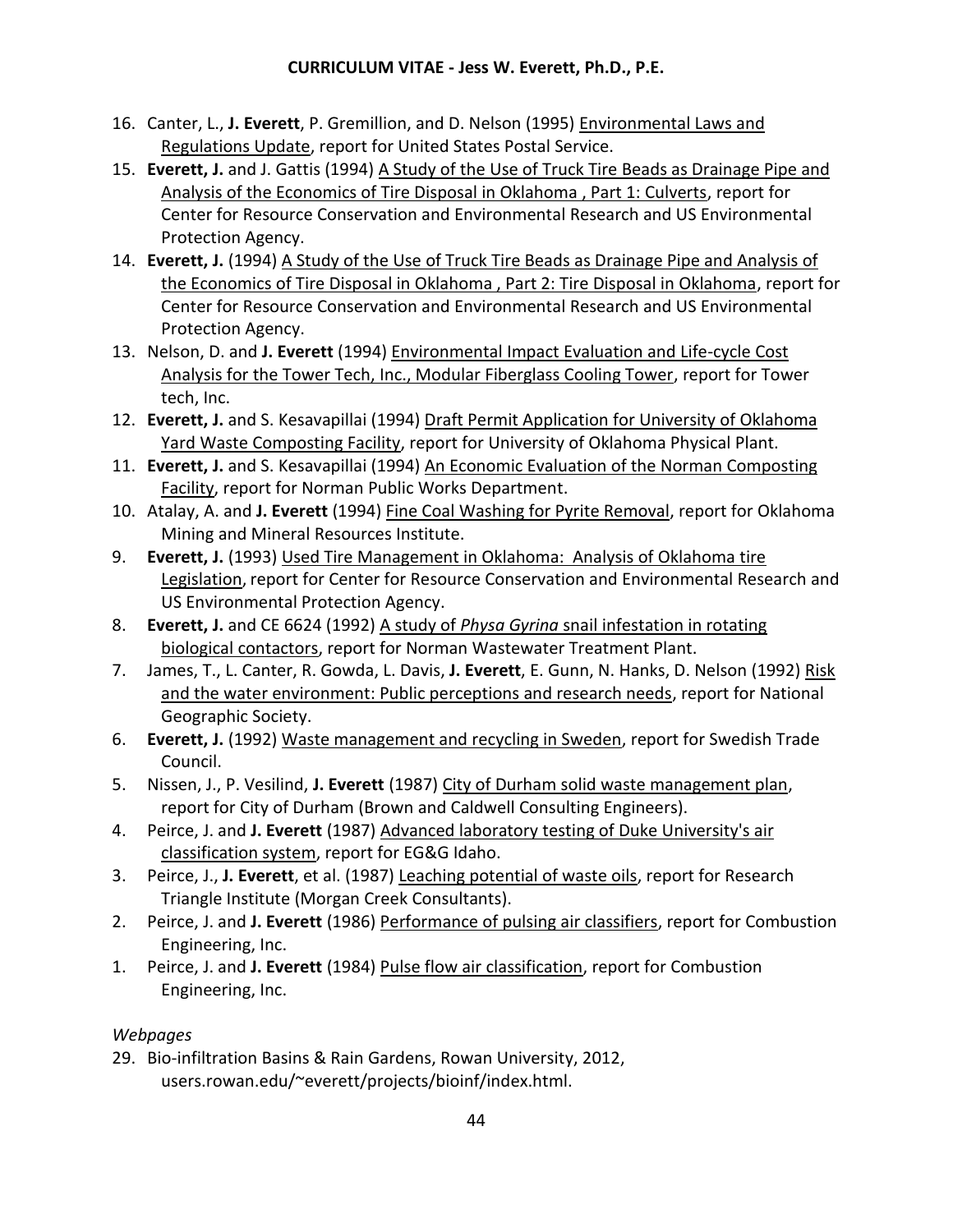- 28. Engineering Learning Community, Rowan University, 2012, users.rowan.edu/~everett/ELC.html.
- 27. 908.102 Engineering Graphics, Rowan University, 2009, users.rowan.edu/~everett/courses/eng\_graph/.
- 26. 908.203 Surveying and Graphics (Graphics portion only), Rowan University, 2007, users.rowan.edu/~everett/courses/S G/.
- 25. Rowan University Student Chapter Engineers Without Boarders, 2006-Present, http://www.rowan.edu/colleges/engineering/clinics/engwoborders/.
- 24. 901.101 Freshman Clinic I, Rowan University, 2006, 2007, 2009, users.rowan.edu/~everett/courses/frcli/.
- 23. 901.312 Environmental Engineering II, Rowan University, 2005, 2007, 2008, 2009, users.rowan.edu/~everett/courses/EEII/.
- 22. Sophomore Clinic II, 2003, 2004, users.rowan.edu/~everett/courses/soclii/home.htm.
- 21. SJ Watersheds, 2003, http://nebula.eng.rowan.edu:85/.
- 20. Pitman Environmental Commission, 2002, nebula.eng.rowan.edu:81/PEC/.
- 19. Garden City, Rowan University, 2002, nebula.eng.rowan.edu/default.asp.
- 18. Civil and Environmental Engineering Home Page, Rowan University, 2001, major revision 2004, www.rowan.edu/open/colleges/engineering/departments/civilenvironmental/ index.htm.
- 17. 0908.503 Integrated Solid Waste Management, Rowan University, Fall 2000, 2002, users.rowan.edu/~everett/ courses/sol/swdsc00.htm.
- 16. 901.102 Freshman Clinic II, Rowan University, 2000, 2001, 2003, 2004, users.rowan.edu/~everett/courses/frclii/home.htm.
- 15. 0908.311 Water Treatment, Rowan University, 2000, 2001, 2002, users.rowan.edu/~everett/courses/wt/WT.htm.
- 14. 0901.271 Statics, Rowan University, 1999, users.rowan.edu/~everett/courses/st/stdsc99.htm.
- 13. 0908.431 Solid and Hazardous Waste Management, Rowan University, 1999, users.rowan.edu/~everett/courses/haz/hwdsc99.htm.
- 12. 0908.342 Water Resources Engineering, Rowan University, 1999, users.rowan.edu/~everett/courses/wr/wrdsc99.htm.
- 11. 0901.305 Civil Engineering Systems, Rowan University, 1998, 1999, 2000, 2001, 2002, 2003, 2004, 2006, 2007, 2008, 2009, users.rowan.edu/~everett/ courses/Sys/index.html.
- 10. 0901.341 Fluid Mechanics I, Rowan University, 1998, users.rowan.edu/~everett/courses/fm/fmdsc98.htm.
- 9. Personal Web page at Rowan University, 1998 (major update 2014), users.rowan.edu/~everett/
- 8. Environmental Audit of the University of Oklahoma, University of Oklahoma, IPE 4003, 1998, www.ou.edu/cas/ipe/envaud.htm
- 7. Engineering Optimization Center, University of Oklahoma, 1998, www.coe.ou.edu/~optcen/